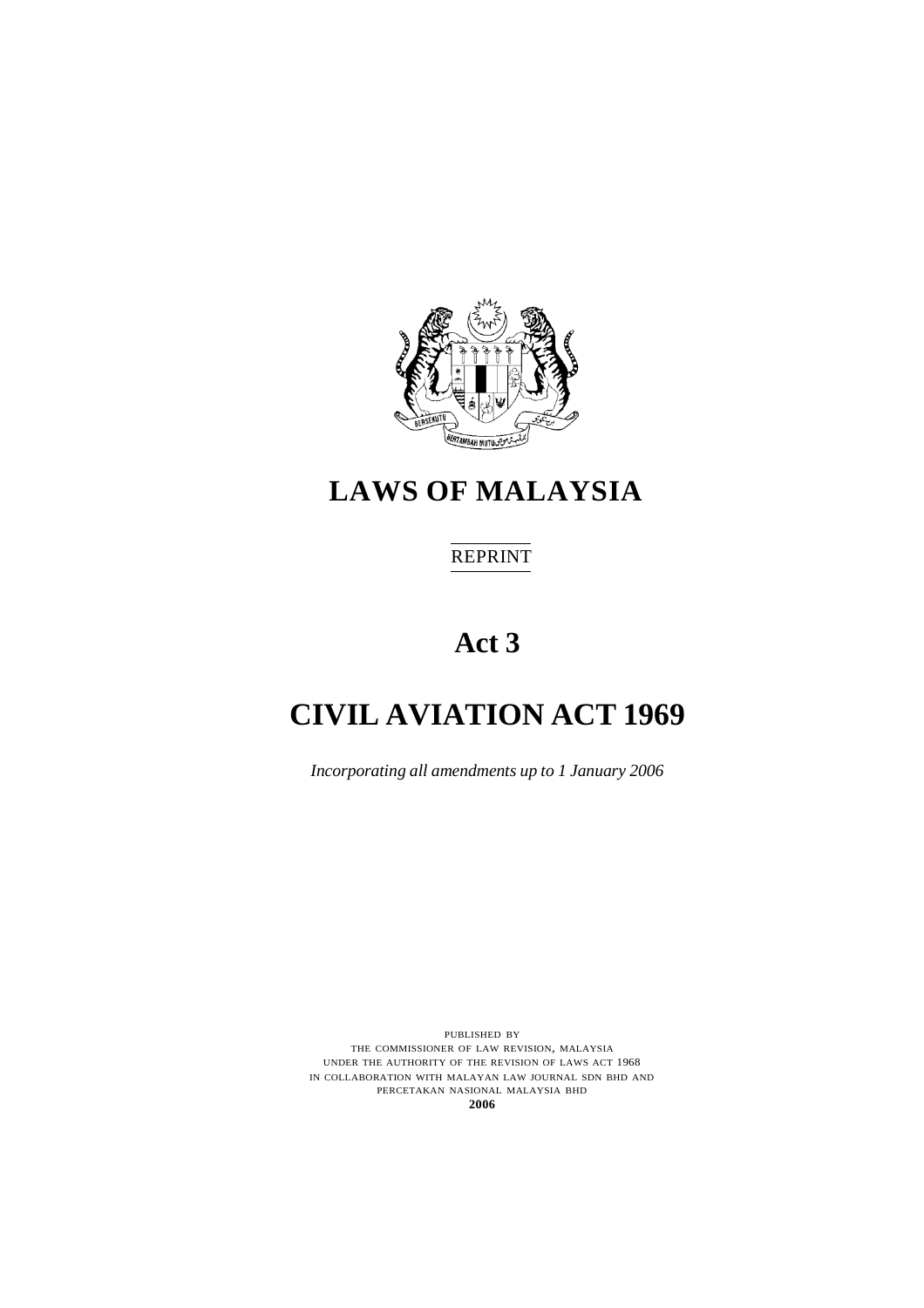# **CIVIL AVIATION ACT 1969**

| Date of Royal Assent     15 February 1969                  |  |  |  |
|------------------------------------------------------------|--|--|--|
| Date of publication in the <i>Gazette</i> 27 February 1969 |  |  |  |

#### *PREVIOUS REPRINTS*

| <b>First Reprint</b> |           | $\ddotsc$ | $\ddotsc$ | 1992        |
|----------------------|-----------|-----------|-----------|-------------|
| Second Reprint       | $\ddotsc$ | $\ddotsc$ | $\ddotsc$ | <i>2000</i> |



PREPARED FOR PUBLICATION BY<br>MALAYAN LAW JOURNAL SDN BHD<br>AND PRINTED BY<br>PERCETAKAN NASIONAL MALAYSIA BERHAD<br>KUALA LUMPUR BRANCH<br>2006

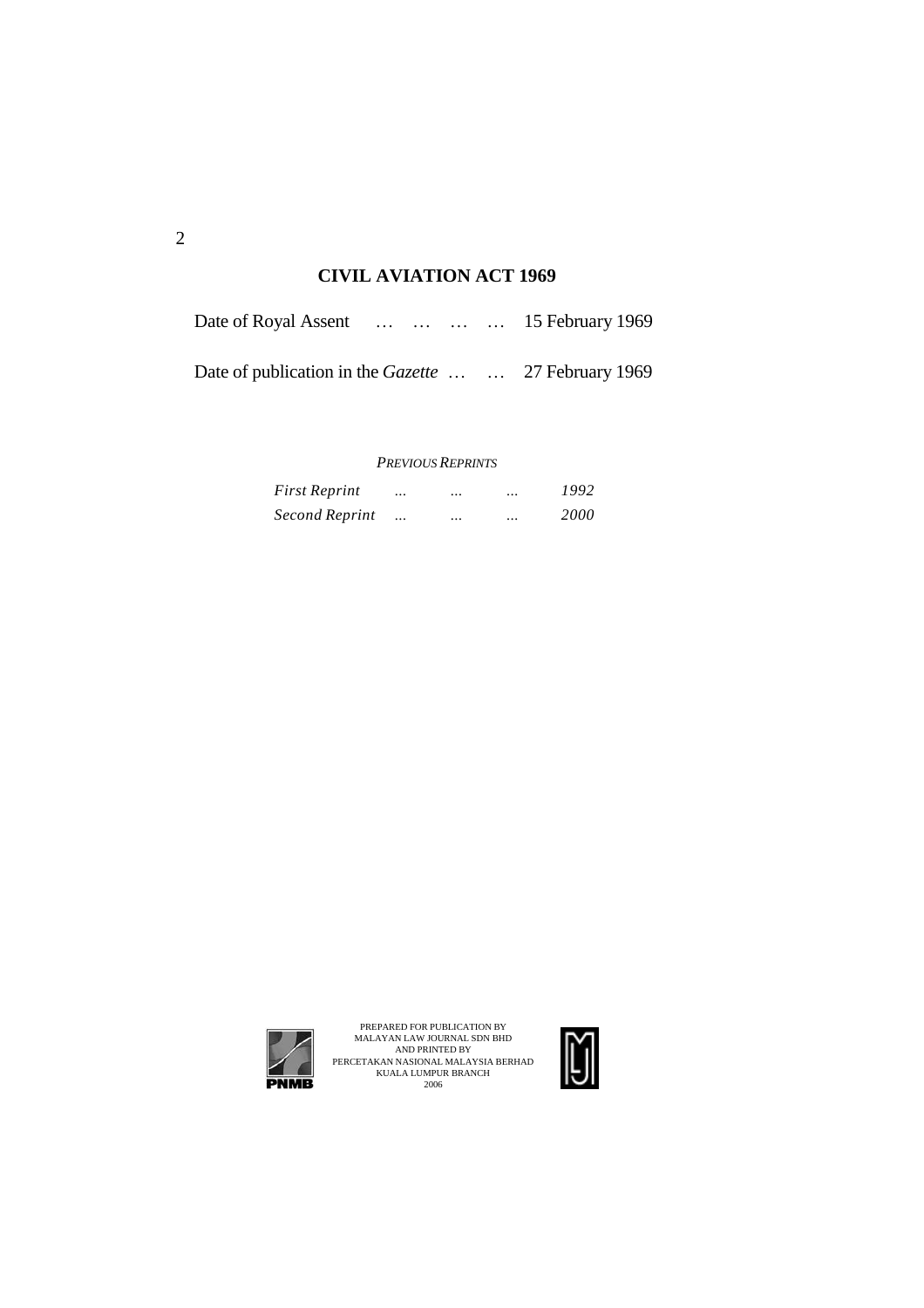#### **LAWS OF MALAYSIA**

# **Act 3**

#### **CIVIL AVIATION ACT 1969**

#### ARRANGEMENT OF SECTIONS

#### PART I

#### PRELIMINARY

#### Section

- 1. Short title and application
- 2. Interpretation

#### PART IA

#### DUTIES AND FUNCTIONS OF THE DIRECTOR GENERAL OF CIVIL AVIATION MALAYSIA

- 2A. The Director General of Civil Aviation Malaysia
- 2B. Duties and functions of the Director General
- 2C. Delegation of powers, duties and functions of the Director General
- 2D. Authority card

#### PART II

#### REGULATION OF CIVIL AVIATION

- 3. Power to give effect to the Chicago Convention and regulate civil aviation
- 4. Dangerousflying

#### PART III

# ESTABLISHMENT AND OPERATION OF AERODROMES

- 5. Establishment of aerodromes by the Minister
- 5A. Minister may authorize a company under licence to establish, *etc.*, an aerodrome
	- 6. Trespassing at licensed and Government aerodromes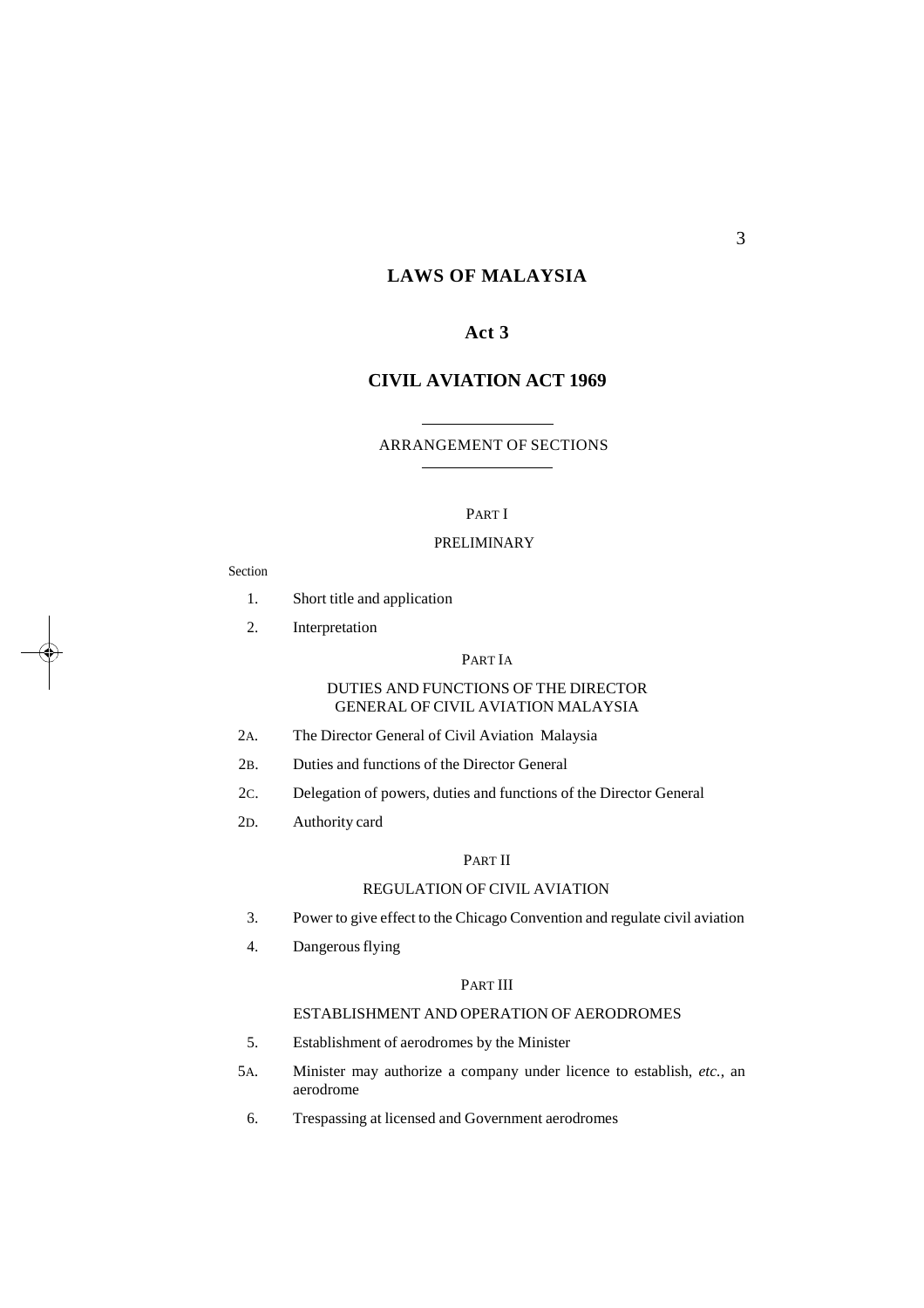# 4 *Laws of Malaysia* **ACT 3**

# PART IIIA

### CIVIL AVIATION FUND

#### Section

| ecuon            |                                                                                    |
|------------------|------------------------------------------------------------------------------------|
| 6A.              | Commencement of Part IIIA                                                          |
| 6в.              | Interpretation                                                                     |
| 6C.              | <b>Establishment of Civil Aviation Fund</b>                                        |
| 6D.              | Money required to be paid to the Fund                                              |
| 6E.              | Application of the moneys of the Fund                                              |
| 6 <sub>F</sub> . | Power of the Minister of Finance to determine development expenditure<br>from Fund |
| 6G.              | Surplus money in Fund                                                              |
| 6н.              | Repayment of appropriation and payment of interest                                 |
| 6I.              | Financial policy in respect of civil aviation services                             |
| 6J.              | <b>Commercial Accounts</b>                                                         |
| 6K.              | Application of profits                                                             |
| 6L.              | Funding                                                                            |
| 6м.              | Minister's report to Parliament                                                    |
| 6N.              | Audit                                                                              |
| 60.              | Saving                                                                             |
|                  | <b>PARTIV</b>                                                                      |
|                  | CONTROL OF OBSTRUCTIONS IN VICINITY OF<br><b>AERODROMES</b>                        |
| 7.               | Indication of presence of obstructions near aerodromes                             |
| 8.               | Power to declare a controlled area                                                 |

- 9. Power to prohibit or regulate erection of structures and planting trees in controlled area
- 10. Notice to remove or alter structures, trees and other vegetation in controlled area
- 11. Power of entry on land
- 12. Damage caused by reduction or removal of structure or valuable tree or plant
- 13. Damage caused by entry on land under section 11
- 14. Compensation for loss of value of land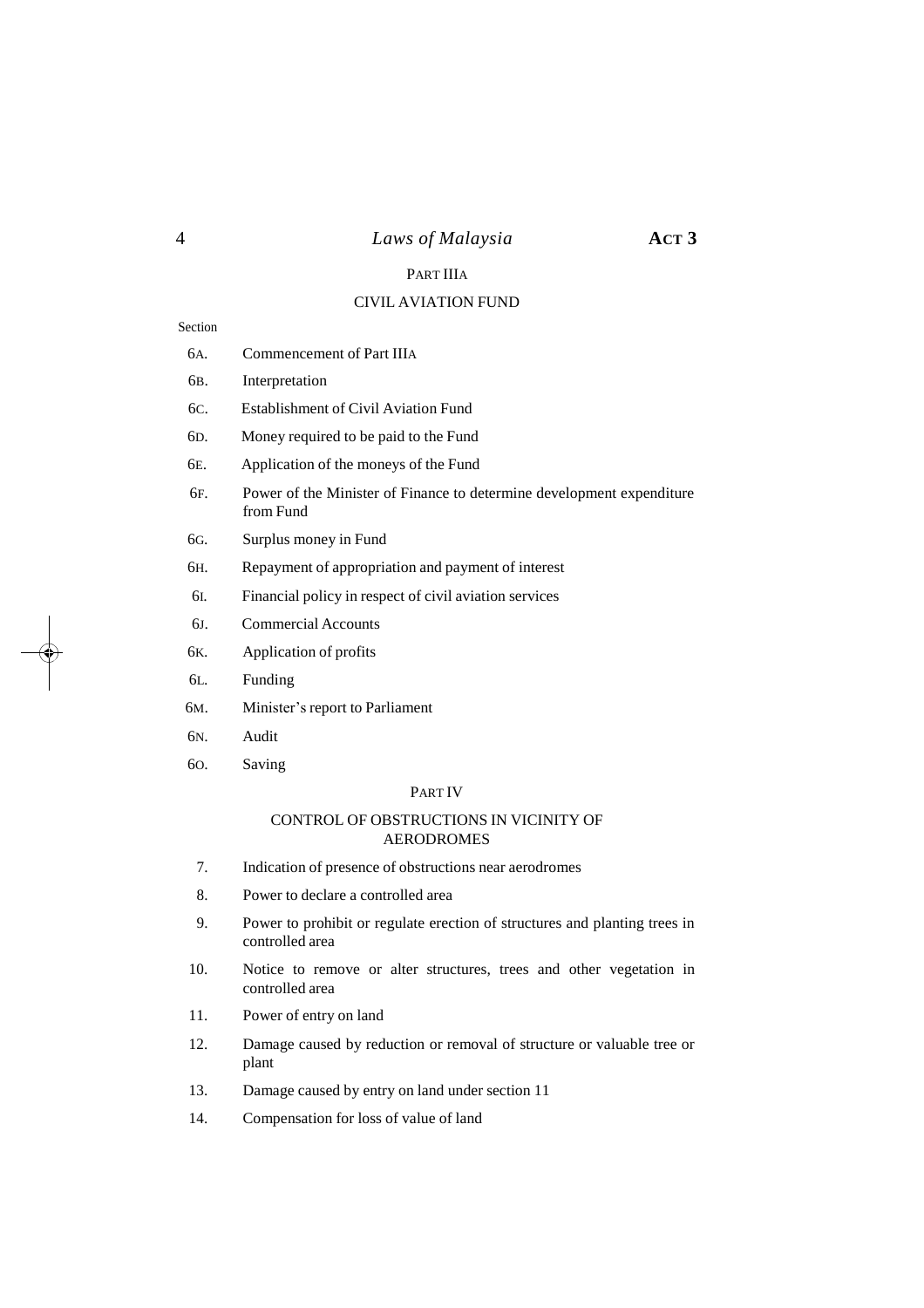#### *Civil Aviation* 5

#### Section

- 15. Procedure of settling claims for compensation under sections 12, 13 and 14
- 16. Certain offences and penalty
- 17. Power to make rules
- 18. (*Deleted*)

#### PART V

#### LIABILITY FOR DAMAGE CAUSED BY AIRCRAFT

- 19. Trespass, nuisance and responsibility for damage
- 20. Nuisance caused by aircraft on aerodromes

#### PART VI

#### DETENTION OF AIRCRAFT

- 21. Exemption of aircraft and parts thereof from seizure on patent claims
- 22. Detention of aircraft

#### PART VII

#### WRECK AND SALVAGE

23. Wreck and salvage

#### PART VIII

#### RESTRICTION ON CLAIMS FOR DAMAGES AND COMPENSATION

24. Restriction on claims for damages and compensation

#### PART VIIIA

#### LICENCE TO PROVIDE AIRPORT AND AVIATION SERVICES

- 24A. Power of Minister to grant a licence to provide airport and aviation services in an airport
- 24B. Charges and fees collected by licensed company
- 24C. Submission of memorandum for any change in existing charges and fees
- 24D. Minister to make regulations in respect of change in charges and fees
- 24E. General duties of licensed company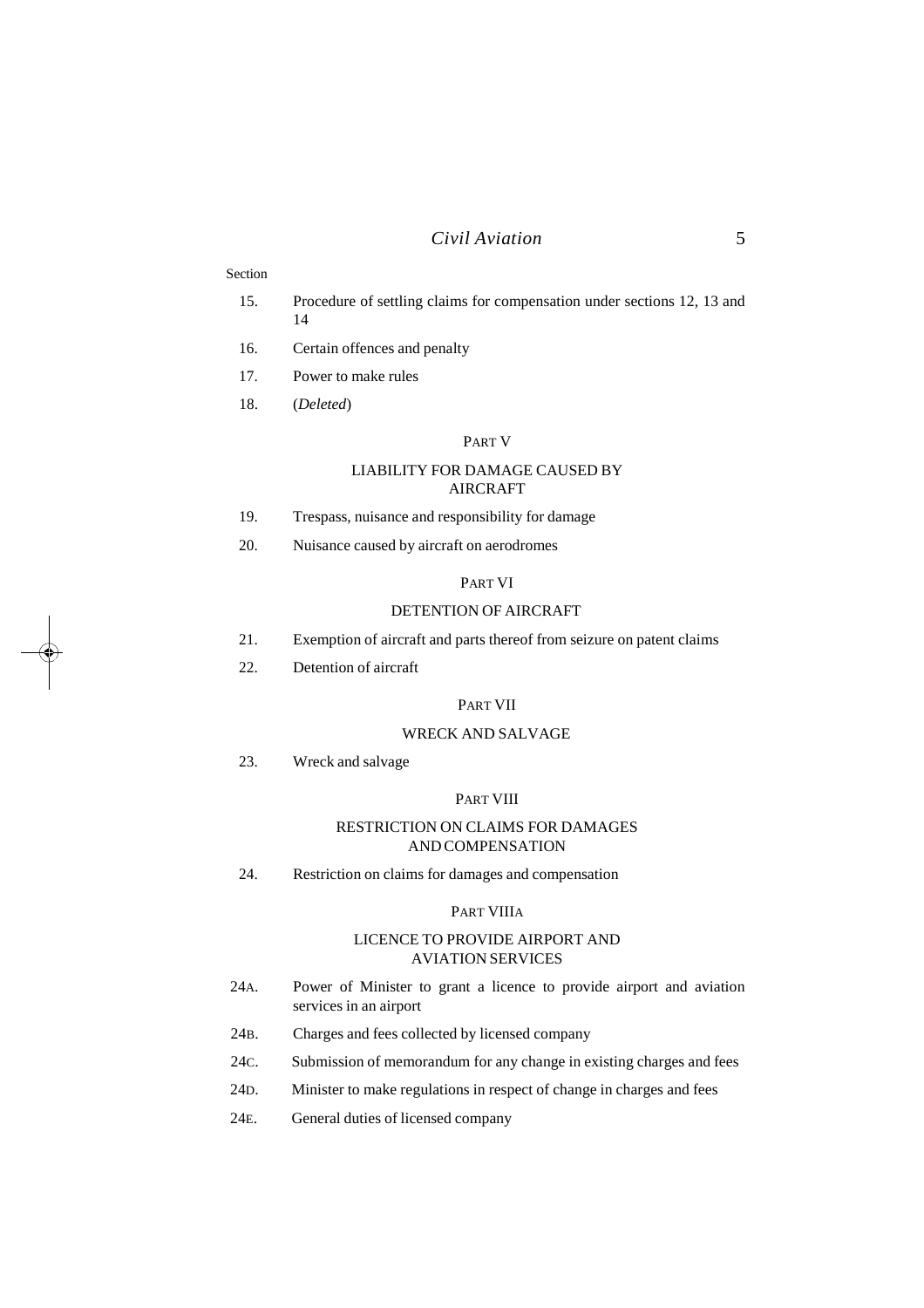# 6 *Laws of Malaysia* **ACT 3**

| 24F.    | Contravention of conditions of licence                                               |
|---------|--------------------------------------------------------------------------------------|
| 24G.    | (Deleted)                                                                            |
| 24H.    | Inspectorial power of Director General                                               |
| 24I.    | Suspension or revocation of licence on breach of condition of licence                |
| $24J$ . | Suspension or revocation of licence on breach of this Act or regulations<br>under it |
| 24K.    | Special power in emergency                                                           |
| 24L.    | Use, occupation, etc., of lands in Malacca and Penang under Article<br>166(3)        |

# PART IX

### MISCELLANEOUS

| 24 <sub>M</sub> . | Offence by body corporate                               |
|-------------------|---------------------------------------------------------|
| 24 <sub>N</sub>   | Power to compound                                       |
| 240.              | Publication of notices, etc.                            |
| 25.               | Extra-territorial application of subsidiary legislation |
| 26.               | Offences                                                |
| 27.               | Military aircraft                                       |
| 27A.              | (Deleted)                                               |

### PART X

### TRANSITIONALS

28. Repeal of certain laws and saving provisions **SCHEDULE** 

Section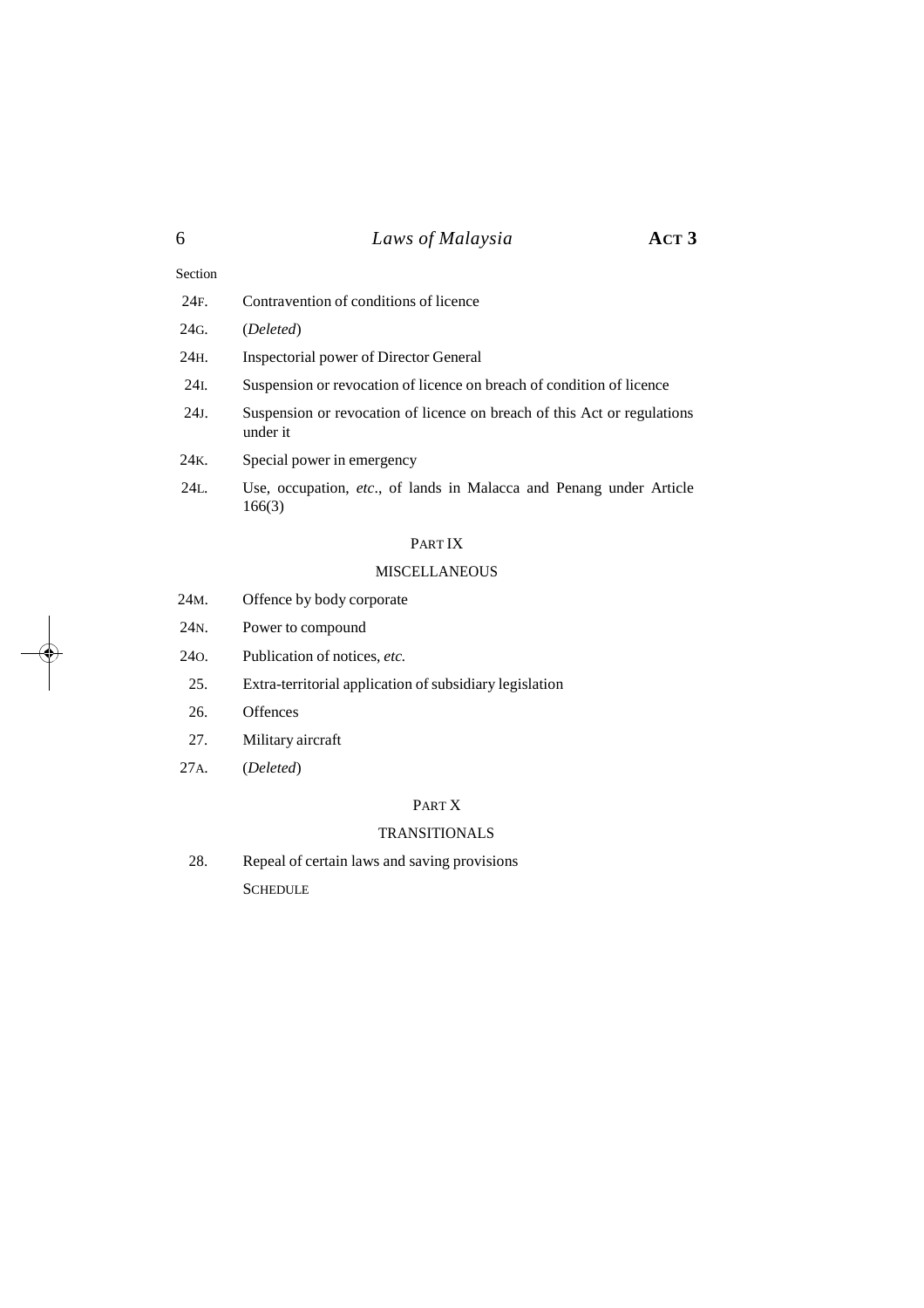### **LAWS OF MALAYSIA**

### **Act 3**

#### **CIVIL AVIATION ACT 1969**

An Act to make better provision in the law relating to Civil Aviation and for matters connected therewith and ancillary to it.

> [*Throughout Malaysia—27 February 1969; Part IIIA: Peninsular Malaysia—1 May 1975, P.U.(B)163/1975*]

**BE IT ENACTED** by the Seri Paduka Baginda Yang di-Pertuan Agong with the advice and consent of the Dewan Negara and Dewan Rakyat in Parliament assembled, and by the authority of the same, as follows:

#### PART I

#### PRELIMINARY

#### **Short title and application**

**1.** This Act may be cited as the Civil Aviation Act 1969 and shall extend throughout Malaysia.

#### **Interpretation**

**2.** (1) In this Act, unless the context otherwise requires—

"aerodrome" means any area of land or water designed, equipped, set apart or commonly used for affording facilities for the landing and departure of aircraft;

"airport" includes land and buildings comprised in an aerodrome;

"cargo" means moveable property carried in aircraft;

"Chicago Convention" means the Convention on International Civil Aviation concluded at Chicago on 7 December 1944;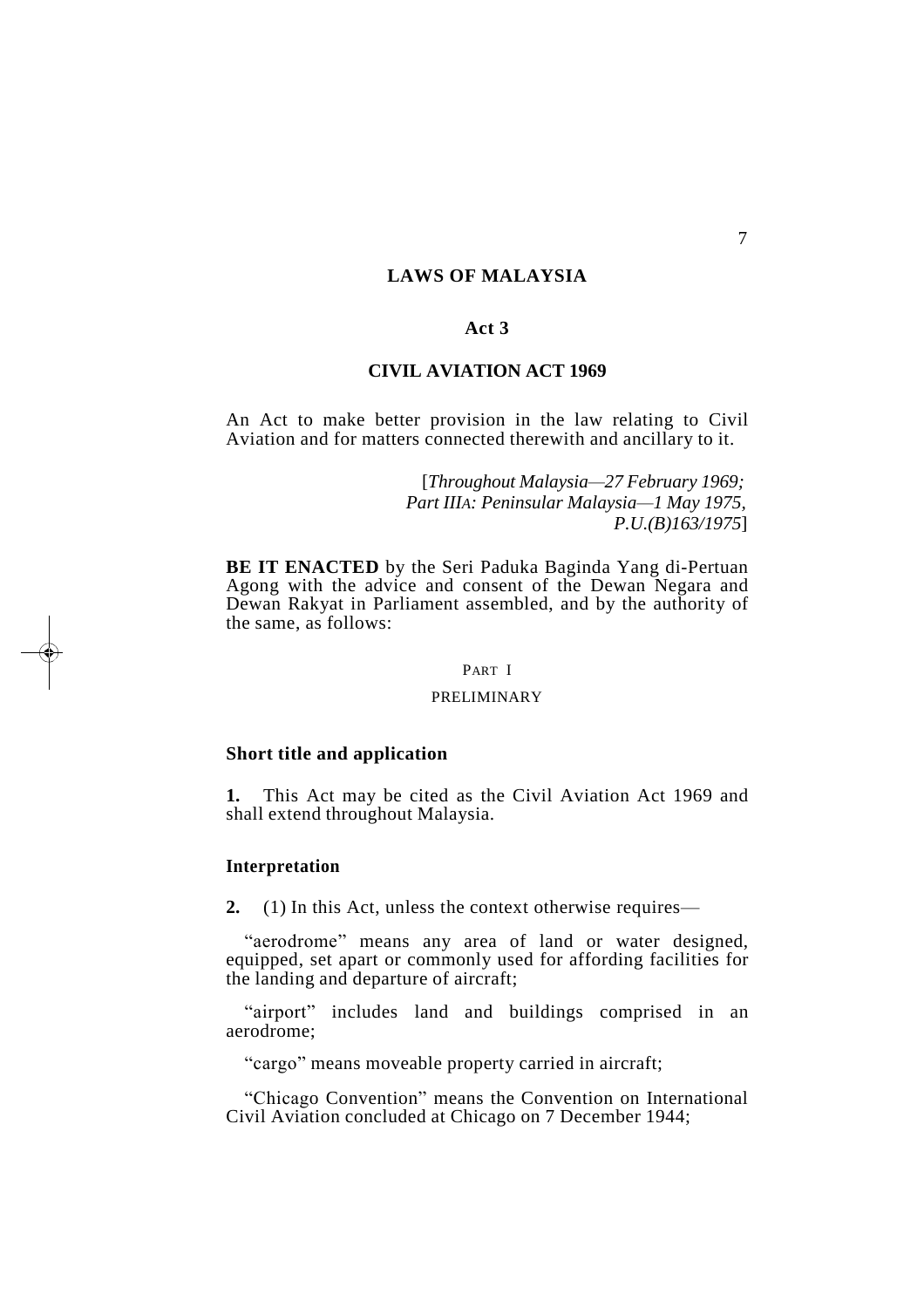"crew" includes every person employed or engaged in an aircraft in flight on the business of the aircraft;

"controlled area" means any area declared to be a controlled area under section 8;

"damage or loss" include, in relation to a person, loss of life and personal injury;

"Director General" means the Director General of Civil Aviation Malaysia;

"erection" in relation to a structure includes an addition or alteration to any existing structure;

"goods" and "articles" include mails and animals;

"Government aerodrome" means any aerodrome under the control of the Minister and includes any aerodrome of the Armed Forces or any visiting force;

"land" includes land covered with water and any right in or over land;

"licensed company" means the company to which a licence is issued by the Minister under subsection 24A(1);

"Malaysian aircraft" means an aircraft registered in any part of Malaysia;

"military aircraft" means aircraft in the military service of the Armed Forces and include any aircraft that is commanded by a member of the Armed Forces in the course of his duties as such a member;

"structure" includes any house, warehouse, office, shop, school and any other building, whether permanent or temporary, whether used for the purpose of human habitation or otherwise, and also any wall, fence, platform, staging, gatepost, pillar, poling, frame, boarding, bridge, cable, wire or any other artificial obstruction raised above ground level.

(2) Any reference in this Act to any country or territory shall, unless the context otherwise requires, be construed as including a reference to the territorial waters, if any, adjacent to that country or territory and to the airspace over that country or territory and over the territorial waters adjacent to it.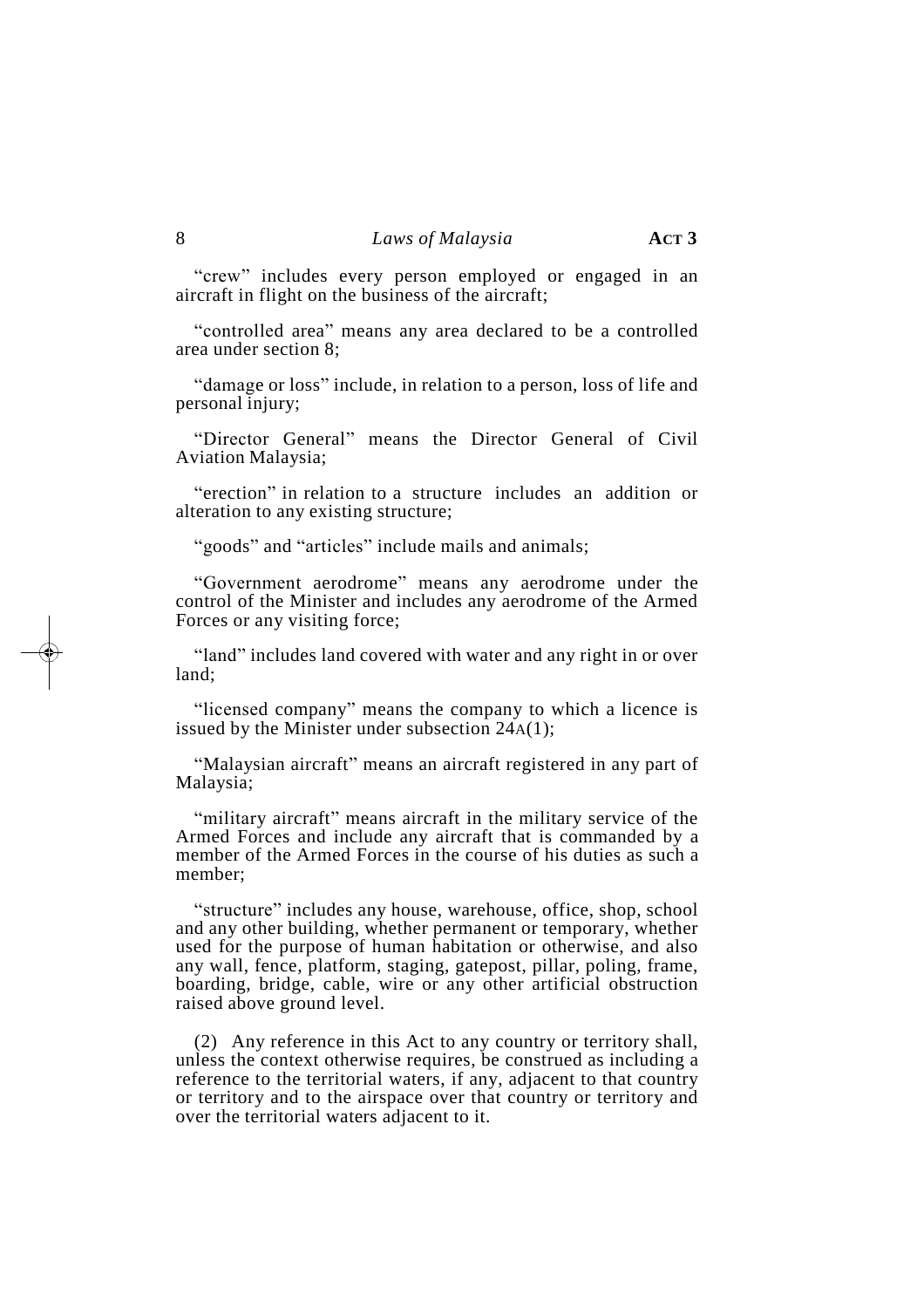#### *Civil Aviation* 9

#### PART IA

#### DUTIES AND FUNCTIONS OF THE DIRECTOR GENERAL OF CIVIL AVIATION MALAYSIA

#### **The Director General of Civil Aviation Malaysia**

**2A.** The Director General of Civil Aviation Malaysia shall perform the duties and functions assigned to him under this Act.

## **Duties and functions of the Director General**

**2B.** It shall be the duty and function of the Director General—

- *(a)* to exercise regulatory functions in respect of civil aviation and airport and aviation services including the establishment of standards and their enforcement;
- *(b)* to represent the Government in respect of civil aviation matters and to do all things necessary for this purpose;
- *(c)* to ensure the safe and orderly growth of civil aviation throughout Malaysia;
- *(d)* to encourage the development of airways, airport and air navigation facilities for civil aviation;
- *(e)* to promote the provision of efficient airport and aviation services by the licensed company; and
- *(f)* to promote the interests of users of airport and aviation services in Malaysia in respect of the prices charged for, and the quality and variety of, services provided by the licensed company.

#### **Delegation of powers, duties and functions of the Director General**

**2C.** (1) The Director General may, in writing, delegate any of the powers, duties and functions conferred on him by this Act.

(2) Any person to whom any power, duty or function has been delegated under subsection (1) shall comply with all the conditions and restrictions imposed by the Director General and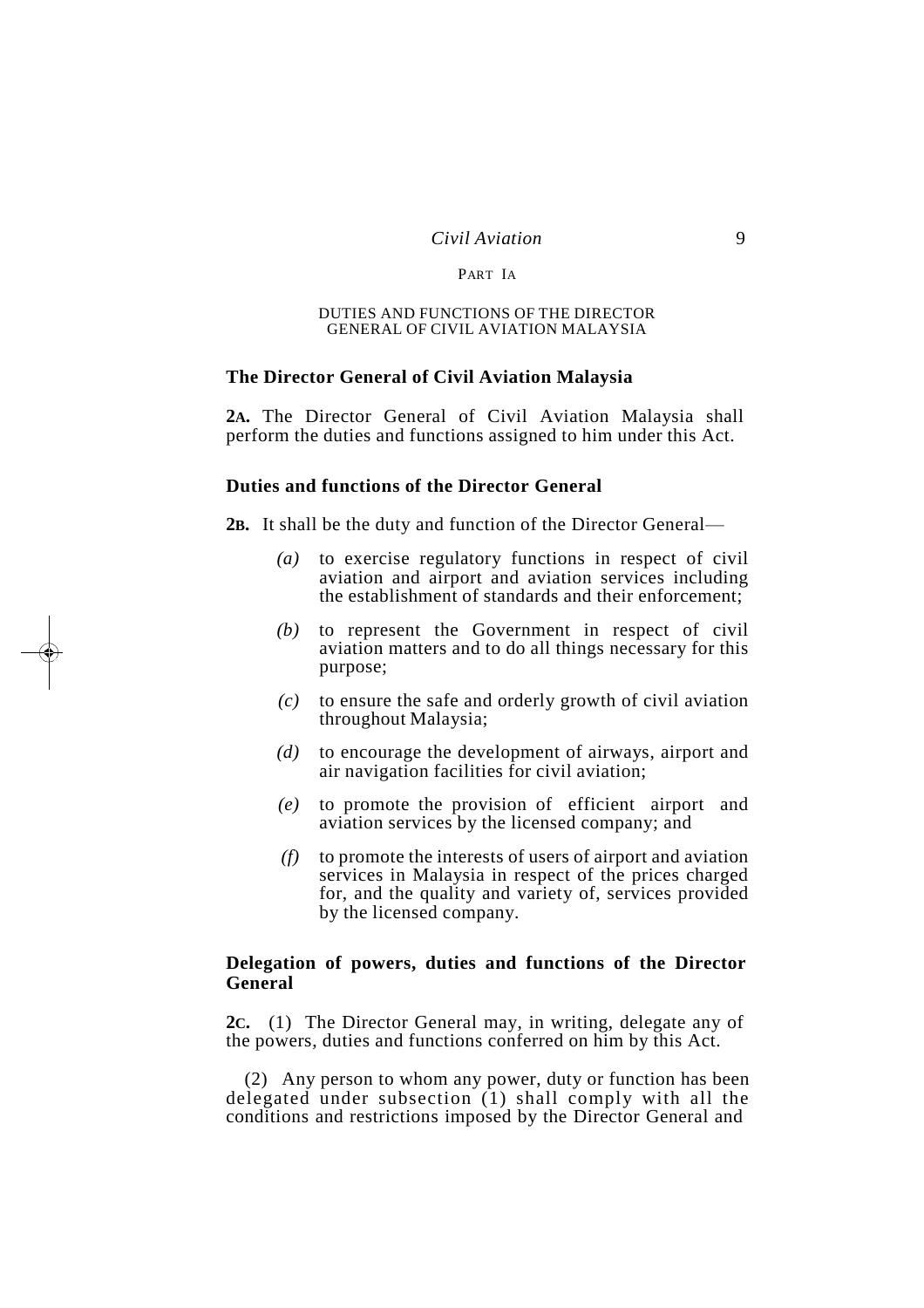all the requirements, procedures and matters specified by the Director General.

(3) Any power, duty or function delegated under subsection (1) shall be exercised, discharged or performed in the name of the Director General.

(4) A delegation under this section shall not preclude the Director General himself from exercising, discharging or performing at any time any of the delegated powers, duties or functions.

(5) A delegation under this section may be revoked or varied at any time by the Director General.

#### **Authority card**

**2D.** Any person when acting under this Act shall, on demand, declare his office, and produce to the person against whom he is acting or from whom he seeks any information such authority card as the Director General may direct to be carried by such person.

#### PART II

#### REGULATION OF CIVIL AVIATION

#### **Power to give effect to the Chicago Convention and regulate civil aviation**

**3.** (1) The Minister may make such regulations as he considers necessary or expedient to give effect to and for the better carrying out of the objects and purposes of this Act, to provide generally for regulating civil aviation and for carrying out the Chicago Convention, any Annex to it and any amendments of such Convention and Annexes.

(2) Without prejudice to the generality of subsection (1), and without prejudice to this Act, the Minister may make regulations making provision for—

- *(a)* regulating, by establishing a system of licensing or otherwise, the use of aircraft on flights for reward;
- *(b)* the registration and marking of aircraft in Malaysia;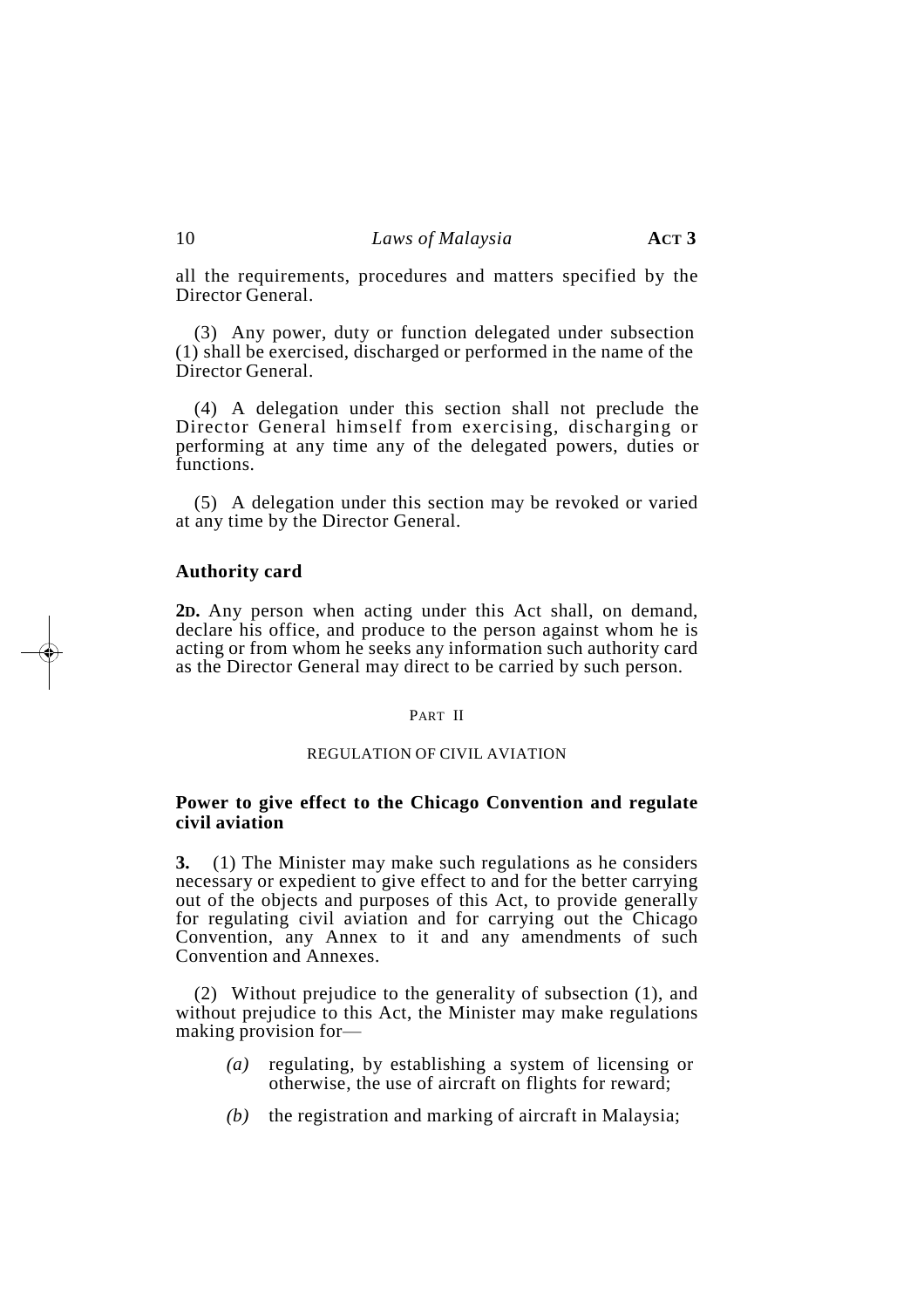- *(c)* imposing conditions before any aircraft shall be allowed to fly including conditions relating to air worthiness, maintenance and repair, of such aircraft;
- *(d)* requiring persons performing prescribed functions in relation to the operation or maintenance of aircraft to be the holders of licences or certificates of specified kinds and providing for the grant, revocation, extension, validation, suspension or variation of such certificates or licences;
- *(dd)* the licensing, inspection and regulation of aerodromes, for access to aerodromes and places where aircrafts have landed and for prohibiting or regulating the use of unlicensed aerodromes;
	- *(e)* regulating the use of, or restricting the entry to, aerodromes, aircraft factories or maintenance establishments or such other place as may be expedient including places where aircraft parts and engines are maintained;
	- *(f)* prescribing the conditions under which, and in particular the aerodromes to or from which, aircraft entering or leaving Malaysia may fly, and the conditions under which aircraft may fly from one part of Malaysia to another;
	- *(g)* prescribing the conditions under which passengers and cargo may be carried by air and under which aircraft may be used for other commercial, industrial or gainful purposes, and prohibiting the carriage by air of goods of such classes as may be prescribed;
	- *(h)* minimizing or preventing interference with the use or effectiveness of apparatus used in connection with air navigation and prohibiting or regulating the use of such apparatus and the display of signs and lights liable to endanger aircraft;
	- *(i)* generally securing the safety, efficiency and regularity of air navigation and the safety of aircraft and of persons and cargo carried in it, and preventing aircraft endangering other persons and property;
	- *(j)* requiring persons engaged in, or employed in or in connection with, air navigation to supply meteorological information for the purposes of air navigation;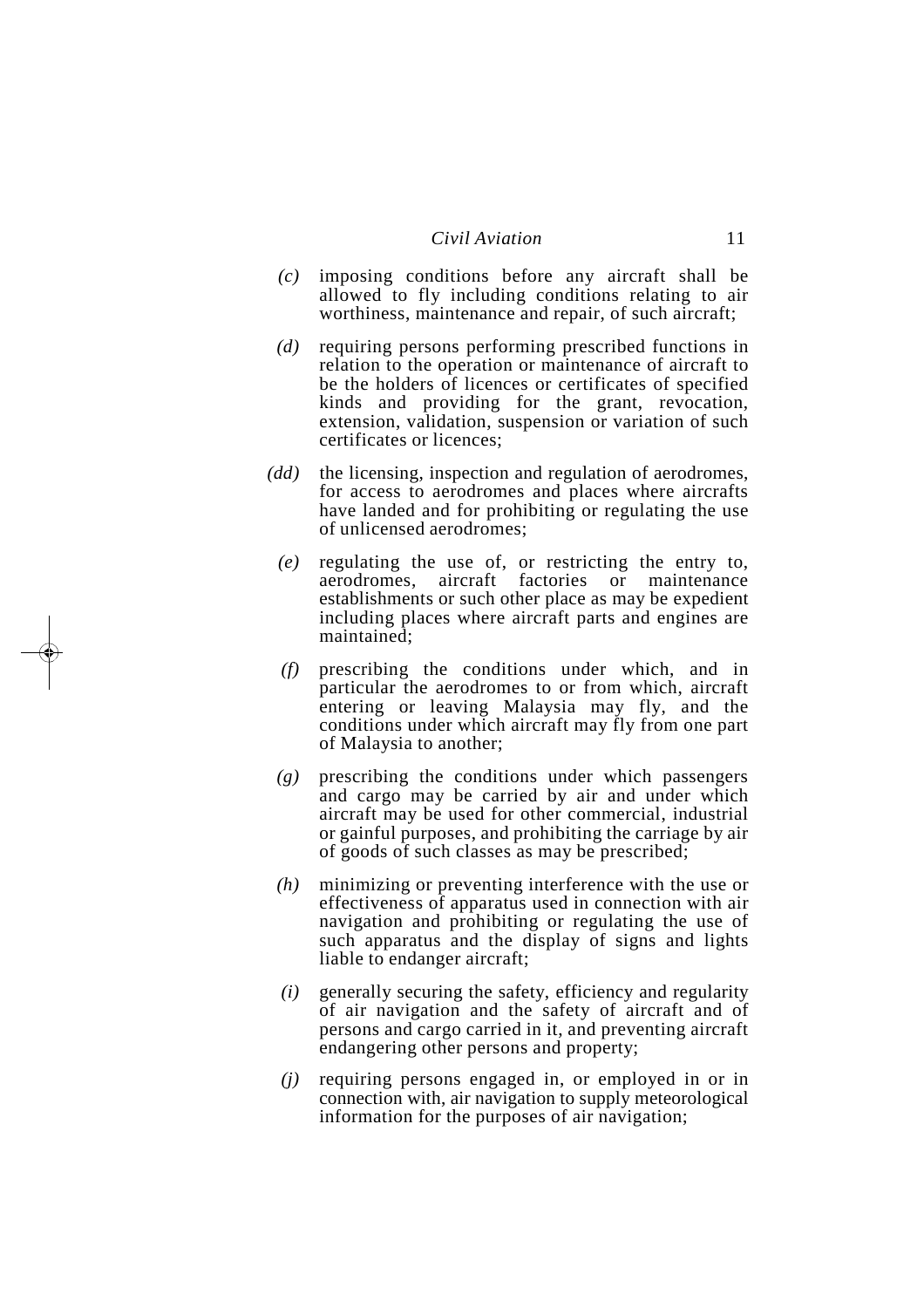- *(k)* regulating the making of signals and other communications by or to aircraft and persons carried in it;
- *(l)* prescribing a civil air ensign for Malaysia and regulating its use;
- *(m)* prohibiting or restricting aircraft from flying over such areas in Malaysia as may be prescribed;
- *(n)* prescribing the charges including landing and parking fees that may be made for the use of aerodromes licensed under the regulations and at Government aerodromes, and for services provided at such aerodromes and providing for the recovery of such charges and fees;
- *(nn)* prescribing the charges and fees for services provided at an airport or otherwise and providing for the recovery of such charges and fees;
- *(o)* prescribing the fees to be paid in respect of the issue, validation, renewal, extension or variation of any certificate, licence or other document or the undergoing of any examination or test required by regulations made under this Act and in respect of any other matters in respect of which it appears to the Minister to be expedient for the purpose of regulations made under this Act to charge fees;
- *(p)* exempting from the provisions of regulations made under this Act or any of them any aircraft, flights or persons or classes of aircraft, persons or flights;
- *(q)* the investigation in such manner as may be prescribed, including by means of a tribunal established for the purpose, of any accident either occurring in Malaysia or occurring to Malaysian aircraft;
- *(r)* prohibiting access to or interference with aircraft to which an accident has occurred, and authorizing any person, so far as may be necessary for the purpose of an investigation, to have access to, remove, take measures for the preservation of, or otherwise deal with any such aircraft;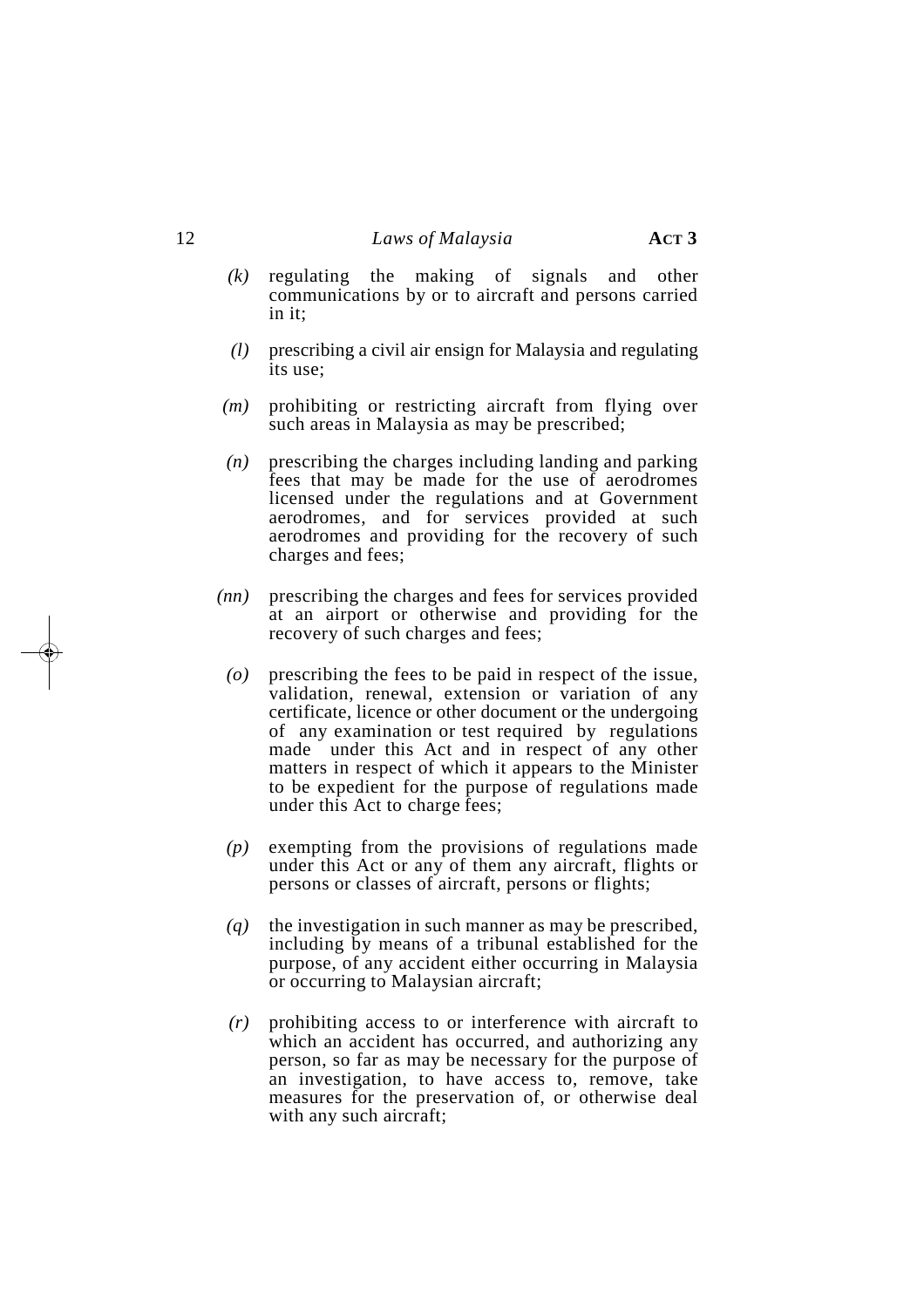#### *Civil Aviation* 13

- *(s)* requiring any person who owns an aircraft or who carries on the business of operating aircraft for reward to furnish such information relating to the aircraft, the crew, the mails, the passengers, and the cargo carried, other work performed by the aircraft, the journeys made by the aircraft and such traffic reports, cost statistics and financial statements, showing amongst other things, all receipts and the sources of it, as may be prescribed; and
- *(t)* prescribing the powers, including powers of arrest, that may be exercised by the members of the crew of an aircraft, in relation to persons on board the aircraft, for the purpose of ensuring the safety of the aircraft or its passengers, crew or cargo or otherwise for the purposes of this Act or regulations made under this Act.

(2A) Subject to subsection (4), regulations made under this section may provide for the imposition of the following penalties:

- *(a)* where the offence is committed by an individual, a fine not exceeding fifty thousand ringgit or to imprisonment for a term not exceeding three years or to both; or
- *(b)* where the offence is committed by a body corporate, a fine not exceeding one hundred thousand ringgit.

(3) In the case of a regulation made in pursuance of paragraph  $(2)(m)$ , may also provide for the taking of such steps (including firing on aircrafts) as may be specified in regulations made under this Act.

(4) Notwithstanding subsection (3), any regulations made in pursuance of paragraph (2)*(a)* may provide for the imposition of the following penalties:

- *(a)* in the case of a first offence
	- where the offence is committed by an individual, a fine not exceeding fifty thousand ringgit or imprisonment for a term not exceeding three years or both; or
	- (ii) where the offence is committed by a body corporate, a fine not exceeding one hundred thousand ringgit; or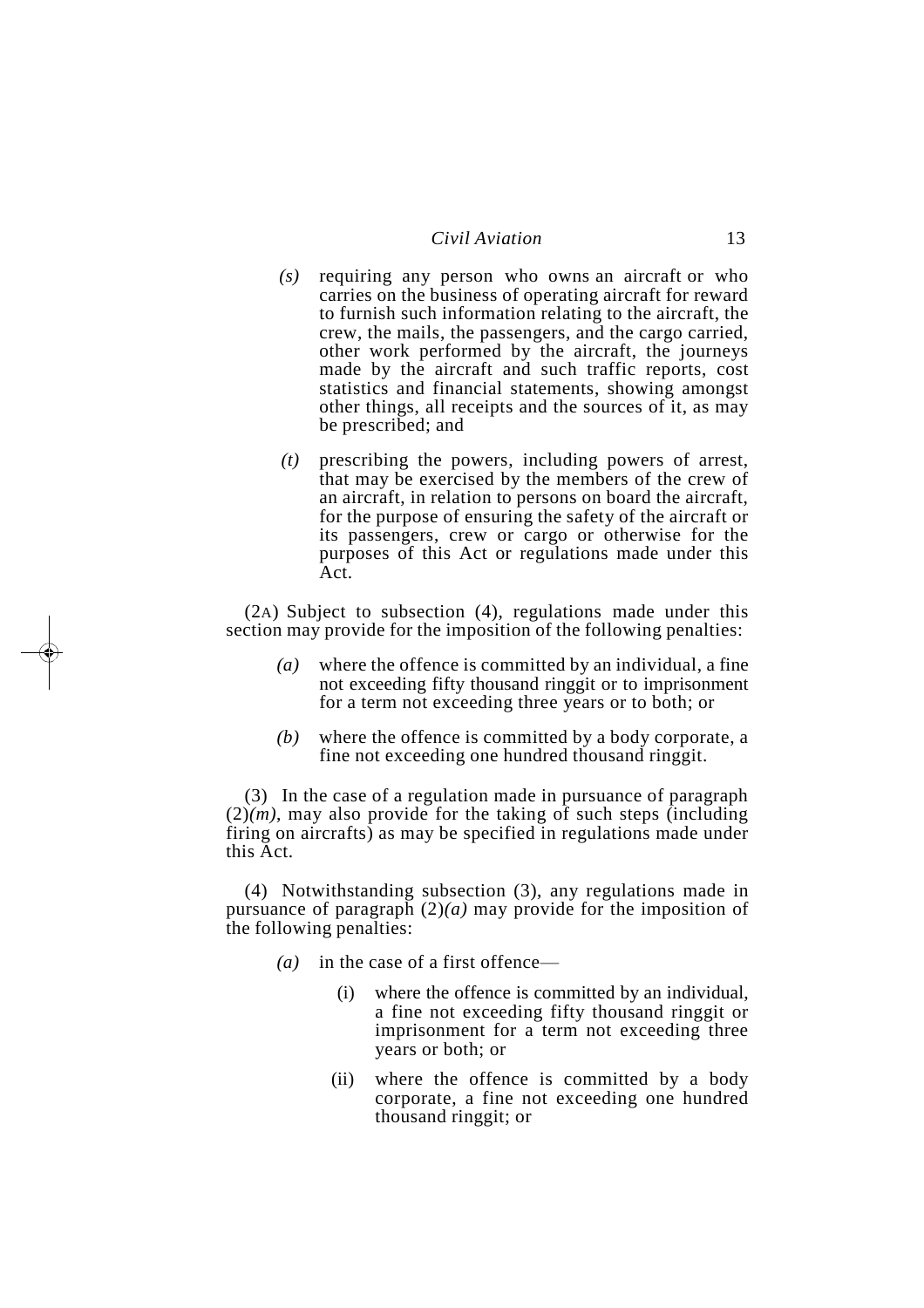#### 14 *Laws of Malaysia* **ACT 3**

- *(b)* in the case of a second or subsequent offence—
- (i) where the offence is committed by an individual, a fine not exceeding one hundred thousand ringgit or imprisonment for a term not exceeding five years or both; or
- (ii) where the offence is committed by a body corporate, a fine not exceeding one hundred and fifty thousand ringgit.

#### **Dangerous flying**

**4.** (1) Where an aircraft is flown in such a manner as to be the cause of unnecessary danger to any person or property on land or water, the pilot or the person in charge of the aircraft, and also the owner of it, unless he proves to the satisfaction of the court that the aircraft was so flown without his actual fault or privity, shall be guilty of an offence and on conviction shall be liable to imprisonment for a term not exceeding five years or to a fine not exceeding one hundred thousand ringgit, or to both.

(2) For the purpose of this section, "owner", in relation to an aircraft, includes any person by whom the aircraft is hired at the time of the offence.

(3) This section shall be in addition to, and not in derogation of, any provisions made by the Minister under the powers conferred by section 3.

#### PART III

#### ESTABLISHMENT AND OPERATION OF AERODROMES

#### **Establishment of aerodromes by the Minister**

**5.** (1) The Minister may establish and maintain aerodromes, and provide and maintain in connection with it, roads, approaches, apparatus, equipment and buildings and other accommodation.

(2) The Minister may for the purpose of exercising the powers conferred by subsection (1) acquire land by agreement or in accordance with the appropriate law in force in the relevant part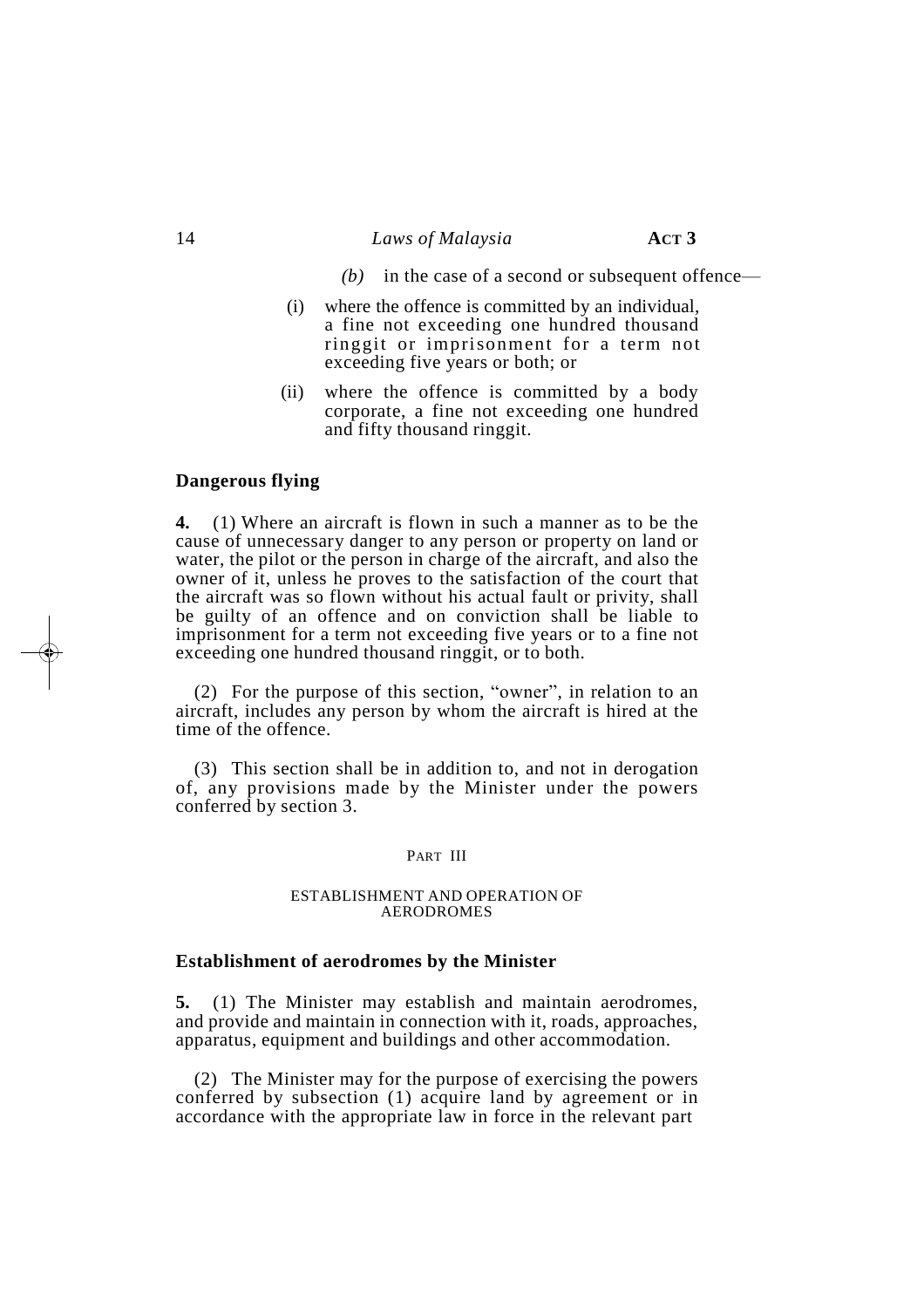of Malaysia relating to the acquisition of land for public purposes.

(3) The purposes for which the Minister may acquire land under this section include the purpose of securing that the land adjacent to the site of an aerodrome which the Minister has established, or is about to establish, shall not be used in such manner as to cause interference with, or danger or damage to, aircraft at, or approaching or leaving, the aerodrome.

#### **Minister may authorize a company under licence to establish,** *etc.***, an aerodrome**

**5A.** (1) The Minister may authorize any company under a licence to establish, maintain and operate an aerodrome subject to such terms and conditions as may be prescribed.

- (2) Any person who—
	- *(a)* establishes, maintains or operates an aerodrome without a licence; or
	- *(b)* fails to comply with any of the terms and conditions imposed on the licence issued under subsection (1),

shall be guilty of an offence and shall on conviction be liable—

- *(aa)* where such person is an individual, to a fine not exceeding fifty thousand ringgit or to imprisonment for a term not exceeding three years or to both; or
- *(bb)* where such person is a body corporate, to a fine not exceeding one hundred thousand ringgit.

#### **Trespassing at licensed and Government aerodromes**

**6.** (1) Any person who trespasses on any land forming part of an aerodrome, shall be guilty of an offence and shall be liable on conviction to a fine not exceeding ten thousand ringgit:

Provided that no person shall be liable to conviction under this section unless it is proved that, at the material time, notices warning trespassers of their liability under this section were posted, so as to be readily seen and read by members of the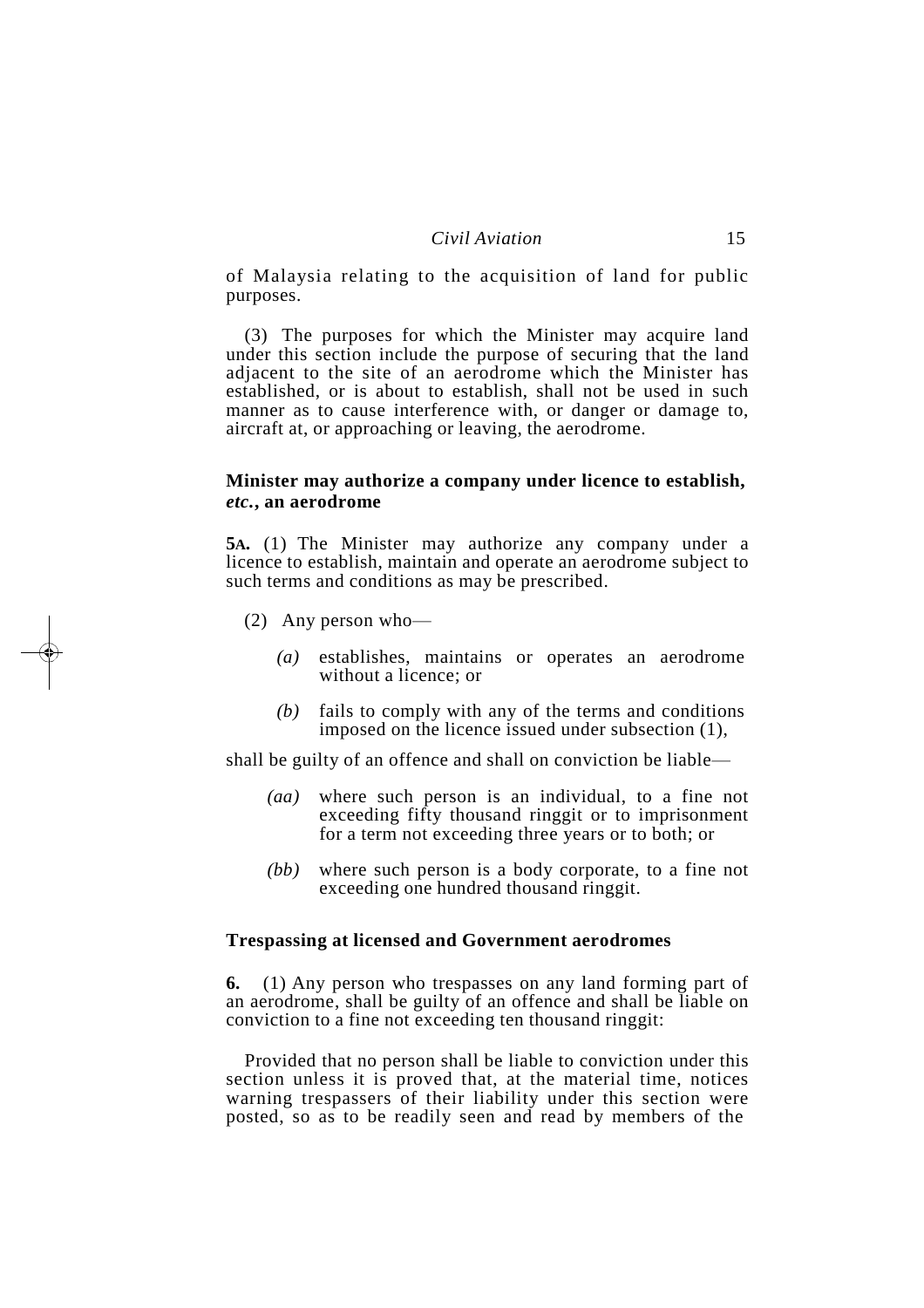public, in such positions on or near the boundary of the aerodrome as appear to the court to be proper.

(2) Any person being the owner or for the time being having charge of a domestic animal which trespasses on land forming part of an aerodrome shall be guilty of an offence and shall be liable on conviction to a fine not exceeding ten thousand ringgit.

(3) Any animal found on land forming part of an aerodrome may be destroyed by the proprietor of the aerodrome or by a person authorized by him:

Provided that if any such animal is for the time being in the charge of a person, such animal shall not be destroyed unless such person, upon being requested so to do, fails to remove the animal within a time which is in the circumstances reasonable.

(4) (*Deleted by Act A803*).

#### PART IIIA

#### CIVIL AVIATION FUND

#### **Commencement of Part IIIA**

**6A.** This Part shall come into force on such date as the Minister may, by notification in the *Gazette* appoint; and the Minister may appoint different dates for the coming into force for different parts of Malaysia.

#### **Interpretation**

**6B.** In this Part, unless the context otherwise requires—

"appointed date" means the date appointed under section 6A and if different dates are appointed under that section for different parts of Malaysia, the relevant date on which this Part comes into force for that part of Malaysia;

"civil aviation authority" means the Director General of Civil Aviation Malaysia, and includes an officer empowered by him to perform all or any of the functions conferred on the civil aviation authority under this Part;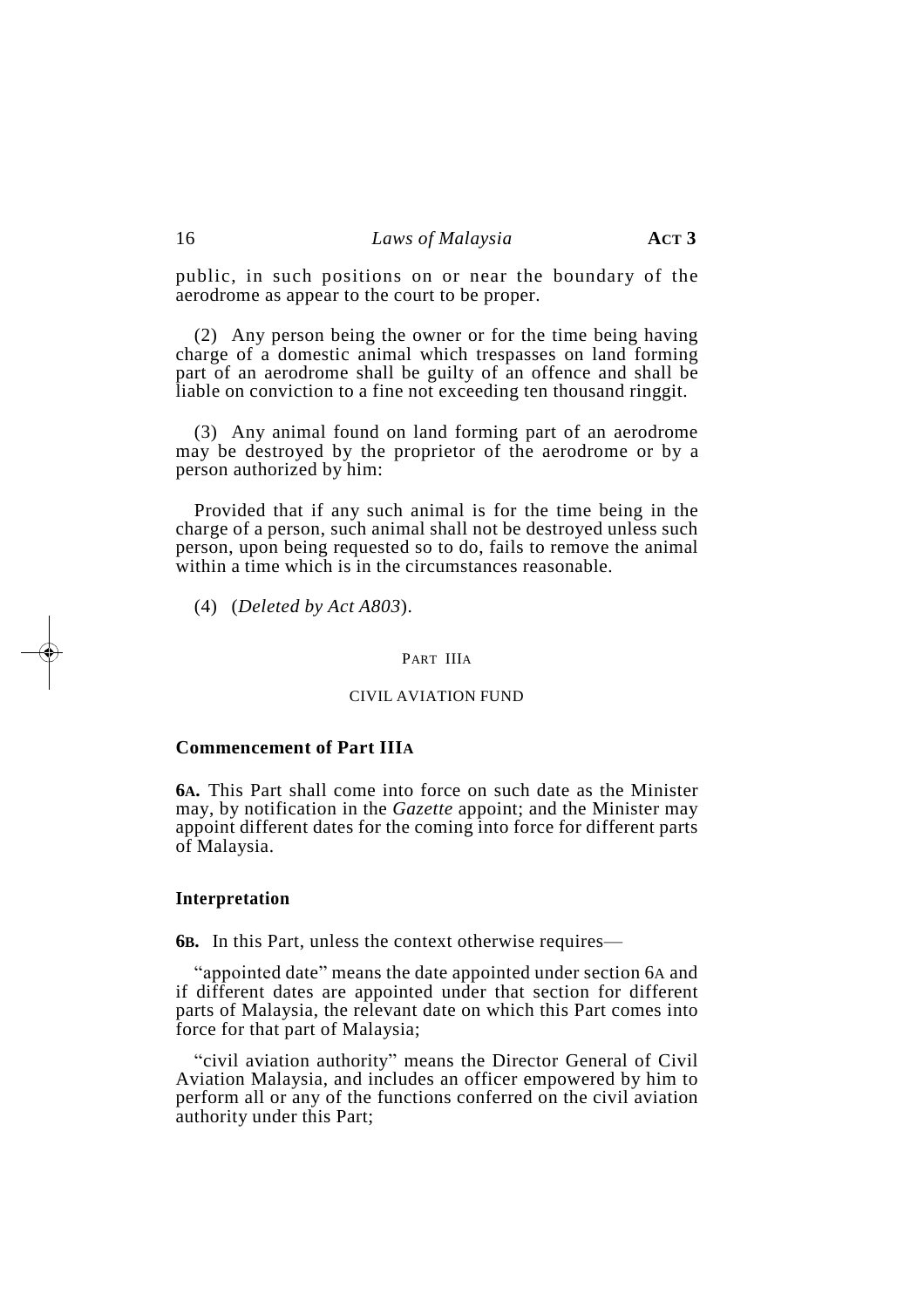"civil aviation services" includes all services connected with air navigation and Government aerodromes except for purposes of defence of the realm by air and for the purpose of this definition "Government aerodromes" shall not include any aerodrome of the armed forces or any visiting force;

"Development Fund" means the Development Fund specified in the Second Schedule to the Financial Procedure Act 1957 [*Act 61*];

"transfer date" means the date on which any designated property in a designated airport, which the Government of Malaysia was entitled to, is transferred to a company by virtue of the Airport and Aviation Services (Operating Company) Act 1991 [*Act 467*].

#### **Establishment of Civil Aviation Fund**

**6C.** (1) There is hereby established a fund to be known as the Civil Aviation Fund (hereinafter referred to as "the Fund") which shall be controlled and operated by the Director General in accordance with this Part.

(2) The monetary transaction of the civil aviation authority shall be processed through the Fund, and for this purpose the following new item is hereby incorporated into the Second Schedule to the Financial Procedure Act 1957—

"Civil Aviation Fund.".

(3) On the establishment of the Fund and notwithstanding subsection 9(6) of the Financial Procedure Act 1957, the balances in the Trust Accounts in respect of the civil aviation authority except the Development Fund Trust Account shall be paid to the Fund.

#### **Money required to be paid to the Fund**

**6D.** (1) Notwithstanding the relevant provision of the Financial Procedure Act 1957 and the Development Funds Act 1966 [*Act 406*] there shall be paid from time to time into the Fund—

*(a)* such sums as may be appropriated from the Consolidated Revenue Account for the purposes of civil aviation services;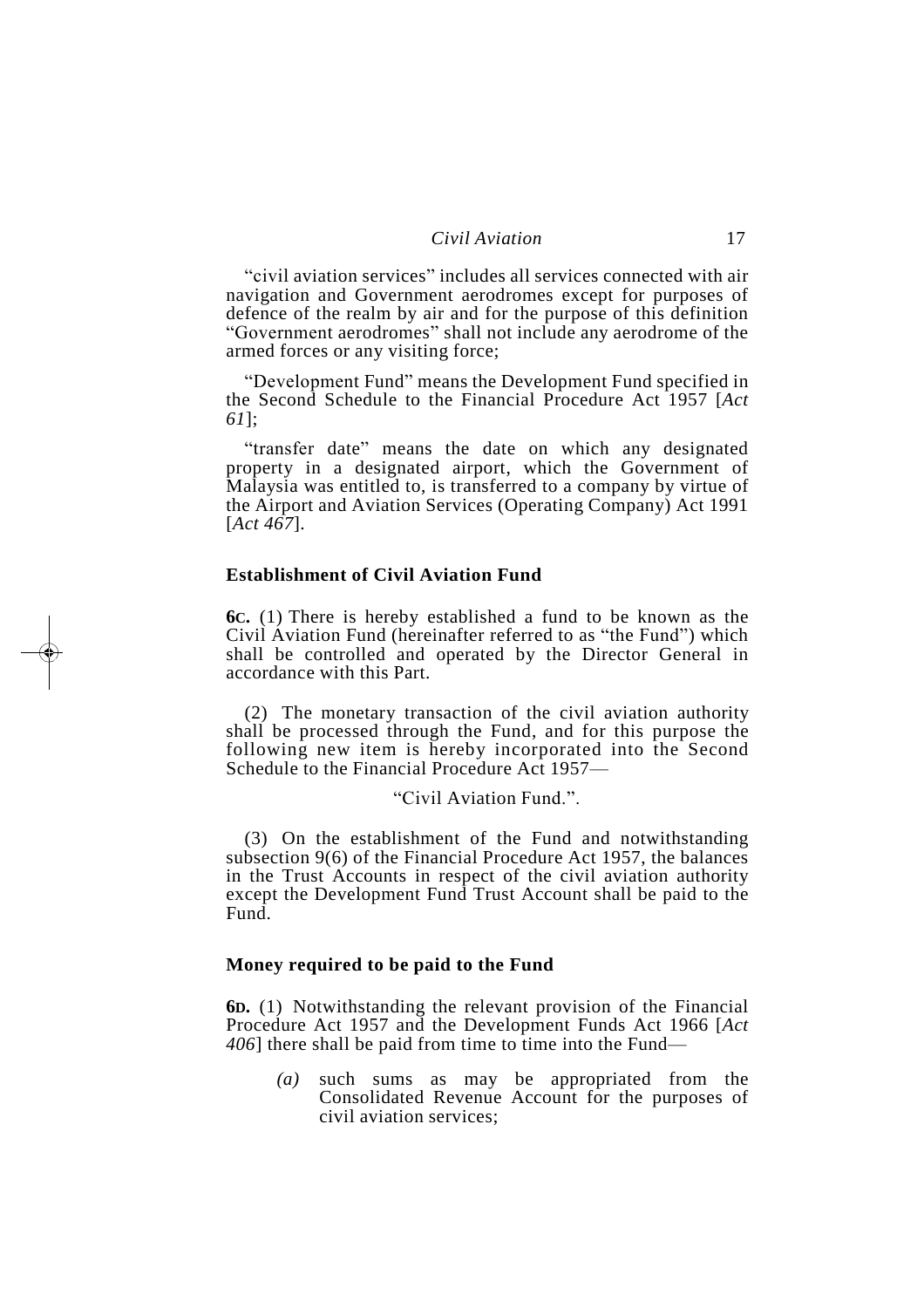- *(b)* such sums as may be appropriated from the Development Fund for expenditure on the development and expansion of the civil aviation services;
- *(c)* all receipts in respect of any licence issued or of any works or services performed by the civil aviation authority which were paid or will be paid out of—
	- (i) moneys standing to the credit of the Fund; or
	- (ii) moneys appropriated to the civil aviation authority after the transfer date in respect of civil aviation services;
- *(d)* moneys received from the sale or lease or hire of any property controlled by the civil aviation authority or acquired or produced out of—
	- (i) moneys standing to the credit of the Fund; or
	- (ii) any moneys appropriated before the appointed date in respect of civil aviation services;
- *(e)* interest received from the investment of moneys standing to the credit of the Fund;
- *(f)* moneys received by the Federation in respect of any matter incidental to the performance of any functions or the exercise of any powers conferred upon the civil aviation authority by this Act; and
- *(g)* any other moneys received by the Federation in such circumstances as the Minister of Finance considers appropriate to be paid to the Fund:

Provided that in all cases any moneys received by the civil aviation authority between 1 January of the year of the appointed date and the date immediately preceding the appointed date which would have to be paid to the Fund under this subsection had the moneys been received on or after the appointed date, shall be accounted for in the Fund, subject to an amount n ot exceeding the receipts for the period of six months immediately preceding the appointed date.

(2) Payments into the Fund of moneys referred to in paragraphs  $(1)(a)$  and  $(b)$  shall be made in such sums and at such times as the Minister of Finance directs.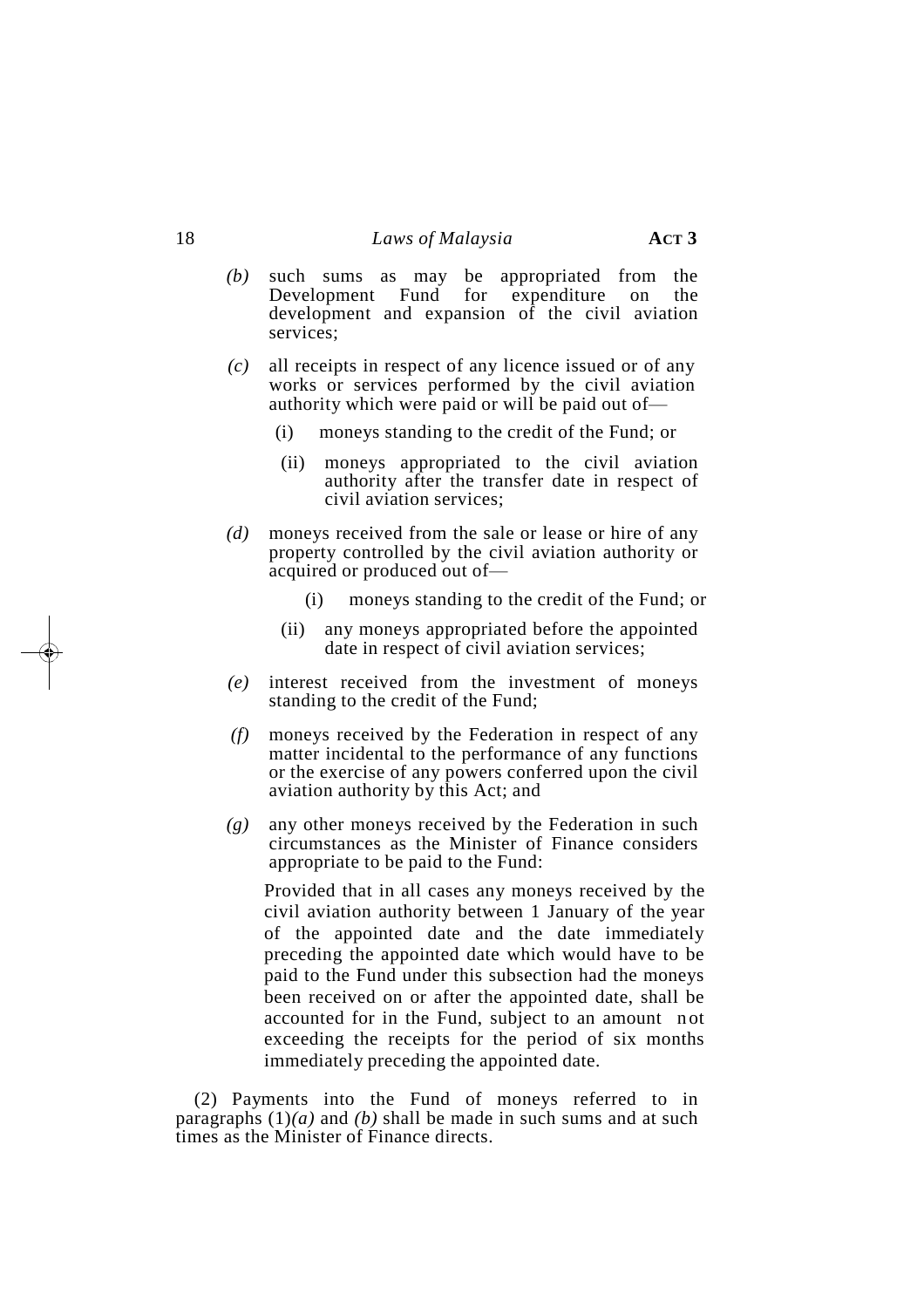#### **Application of the moneys of the Fund**

**6E.** (1) Notwithstanding the relevant provisions of the Financial Procedure Act 1957 and the Development Funds Act 1966 moneys standing to the credit of the Fund may be applied by the Director General for the following purposes:

- *(a)* payment of the remuneration of the Director General and other persons employed by the Government in the Civil Aviation Department including contributions to the Employees Provident Fund or other schemes approved by the Government in respect of such persons;
- *(b)* payment for the cost of goods and services acquired for the purposes of the civil aviation services and for the acquisition of movable and immovable property incidental to the carrying out of works and services pursuant to this Act;
- *(c)* payment to the appropriate Consolidated Accounts by ways of reimbursement in respect of—
	- (i) pensions, gratuities and other allowances granted under the pensions laws to the Director General and other persons employed by the Government in the Civil Aviation Department or their dependants;
	- (ii) interest and other charges and the principal repayments on loans raised and appropriated after the appointed date for the purposes of the civil aviation services; and
	- (iii) any moneys required to satisfy any judgement, decision or award against the Federation by any court or tribunal in connection with the operation of civil aviation services;
- *(d)* payments in discharge of any liabilities incurred by the Federation on the civil aviation services; and
- *(e)* payment of any other expenditure properly incurred or accepted by the civil aviation authority in the exercise of its powers and functions under this Act: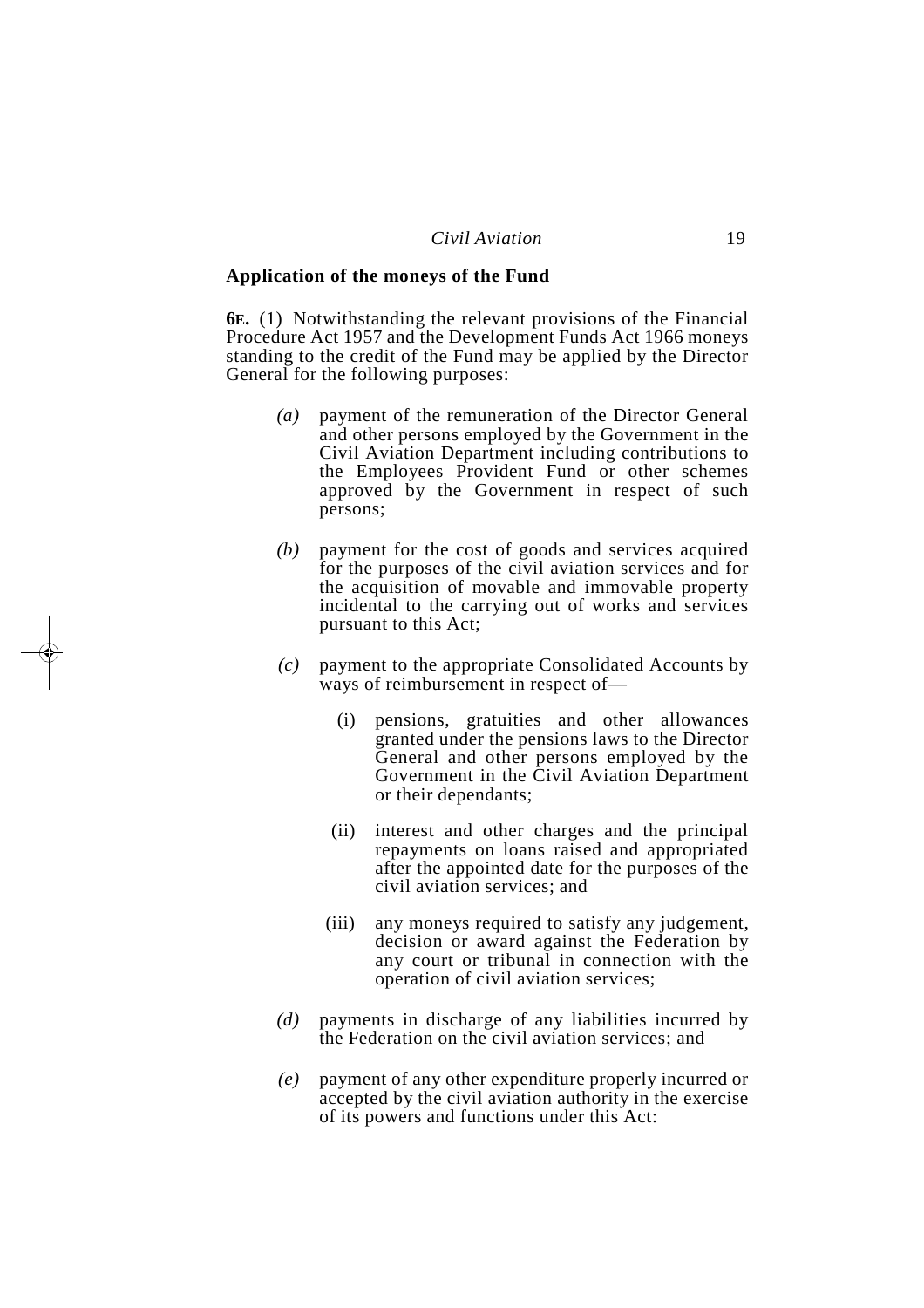Provided that in all cases any payment by the civil aviation authority between 1 January of the year of the appointed date and the date immediately preceding the appointed date which would have to be made out of the Fund under this subsection had the payment been made on or after the appointed date, shall be accounted for in the Fund.

(2) Moneys standing to the credit of the Fund may be invested in accordance with subsection 8(3) of the Financial Procedure Act 1957.

#### **Power of the Minister of Finance to determine development expenditure from Fund**

**6F.** The Minister of Finance, after consultation with the Minister, may before or during a financial year determine the maximum amount to be paid out of the Fund during that financial year in respect of development expenditure for civil aviation services.

#### **Surplus money in Fund**

**6G.** There shall be paid out of the Fund into the Consolidated Revenue Account such sums as may be determined by the Minister of Finance after consultation with the Minister to be surplus to the requirements of the Fund in any financial year.

#### **Repayment of appropriation and payment of interest**

**6H.** The Minister of Finance may if he considers it appropriate to do so—

- *(a)* direct payment out of the Fund in such amounts and at such times as he specifies to the Consolidated Revenue Account or the Development Fund of sums paid into the Fund under paragraphs 6D(1)*(a)* and *(b)*;
- *(b)* direct the payment out of the Fund at such times as he specifies to the Consolidated Revenue Account of amounts representing interest at such rates as he determines upon so much of any amount to which the last preceding paragraph applies that has not been repaid.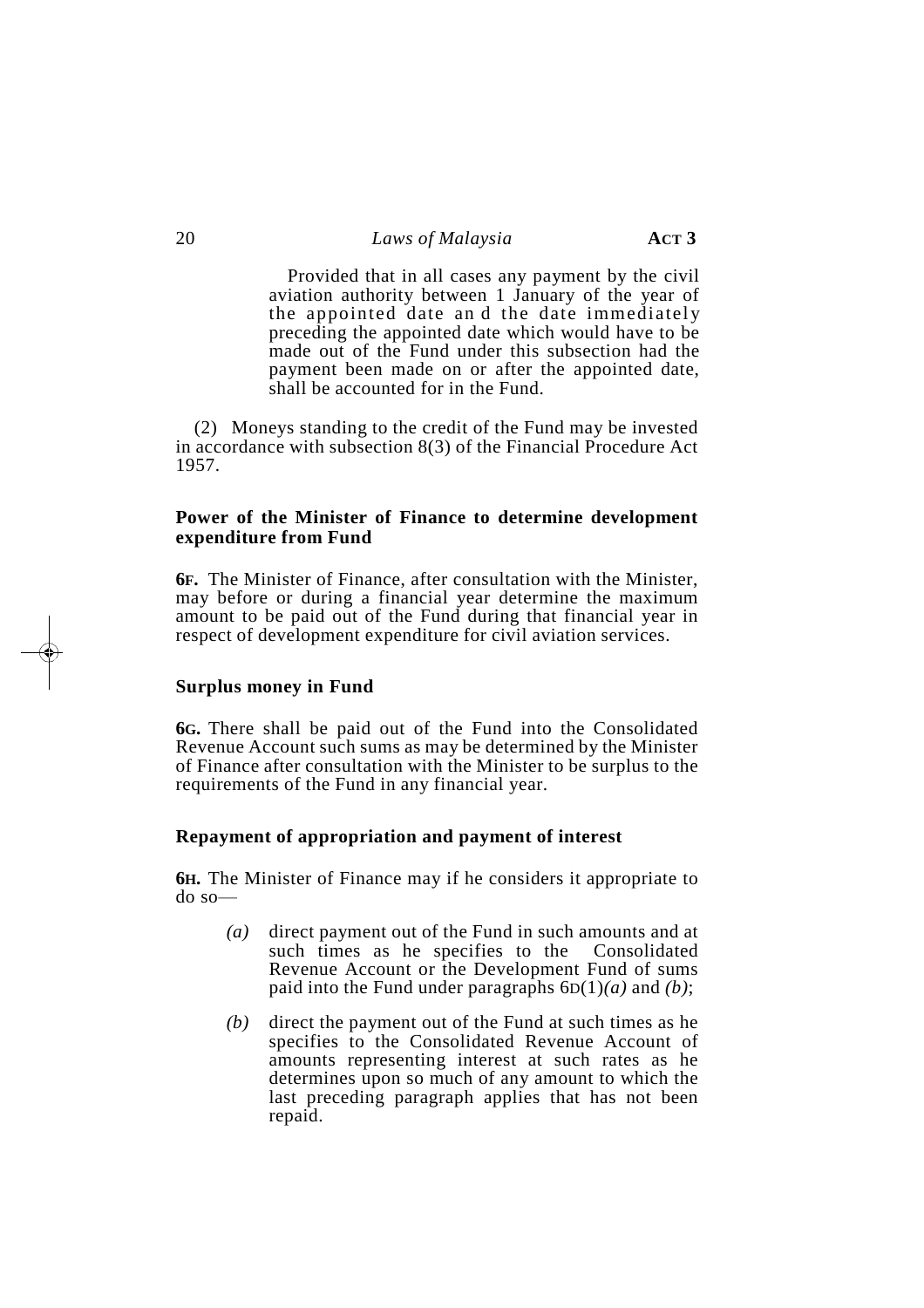#### *Civil Aviation* 21

#### **Financial policy in respect of civil aviation services**

**6I.** In the administration of this Act in relation to the civil aviation services the Director General shall pursue a policy directed towards achieving in respect of each financial year, such financial results as determined by the Minister in consultation with the Minister of Finance.

#### **Commercial Accounts**

**6J.** (1) Notwithstanding the relevant provision of the Financial Procedure Act 1957 and any regulations made and instructions issued under it, the books and accounts of the civil aviation authority shall be kept in accordance with generally accepted commercial accounting principles and practices.

(2) All the assets and liabilities of the civil aviation authority as on 1 January of the year of the appointed date which are not reflected in the financial accounts of the Federation shall be incorporated into the commercial accounts and the net worth of it shall be treated as capital of the Federation invested in the civil aviation authority on that date.

(3) The Director General with the concurrence of the Treasury shall issue directions and instructions as to the manner in which the books and accounts shall be kept and the form in which statements of accounts shall be submitted for audit.

#### **Application of profits**

**6K.** The net profit arising from the civil aviation services in respect of a financial year shall be applied in such manner as the Minister with the concurrence of the Minister of Finance determines.

#### **Funding**

**6L.** Each year the Director General shall submit through the Minister to the Treasury the estimated income and expense statement on the operations of civil aviation services in respect of the next succeeding financial year, the total cash requirement for operating and development expenditure to be incurred in respect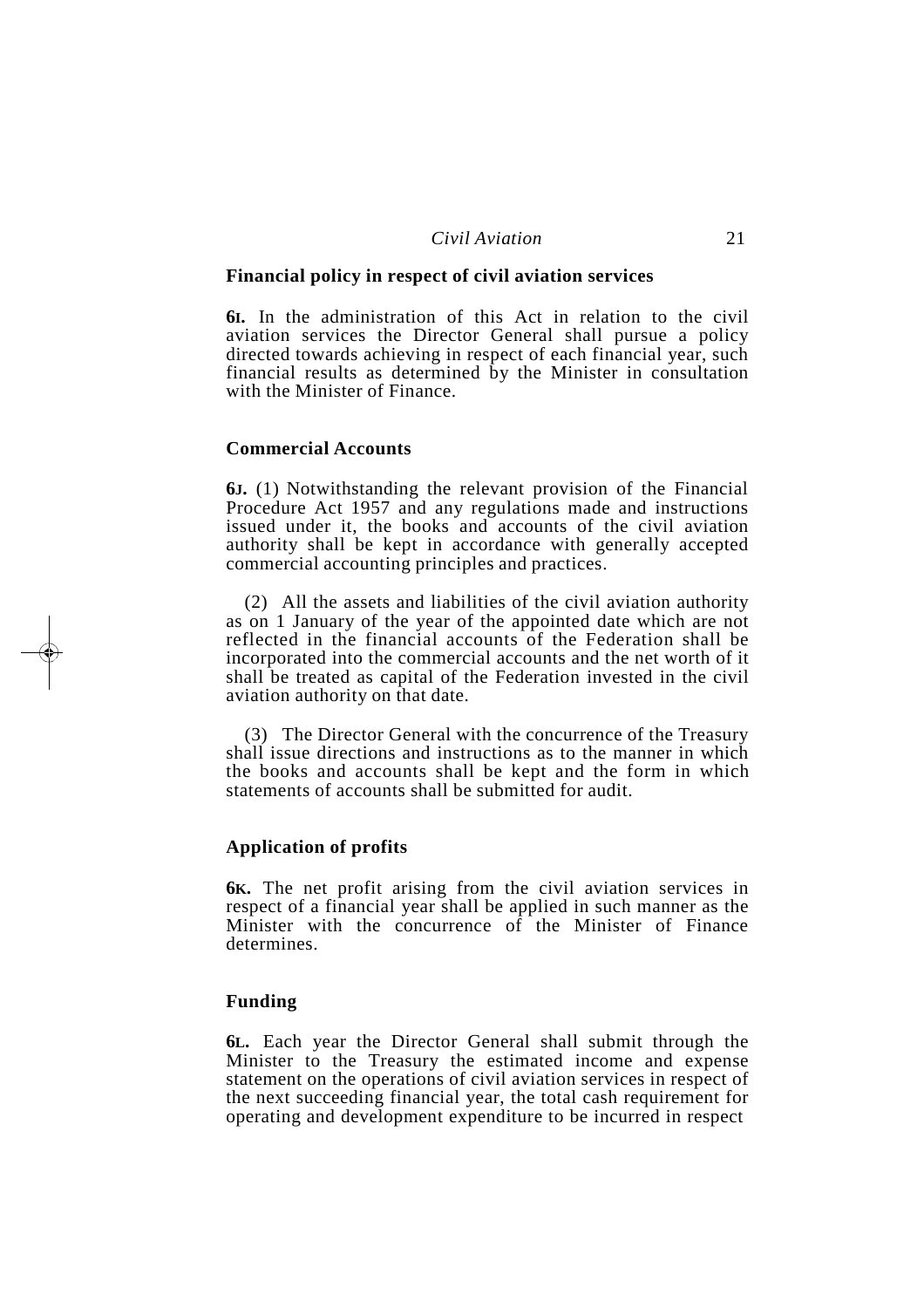of those services during that year and the sources from which the moneys to be expended are proposed to be obtained. In support of this statement the Director General shall submit details of the development programme which he proposes to undertake in the next succeeding financial year and other matters relating to civil aviation services as the Treasury considers appropriate.

#### **Minister's report to Parliament**

**6M.** The Minister shall cause to be laid before each House of Parliament before the commencement of each financial year a statement of the estimated financial results which he expects to achieve in the next succeeding financial year together with the details of the proposed development programme and the sources from which the programme will be financed.

#### **Audit**

**6N.** (1) The commercial accounts of the civil aviation authority shall be audited annually by the Auditor General and the provisions of the Audit Act 1957 [*Act 62*] shall apply.

(2) The Director General shall, not later than 31 March of the following year or such later date as the Minister of Finance may determine transmit to the Au dit or General the financial statements of the commercial accounts referred to in subsection (1) which will consist of the balance sheet, profit and loss statement and such other supporting statements as may be required by the Treasury.

(3) The audited statements shall be submitted to the Minister of Finance, who shall cause them to be laid before each House of Parliament.

#### **Saving**

**6O.** Save as otherwise provided in this Part the Financial Procedure Act 1957 and the Development Funds Act 1966 and any regulations made and instructions issued under it shall apply to the Director General and other persons employed by the Government in the Civil Aviation Department.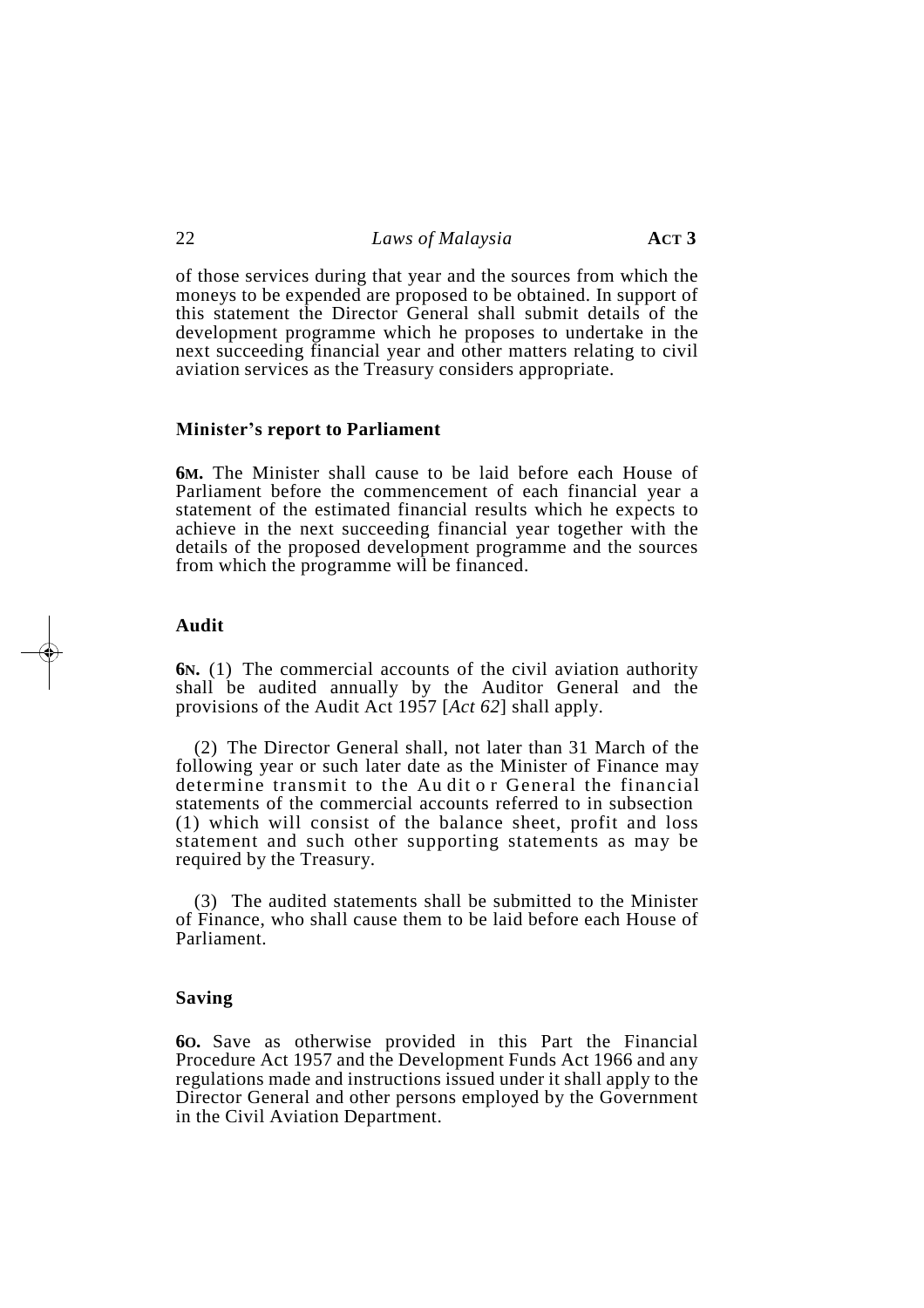#### PART IV

#### CONTROL OF OBSTRUCTIONS IN VICINITY OF AERODROMES

#### **Indication of presence of obstructions near aerodromes**

**7.** (1) If the Minister is satisfied, with respect to any building, structure or erection in the vicinity of an aerodrome, that, in order to secure that aircraft, including military aircraft, flying in the vicinity may be navigated with safety and efficiency, provision ought to be made, whether by lighting or otherwise, for giving to such aircraft warning of the presence of that structure, he may, by order under his hand, authorize the licensee or any person in charge of an aerodrome and any person acting under the instruction of the licensee or the person in charge—

- *(a)* to execute, install, maintain, operate and, as occasion requires, repair and alter, such works and apparatus as may be necessary for enabling such warning to be given in the manner specified in the order; and
- *(a)* so far as may be necessary for exercising any of the powers conferred by the order to enter upon and pass over, with or without vehicles, any such land as may be specified in the order:

Provided that no such order shall be made in relation to any structure if it appears to the Minister that there have been made, and are being carried out, satisfactory arrangements for the giving of such warning of the presence of the structure.

(2) The Minister shall, before making any such order, cause to be published, in such manner as he thinks best for informing persons concerned, notice of the proposal to make the order and of the place where copies of the draft order may be obtained free of charge, and take into consideration any representations with respect to the order which may, within such period not being less than two months after the publication of the notice as may be specified in it, be made to him by any person appearing to him to have an interest in any land which would be affected by the order; and, at the end of that period, the order may, subject to this section, be made with such modifications, if any, of the original draft as the Minister thinks proper.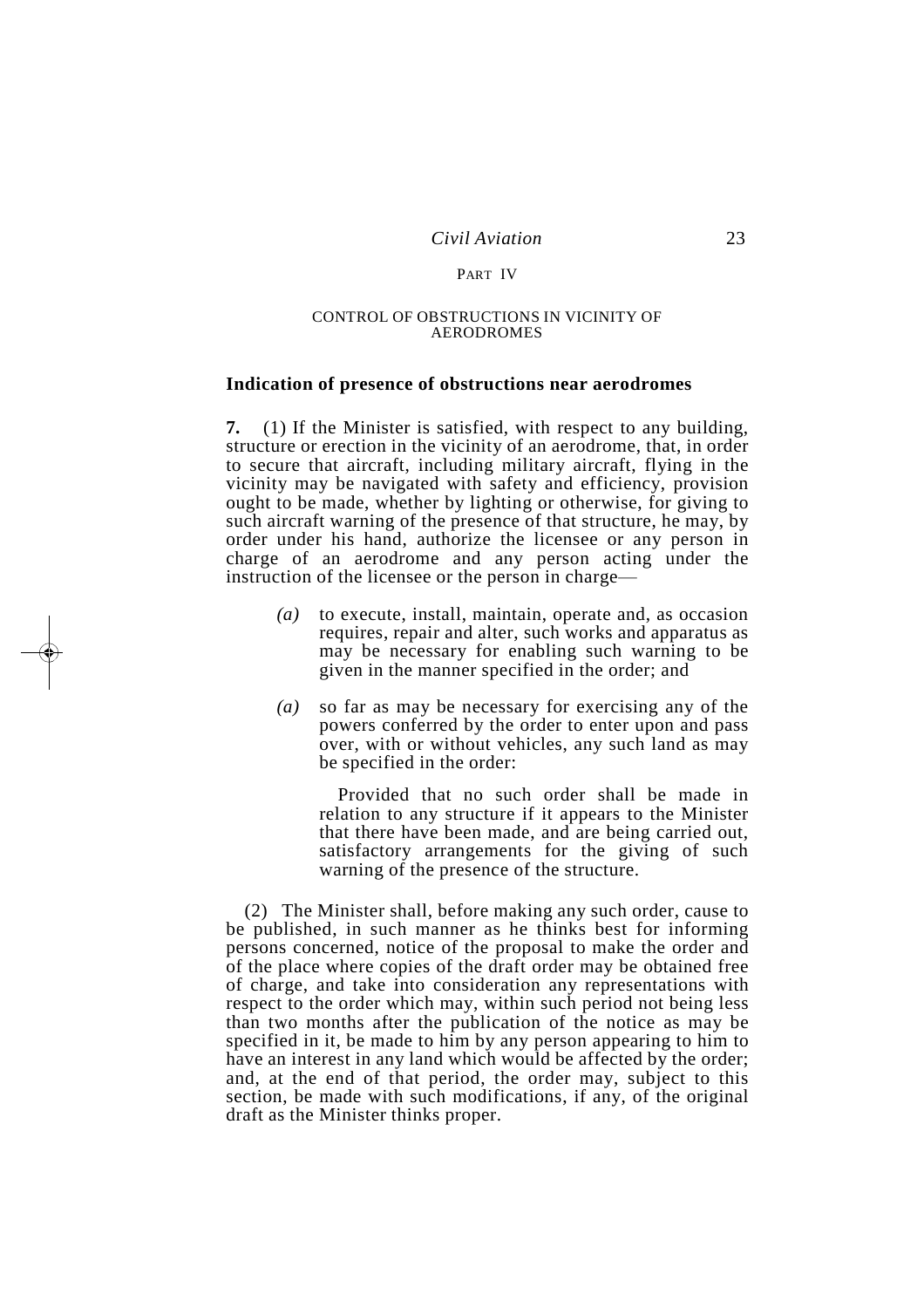- (3) Every such order shall provide—
	- *(a)* that, except in a case of emergency, no works shall be executed on any land in pursuance of the order unless, at least fourteen days previously, the licensee or any person in charge of an aerodrome to which the order relates has served, in the manner specified in the order, on the occupier of that land and on every other person known by the licensee or the person in charge to have an interest in it, a written notice containing such particulars of the nature of the proposed works, and the manner in which, and the time at which, it is proposed to execute them, as may be specified by, or in accordance with, the order;
	- *(b)* that if, within fourteen days after service of such notice on any person having such an interest, the licensee or any person in charge of an aerodrome receives a written intimation of objection on the part of that person to the proposals contained in the notice, being an intimation which specifies the grounds of objection, then, unless and except in so far as the objection is withdrawn, no steps shall be taken in pursuance of the notice without the specific sanction of the Minister; and
	- *(c)* for requiring the licensee or any person in charge of an aerodrome to which the order relates to pay to any person having an interest in any land affected by the order such compensation for any damage or loss which that person may suffer in consequence of the order as may, in default of agreement, be determined from time to time by a single arbitrator appointed by the Chief Judge of the appropriate High Court.

(4) For the purpose of this subsection, any expense reasonably incurred in connection with the lawful removal of any apparatus installed in pursuance of such an order, and so much of any expense incurred in connection with the repair, alteration, demolition or removal of any structure to which such an order relates as is attributable to the operation of the order, shall be deemed to be damage or loss suffered in consequence of the order.

(5) The ownership of anything shall not be taken to be affected by reason only that it is placed in, or affixed to, any land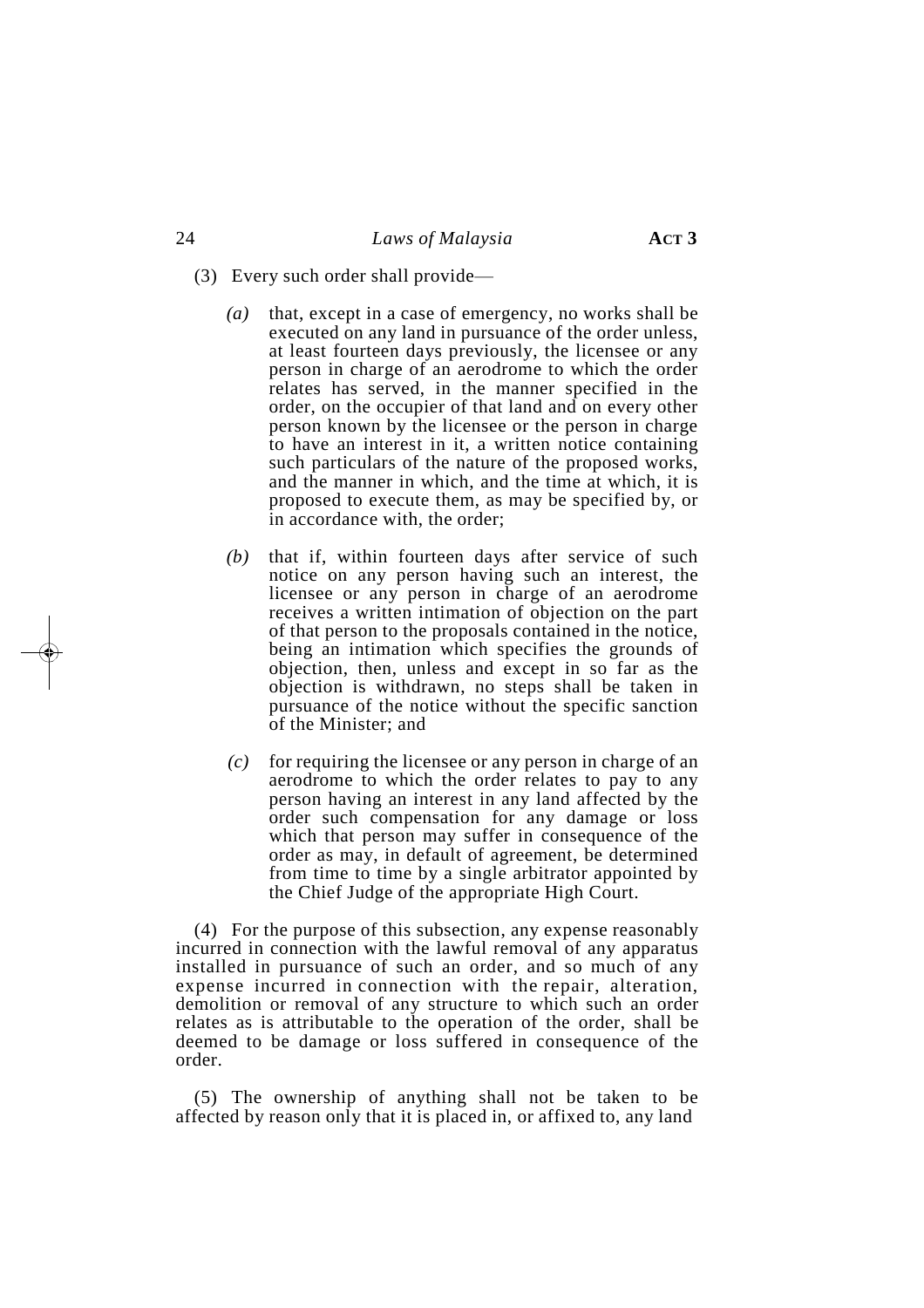in pursuance of such an order as aforesaid; and, subject to subsection (7), so long as any such order in respect of an aerodrome is in force, no person shall, except with the consent of the licensee or any person in charge of an aerodrome, wilfully interfere with any works or things which, to the knowledge of that person, are works or things executed or placed in, on or over any land in pursuance of the order.

(6) If any person contravenes subsection (5), he shall be guilty of an offence and on conviction shall be liable to imprisonment for a term not exceeding three years or to a fine not exceeding fifty thousand ringgit, or to both.

(7) Nothing in this section shall operate, in relation to any structure, so as to restrict the doing of any work for the purpose of repairing, altering, demolishing or removing the structure if—

- *(a)* notice of the doing of that work is given as soon as may be to the licensee or any person in charge of an aerodrome; and
- *(b)* the giving of warning of the presence of the structure in the manner provided by any order under this section in force in relation thereto is not interrupted.

#### **Power to declare a controlled area**

**8.** Whenever it appears to the Minister that it is, or is likely to become, necessary for the safety of air navigation in the vicinity of an aerodrome or for securing the efficient operation of any aid to air navigation, whether situated at or in the vicinity of an aerodrome or elsewhere that any area should be cleared or kept clear of obstructions, he may, in conjunction with the Ruler or Yang di-Pertua Negeri of the State concerned, by order, declare that area to be a controlled area for the purposes of this Part and shall define the boundaries of that area.

### **Power to prohibit or regulate erection of structures and planting trees in controlled area**

**9.** The Minister may, in conjunction with the Ruler or the Yang di-Pertua Negeri of the State concerned, at any time, by order, prohibit, absolutely or conditionally, or regulate the erection of any structure above a height specified in such order, or the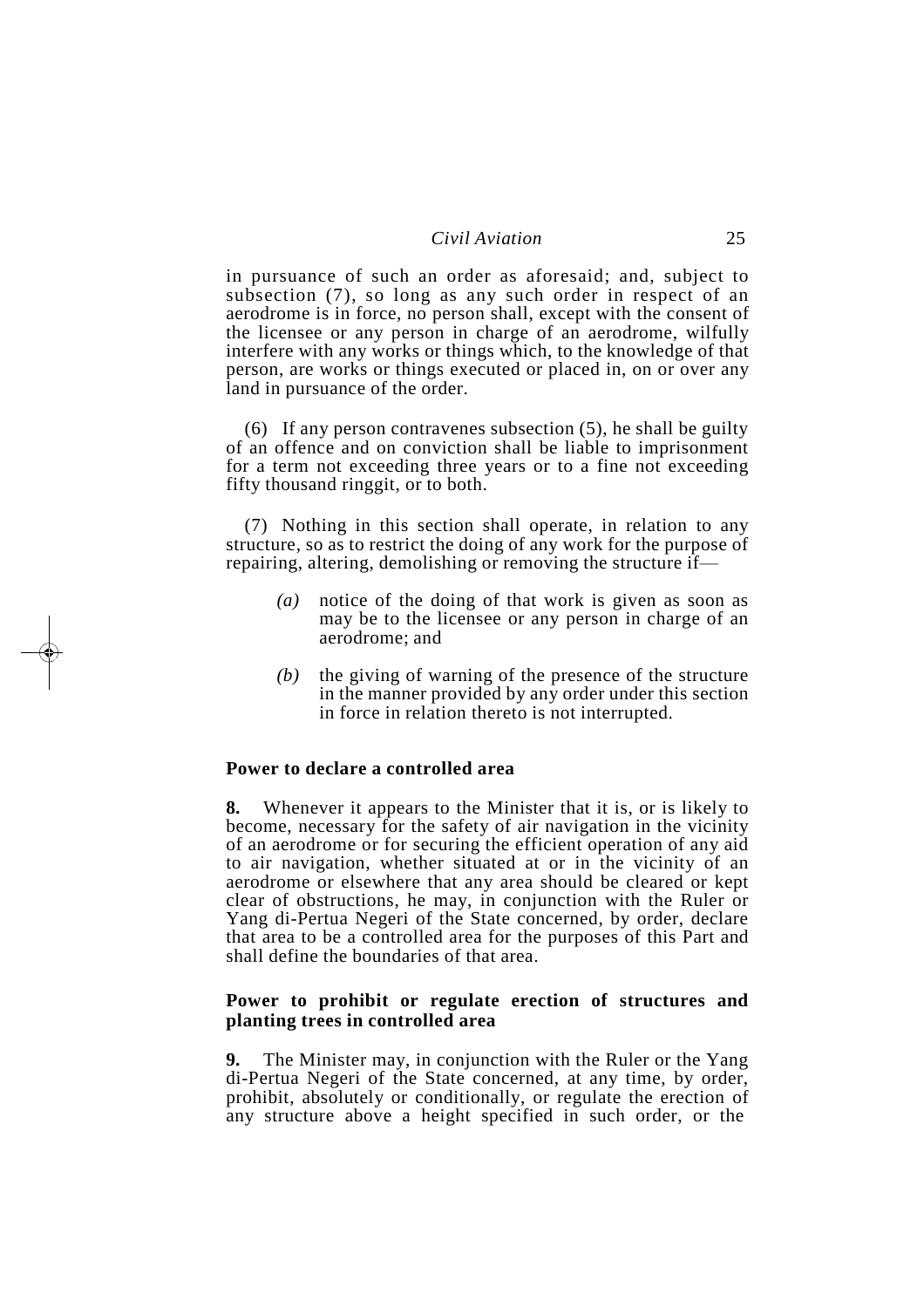planting of any tree or other high growing vegetation within a controlled area or any part of such area.

#### **Notice to remove or alter structures, trees and other vegetation in controlled area**

**10.** (1) The Minister, or any officer authorized by the Minister in that behalf, may, by notice in writing, require the owner or occupier of any land subject to any order under section 9, within such time, not being less than one month from the date of the service of such notice upon the person concerned, as may be fixed by the notice—

- *(a)* to remove or reduce in height any structure on such land which is above the height specified in such order, whether such structure was erected before or after the making of such order, or any tree or other high growing vegetation, either planted in contravention of such order or likely, in the opinion of the Minister, to cause an obstruction to aircraft or to hinder the operation of any aid to air navigation; and
- *(b)* to take such steps in regard to, or to effect such alterations to, any structure, tree or other vegetation on any land within a controlled area, or any part of such area, as may be necessary to comply with any conditions imposed by any order under section 9 applicable to such structure, trees or vegetation or, in the case of any structure erected or tree or vegetation existing before the making of such order, which would have been applicable to such structure, tree or other vegetation if it had been erected or planted after the making of such order.

(2) If default shall be made in complying with such notice within the time fixed by such notice, any officer authorized by the Minister, either generally or specially in that behalf, may enter upon such land and cause such action to be taken as is required by such notice, and may recover the cost of, and all expenses incurred in doing, any necessary work from the person in default.

#### **Power of entry on land**

**11.** Any officer authorized in that behalf by the Minister, and any person employed in that behalf under the supervision of any such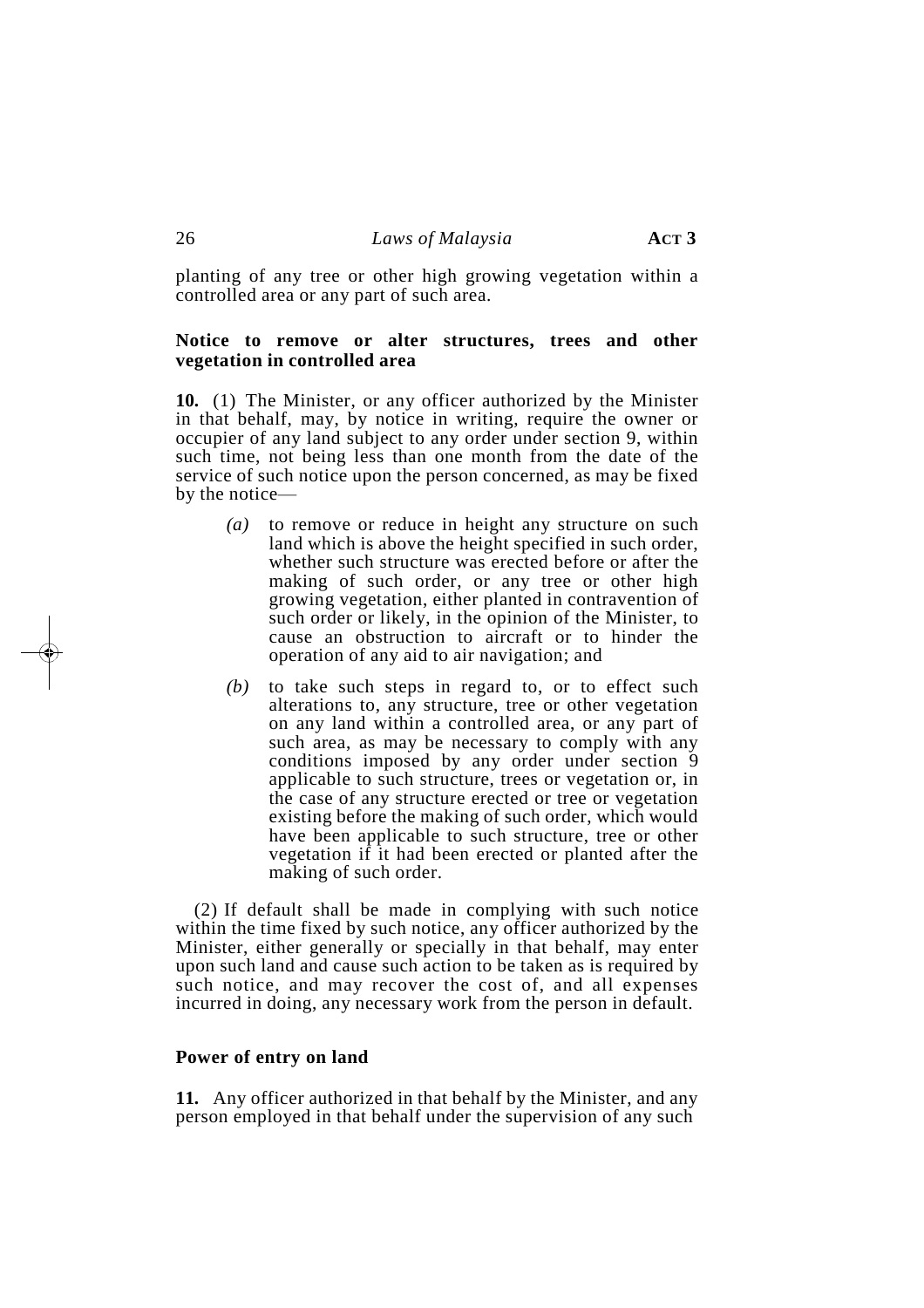officer, may, from time to time, enter upon, survey and take levels of any controlled area and may do all other acts necessary for such survey and for the purpose of marking out the boundaries of such area or any part of it.

Provided that no such officer or person shall enter into any building or enclosed garden or compound attached to any building without the consent of the occupier unless he shall have previously given such occupier at least three clear days' notice in writing of his intention to do so.

#### **Damage caused by reduction or removal of structure or valuable tree or plant**

**12.** When any structure or valuable tree or plant is reduced in height or removed, or any expense is reasonably incurred in compliance with any order or the conditions of any order under section 9, the owner or occupier of the land shall, unless such structure was erected or such tree or plant was planted in contravention of any order under section 9 or of the conditions imposed by it, be entitled to compensation to the extent to which he has suffered damage or loss by reason of such reduction or removal or has incurred such expense.

#### **Damage caused by entry on land under section 11**

**13.** Where any damage is done to property in the exercise or purported exercise of any power conferred by section 11, the owner or occupier shall be entitled to compensation to the extent to which he has suffered damage by it.

#### **Compensation for loss of value of land**

**14.** Where any land in a controlled area is affected by any order under section 9 prohibiting or regulating the erection of any structure or the planting of any tree or vegetation, the owner or occupier of it shall be entitled to compensation to the extent, if any, that the value of his land, or his interest in such land, is shown to have been, by reason of such order, depreciated in relation to the current ordinary market value of neighbouring land not included in that order.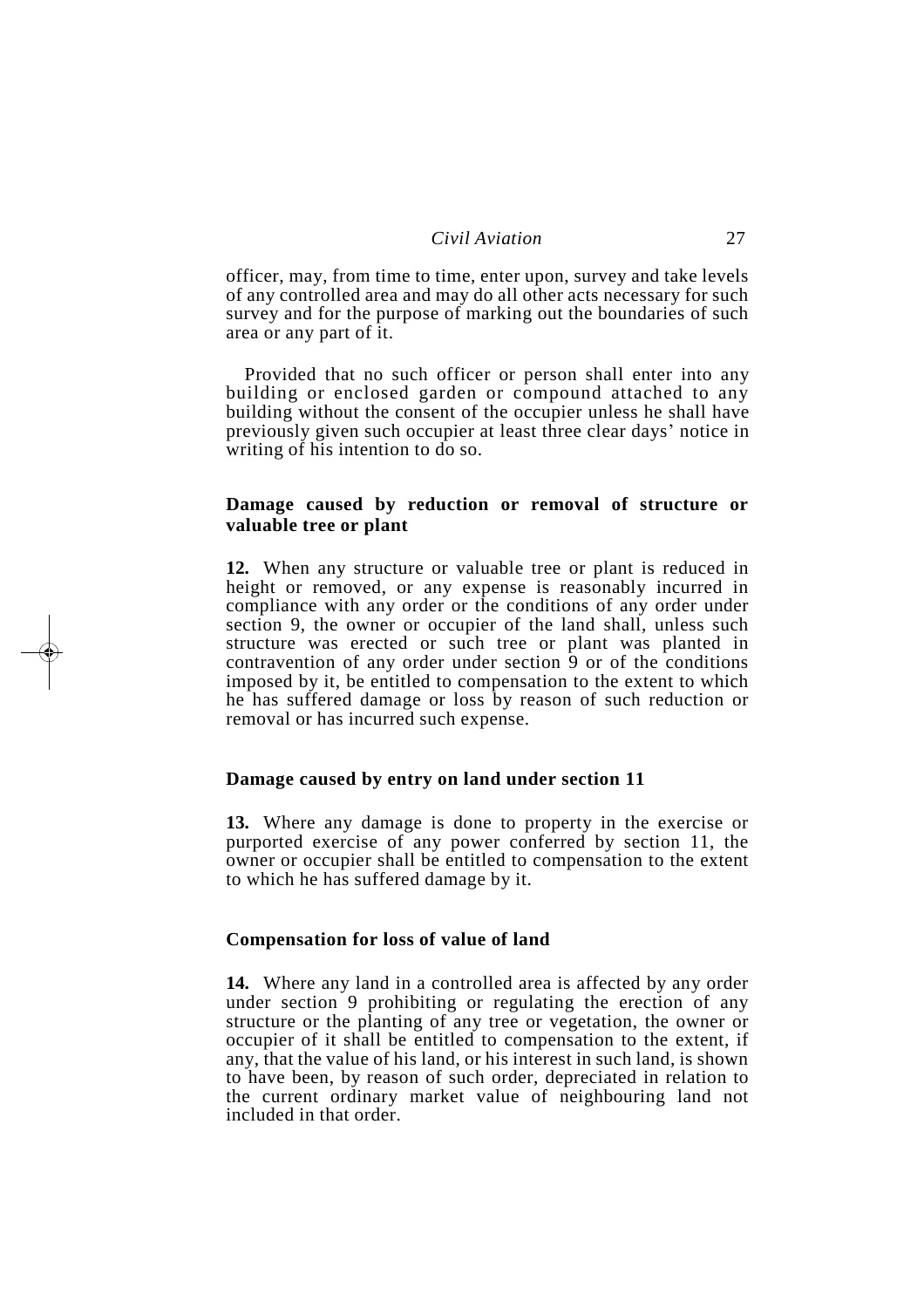#### **Procedure of settling claims for compensation under sections 12, 13 and 14**

**15.** Where any person is entitled to any compensation by virtue of section 12, 13 or 14, the amount of such compensation shall be determined by agreement or, in default of agreement, by a single arbitrator appointed by the Chief Judge of the appropriate High Court.

#### **Certain offences and penalty**

**16.** (1) Any person who does any act in contravention of, or fails without reasonable excuse to comply with the terms of, any order or notice made or issued under section 9 or 10 shall be guilty of an offence and on conviction shall be liable to imprisonment for a term not exceeding three years or to a fine not exceeding fifty thousand ringgit, or to both.

(2) Any person who wilfully obstructs any person in the exercise of any of the powers conferred by this Part or by any subsidiary legislation made under this Part shall be guilty of an offence and shall on conviction be liable—

- *(a)* where such person is an individual, to a fine not exceeding fifty thousand ringgit or to imprisonment for a term not exceeding three years or to both; or
- *(b)* where such person is a body corporate, to a fine not exceeding one hundred thousand ringgit.

#### **Power to make rules**

**17.** The Minister may make rules generally for carrying into effect the provisions of this Part.

**18.** (*Deleted by Act A803*).

#### PART V

#### LIABILITY FOR DAMAGE CAUSED BY AIRCRAFT

#### **Trespass, nuisance and responsibility for damage**

**19.** (1) No action shall lie in respect of trespass or in respect of nuisance, by reason only of the flight of aircraft over any property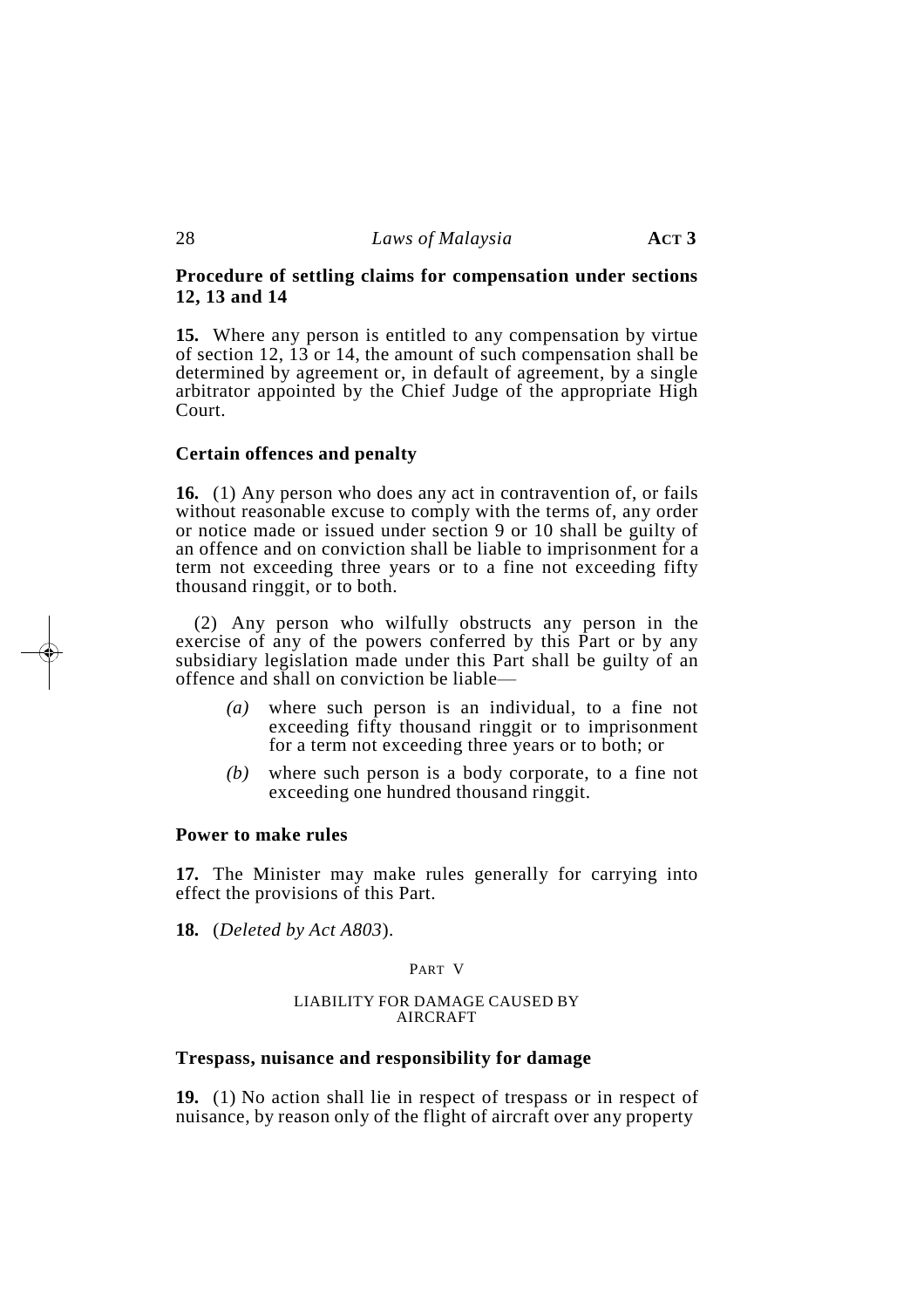at a height above the ground, which, having regard to wind, weather, and all the circumstances of the case, is reasonable, or the ordinary incidents of such flight, so long as this Act and any subsidiary legislation made under this Act are duly complied with; but where material damage or loss is caused by an aircraft in flight, taking off, or landing, or by any person in any such aircraft, or by any article falling from any such aircraft, to any person or property on land or water, damages shall be recoverable from the owner of the aircraft in respect of such damage or loss, without proof of negligence or intention or other cause of action, as though the same had been caused by his wilful act, neglect or default, except where the damage or loss was caused by or contributed to by the negligence of the person by whom the same was suffered:

Provided that where material damage or loss is caused as aforesaid in circumstances in which—

- *(a)* damages are recoverable from the owner in respect of such damage or loss by virtue only of the preceding provisions of this section; and
- *(b)* a legal liability is created in some person other than the owner to pay damages in respect of such damage or loss,

the owner shall be entitled to be indemnified by that other person against any claim in respect of the damage or loss.

(2) Where any aircraft has been *bona fide* demised, let or hired out for a period exceeding fourteen days to any other person by the owner of it, and no pilot, commander, navigator or operative member of the crew of the aircraft is in the employment of the owner, this section shall have effect as though for references to the owner there were substituted references to the person to whom the aircraft has been so demised, let, or hired out.

#### **Nuisance caused by aircraft on aerodromes**

**20.** (1) Regulations made under section 3 may provide for regulating the conditions under which noise and vibration may be caused by aircraft on aerodromes and may provide that subsection (2) shall apply to any aerodrome concerning which provision as to noise and vibration caused by aircraft is so made.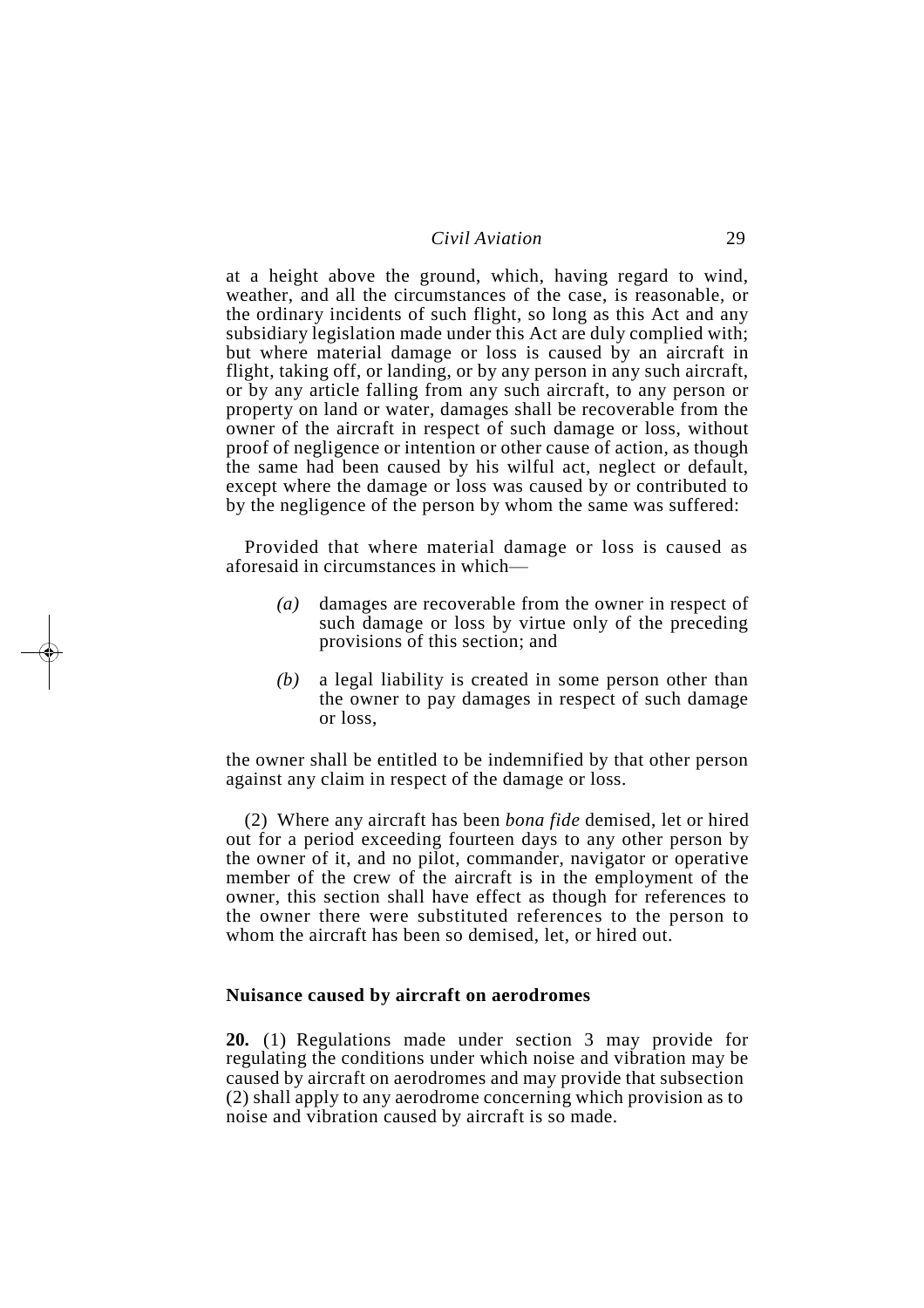(2) No action shall lie in respect of nuisance by reason only of the noise and vibration caused by aircraft on an aerodrome to which this subsection applies by virtue of regulations under section 3, so long as any such regulations are duly complied with.

#### PART VI

#### DETENTION OF AIRCRAFT

#### **Exemption of aircraft and parts thereof from seizure on patent claims**

**21.** (1) Any lawful entry into Malaysia or any lawful transit across Malaysia, with or without landings, of an aircraft to which this section applies shall not entail any seizure or detention of the aircraft or any proceedings being brought against the owner or operator of it any other interference with it by or on behalf of any person in Malaysia on the ground that the construction, mechanism, parts, accessories or operation of the aircraft is or are an infringement of any patent, design or model.

(2) The importation into, and storage in, Malaysia of spare parts and spare equipment for an aircraft to which this section applies and the use and installation of it in the repair of such an aircraft shall not entail any seizure or detention of the aircraft or of the spare parts or spare equipment or any proceedings being brought against the owner or operator of the aircraft or the owner of the spare parts or spare equipment or any other interference with the aircraft by or on behalf of any person in Malaysia on the ground that the spare parts or spare equipment or their installation are or is an infringement of any patent, design or model:

Provided that this subsection shall not apply in relation to any spare parts or spare equipment which are sold or distributed in Malaysia or are exported from Malaysia for sale or distribution.

(3) This section shall apply to an aircraft, other than an aircraft used in military, customs or police service, registered in any country or territory in the case of which there is for the time being in force a declaration, made by the Minister and published in the *Gazette*, with a view to the fulfilment of the Chicago Convention to which this section relates, that the benefits of those provisions apply to that country or territory, and to such other aircraft as the Minister may specify in any such declaration.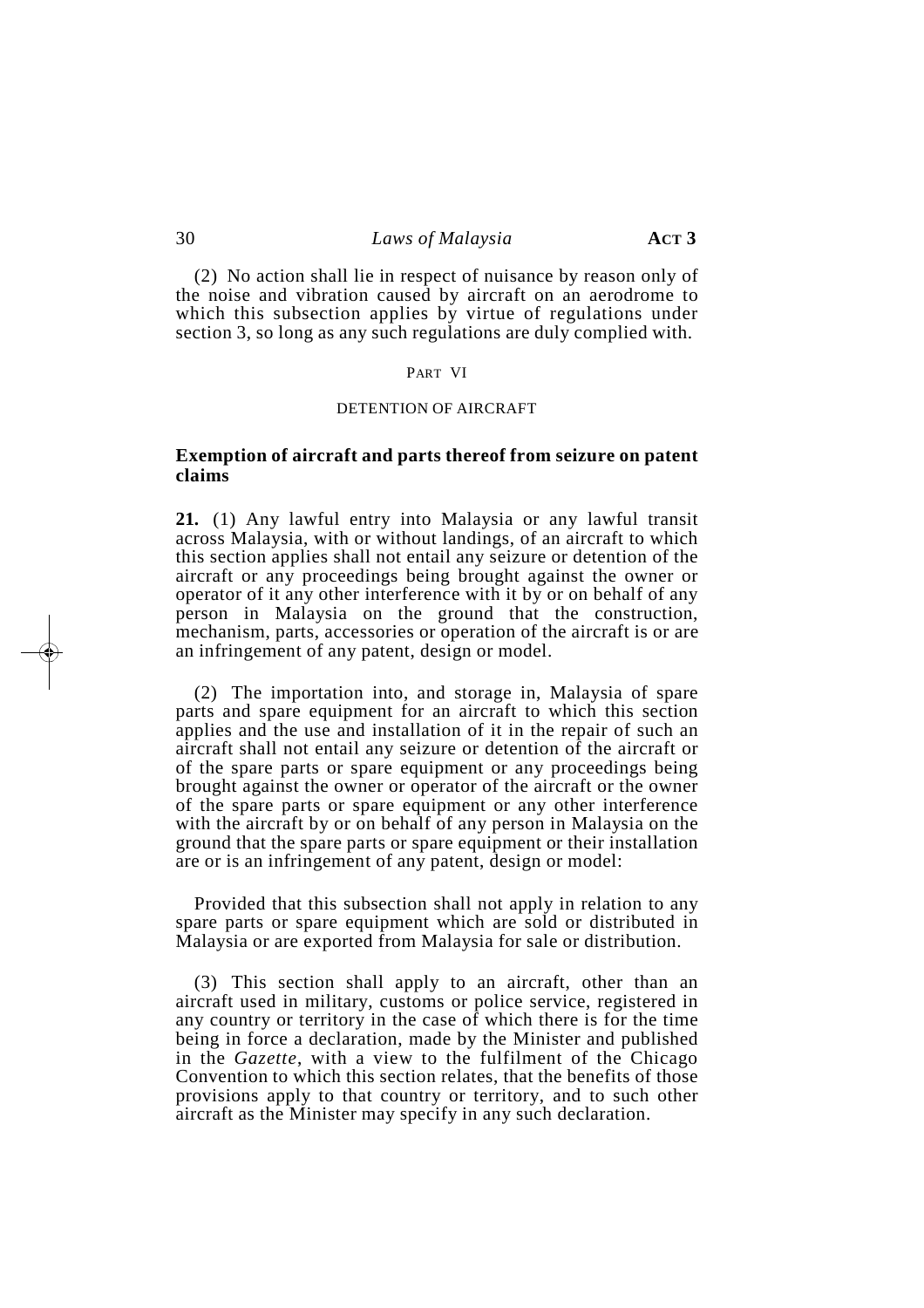#### **Detention of aircraft**

**22.** Any regulations made under this Act may provide for the detention of aircraft to secure compliance with this Act or any such regulations and may make such further provisions as appears to the Minister to be necessary or expedient for securing such detention.

#### PART VII

#### WRECK AND SALVAGE

#### **Wreck and salvage**

**23.** (1) Any services rendered in assisting or in saving life from, or in saving the cargo or apparel of, an aircraft in, on or over the sea or any tidal water, or on or over the shores of the sea or any tidal water, shall be deemed to be salvage services in all cases in which they would have been salvage services if they had been rendered in relation to a vessel; and, where salvage services are rendered by an aircraft to any property or person, the owner of the aircraft shall be entitled to the same reward for those services as he would have been entitled to if the aircraft had been a vessel.

(2) Subsection (1) shall have effect notwithstanding that the aircraft concerned is a foreign aircraft, and notwithstanding that the services in question are rendered elsewhere than within the limits of the territorial waters adjacent to any part of Malaysia.

(3) The provisions relating to vessels in distress (except in respect of examination of ships in distress) and provisions relating to dealing with wrecks, unclaimed wrecks, removal of wrecks, offences in respect of wrecks, collisions, salvage procedure, jurisdiction of the High Courts in salvage and Receivers of wrecks contained in the law for the time being in force relating to merchant shipping shall apply in relation to aircrafts as those provisions a pply to sh ip s, with su ch modifications as may be necessary and in particular with the following exceptions, adaptations and modifications:

- *(a)* the word "vessel" and "ship" shall respectively include aircraft;
- *(b)* the expression "wreck" shall include any aircraft or any part of it found derelict in or upon the seas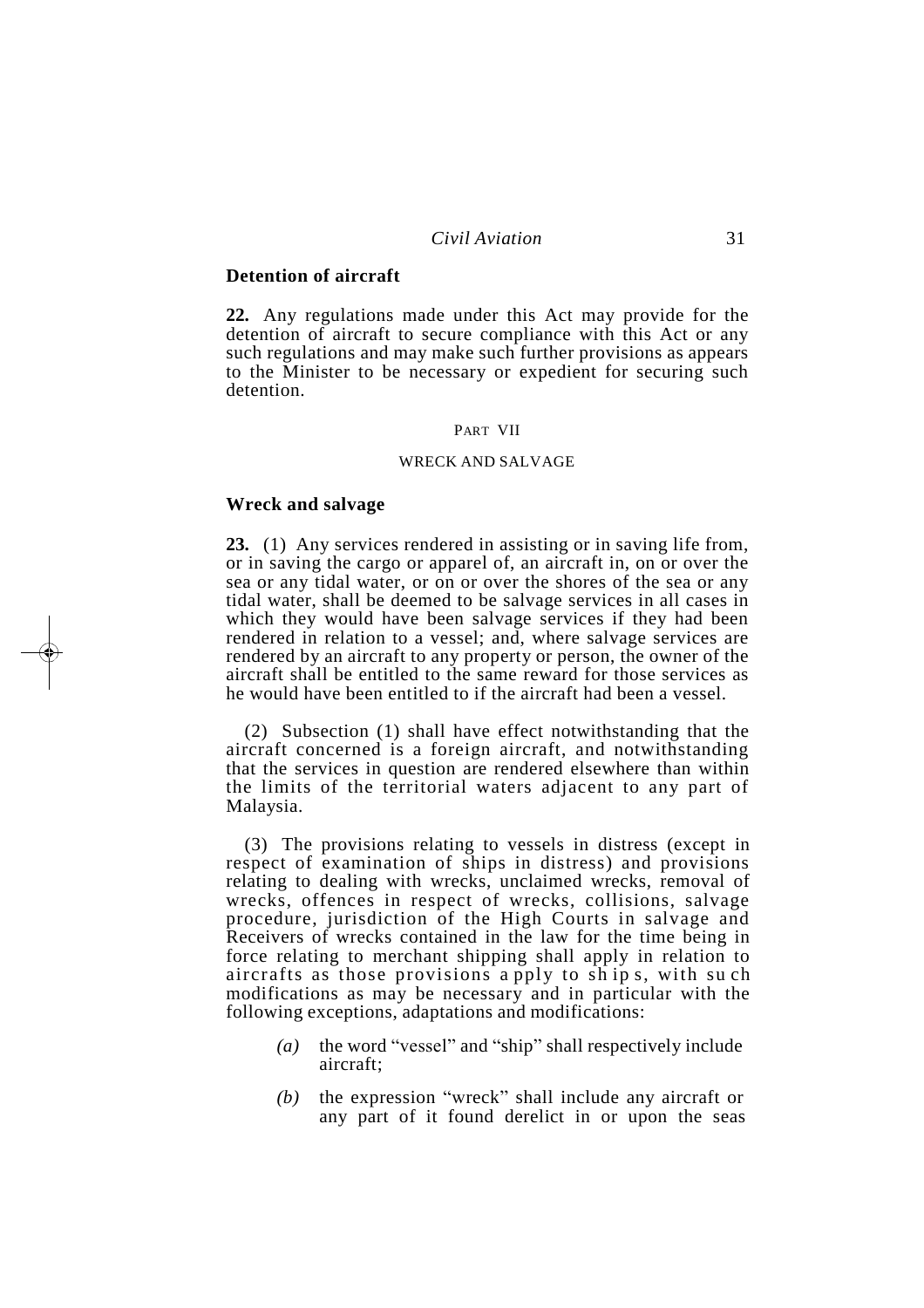surrounding Malaysia or the tidal waters thereof or any ports or harbours thereof or upon or near the shores of the said seas and waters or found or taken possession of outside Malaysia and the said seas and tidal waters and subsequently brought within those limits;

- *(c)* the word "master" shall include the commander or other person in charge of an aircraft;
- *(d)* the word "shipwrecked" shall include aircraft wrecked.

#### PART VIII

#### RESTRICTION ON CLAIMS FOR DAMAGES AND COMPENSATION

#### **Restriction on claims for damages and compensation**

**24.** (1) No damages or compensation in respect of any subsidiary legislation under this Act, or of any act done under this Act or such subsidiary legislation, shall be recoverable—

- *(a)* save under and in accordance with the relevant provisions of this Act and of any subsidiary legislation made hereunder; and
- *(b)* unless the claim is made within three months of happening of the event which gave rise to the claim or within such further time as the Minister may, in any case or class of cases, allow.

(2) This section shall not apply to any claims made under or any actions brought in pursuance of section 19.

#### PART VIIIA

#### LICENCE TO PROVIDE AIRPORT AND AVIATION SERVICES

#### **Power of Minister to grant a licence to provide airport and aviation services**

**24A.** (1) The Minister may grant a licence to a company nominated by the Government of Malaysia under this section to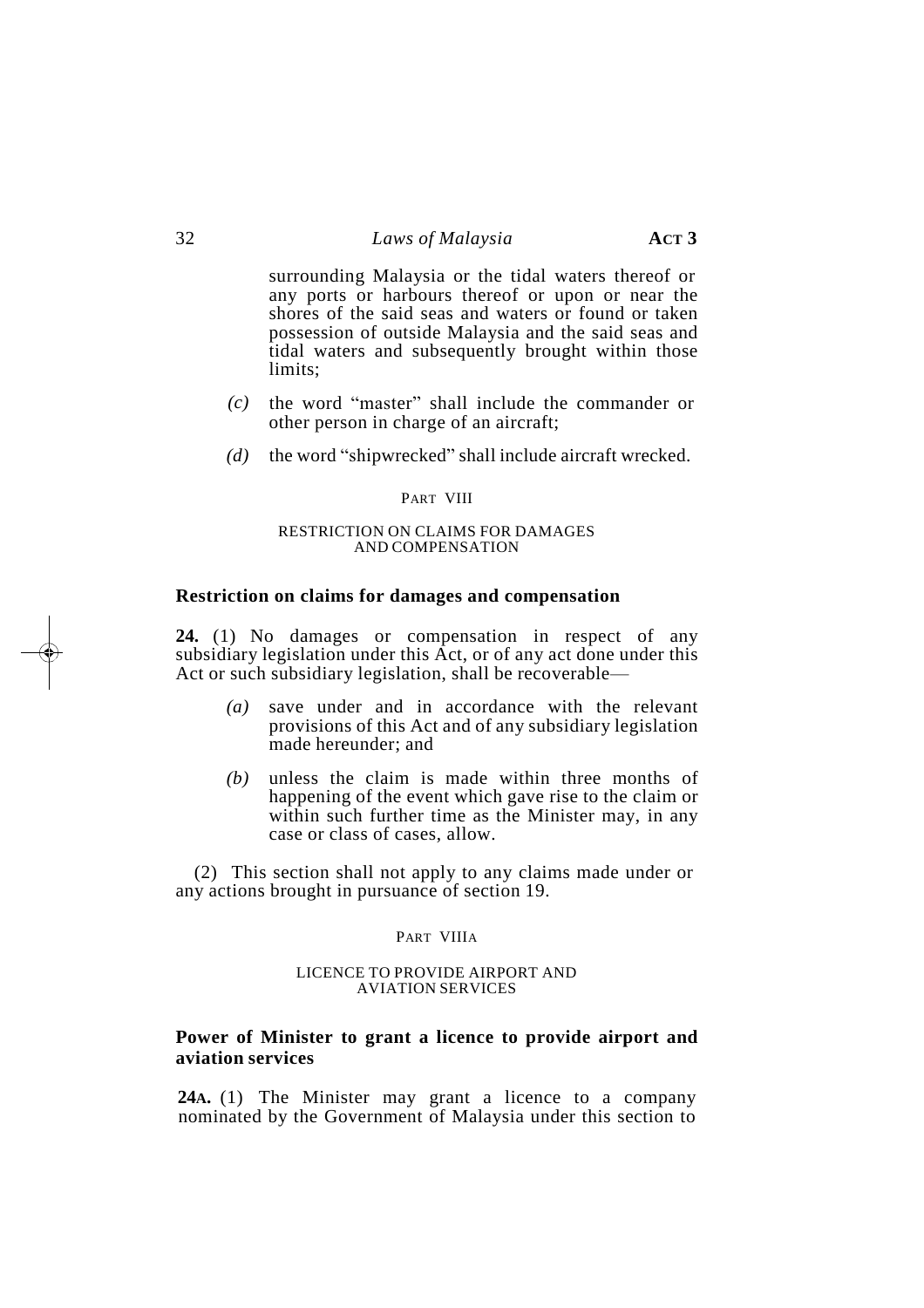carry out any function of the Department of Civil Aviation, or to provide any services, within an airport or otherwise; and references in this Act to the licensed company are references to the company so nominated and licensed under this section.

(2) Without prejudice to the generality of subsection (1), every licence issued under this section shall set out the following matters:

- *(a)* the function to be carried out or the services to be provided by the company; and references in this Act to any airport and aviation services shall be references to the services so provided by the company;
- *(b)* the compliance by the company of performance standards established by the Director General under paragraph 2B*(a)*;
- *(c)* the airport to be operated by the company; and references in this Act to any designated airport are references to an airport operated by the company;
- *(d)* the duration of the licence;
- *(e)* the annual fee payable by the company;
- *(f)* the particular duties of the company in respect of services provided by it; and
- *(g)* such other matters or conditions as the Minister thinks fit.

(3) The issue of a licence to a company under subsection (1) shall not impose any liability on the Government of Malaysia for any loss, damage, injury or death occasioned by, or resulting from any incident or reportable accident as a result of, any act, omission or default of the company.

(4) In this section—

"incident" means an occurrence associated with the operation of an aircraft which affects or could affect the safety of the operation;

"reportable accident" means an occurrence associated with the operation of an aircraft which takes place between the time any person boards the aircraft with the intention of flight until such time as all such persons have disembarked from it, in which—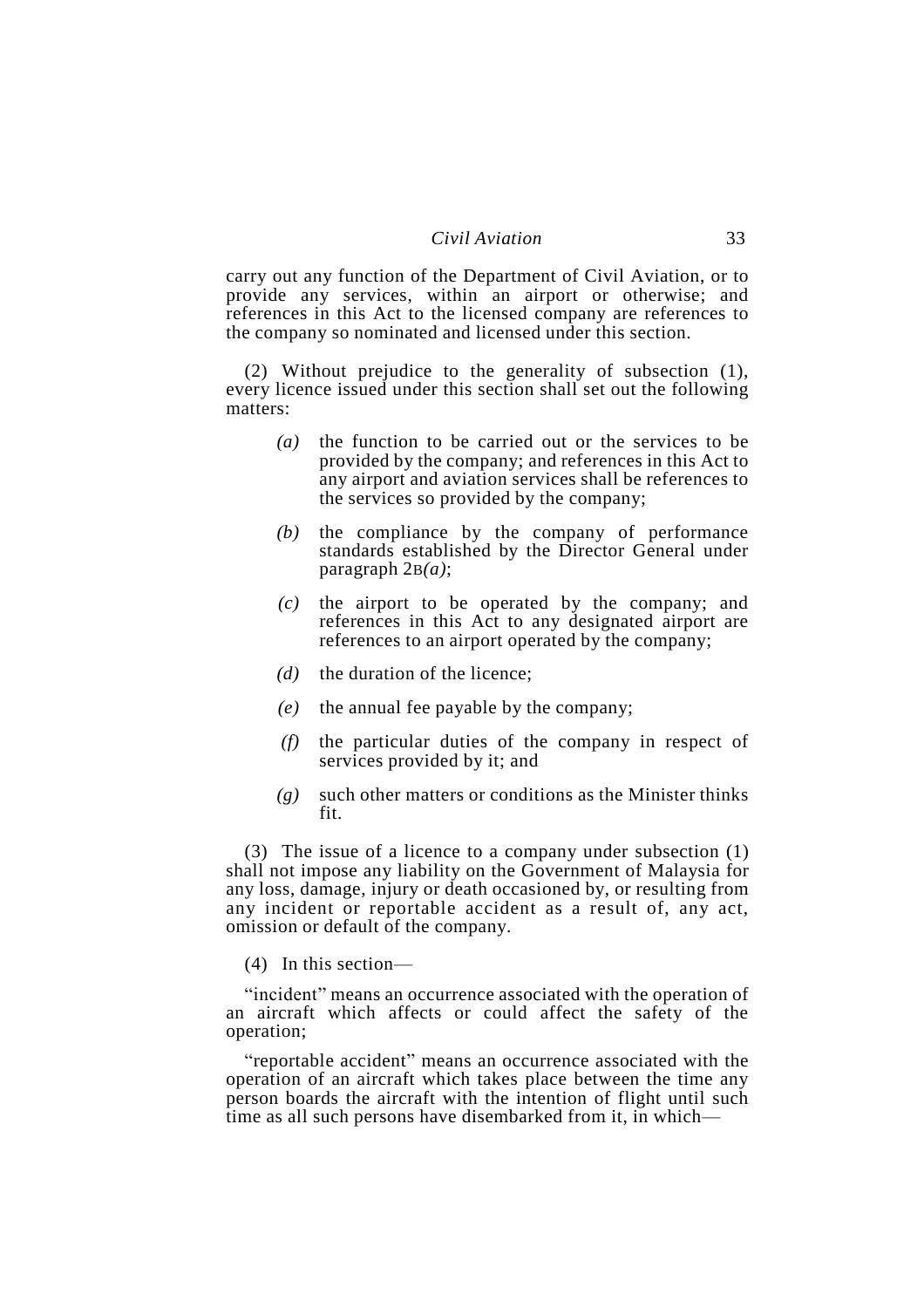- *(a)* a person dies or is fatally or seriously injured as a result of—
	- (i) being in the aircraft;
	- (ii) direct contact with any part of the aircraft, including parts which have become detached from the aircraft; or
	- (iii) direct exposure to jet blast,

except when the death or injuries are from natural causes, self-inflicted or inflicted by other persons, or when the death or injuries are to stowaways hiding outside the areas normally accessible to the passengers and crew;

- *(b)* the aircraft sustains damage or structural failure which—
	- (i) adversely affects the structural strength, performance or flight characteristics of the aircraft; and
	- (ii) would normally require major repair or replacement of the affected component,

except for engine failure or damage, when the damage is limited to the engine or its cowlings or accessories, or for damage limited to propellers, wing tips, antennae, tyres, brakes, fairings, small dents or puncture holes in the aircraft skin; or

*(c)* the aircraft is missing or completely inaccessible.

#### **Charges and fees collected by licensed company**

**24B.** Notwithstanding any provision of this Act or the Financial Procedure Act 1957, all charges and fees prescribed under regulations made pursuant to section 3, which relate to the carrying out of any function or service by a licensed company, shall be collected by, and form part of the revenue of, the licensed company.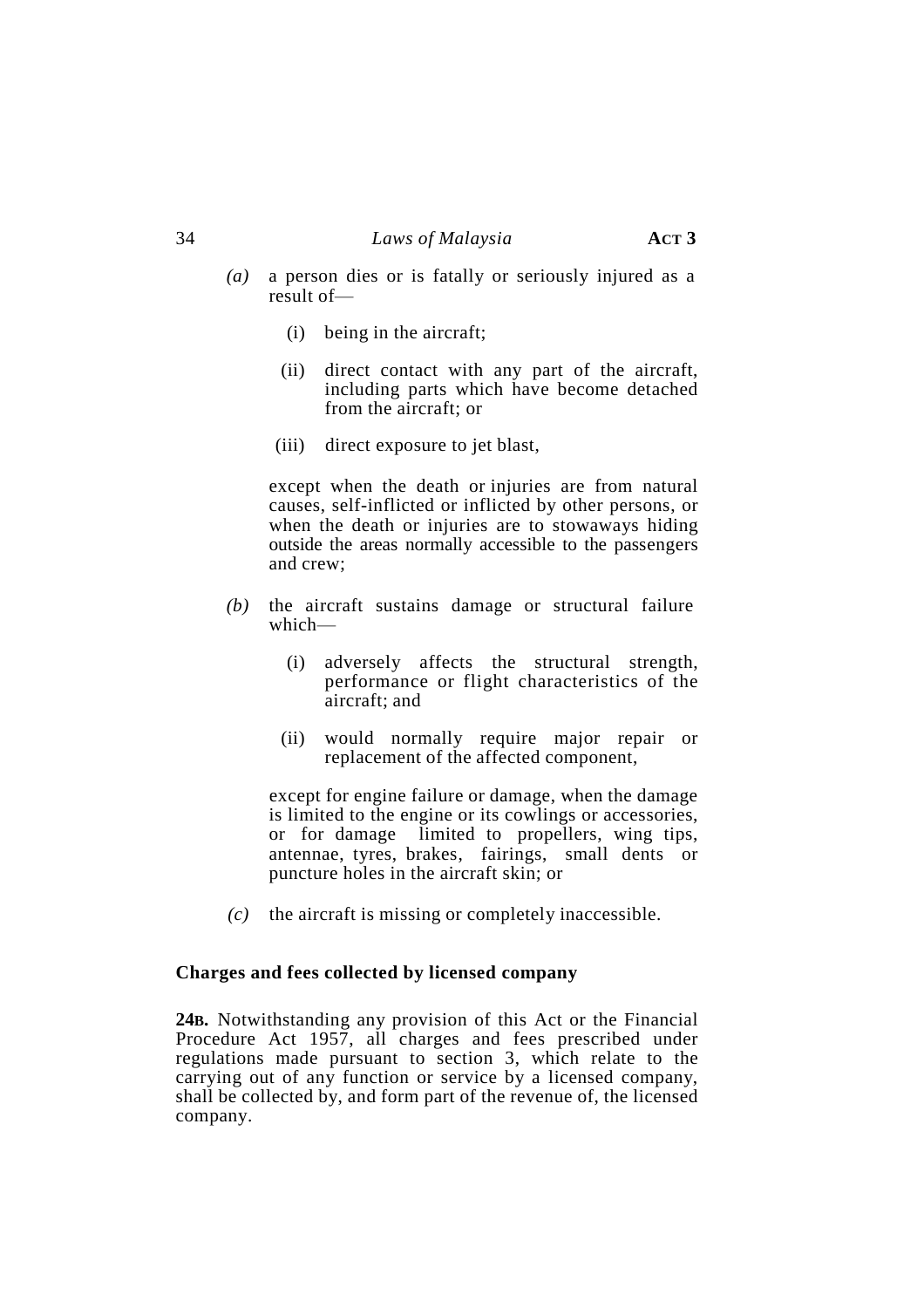### **Submission of memorandum for any change in existing charges and fees**

**24C.** (1) The licensed company may submit to the Minister a memorandum containing proposals for any change in the existing charges and fees prescribed under regulations made under section 3, which relate to the carrying out of any of its function or service, for the approval of the Minister.

(2) The Minister shall consider the memorandum within six months of its submission.

(3) Where the Minister approves the memorandum, he may subject his approval to such modifications as he deems fit to the proposals in the memorandum.

(4) Where the Minister rejects the memorandum, the licensed company may, where there is a change in circumstances relating to the proposals in the memorandum, apply to the Minister for a review:

Provided that such application shall be made before the expiration of thirty days from the date of notice of rejection of the memorandum.

(5) The Minister shall consider the application within three months of its submission.

#### **Minister to make regulations in respect of change in charges and fees**

**24D.** Where the Minister approves the memorandum, with or without any modifications, he shall as soon as practicable make regulations under section 3 in respect of the change in the existing charges and fees which relate to the carrying out of any function or service by the licensed company.

### **General duties of licensed company**

**24E.** (1) It is the duty of the licensed company to ensure that the services provided by it meet the performance standards established by the Director General under paragraph 2B*(a)*.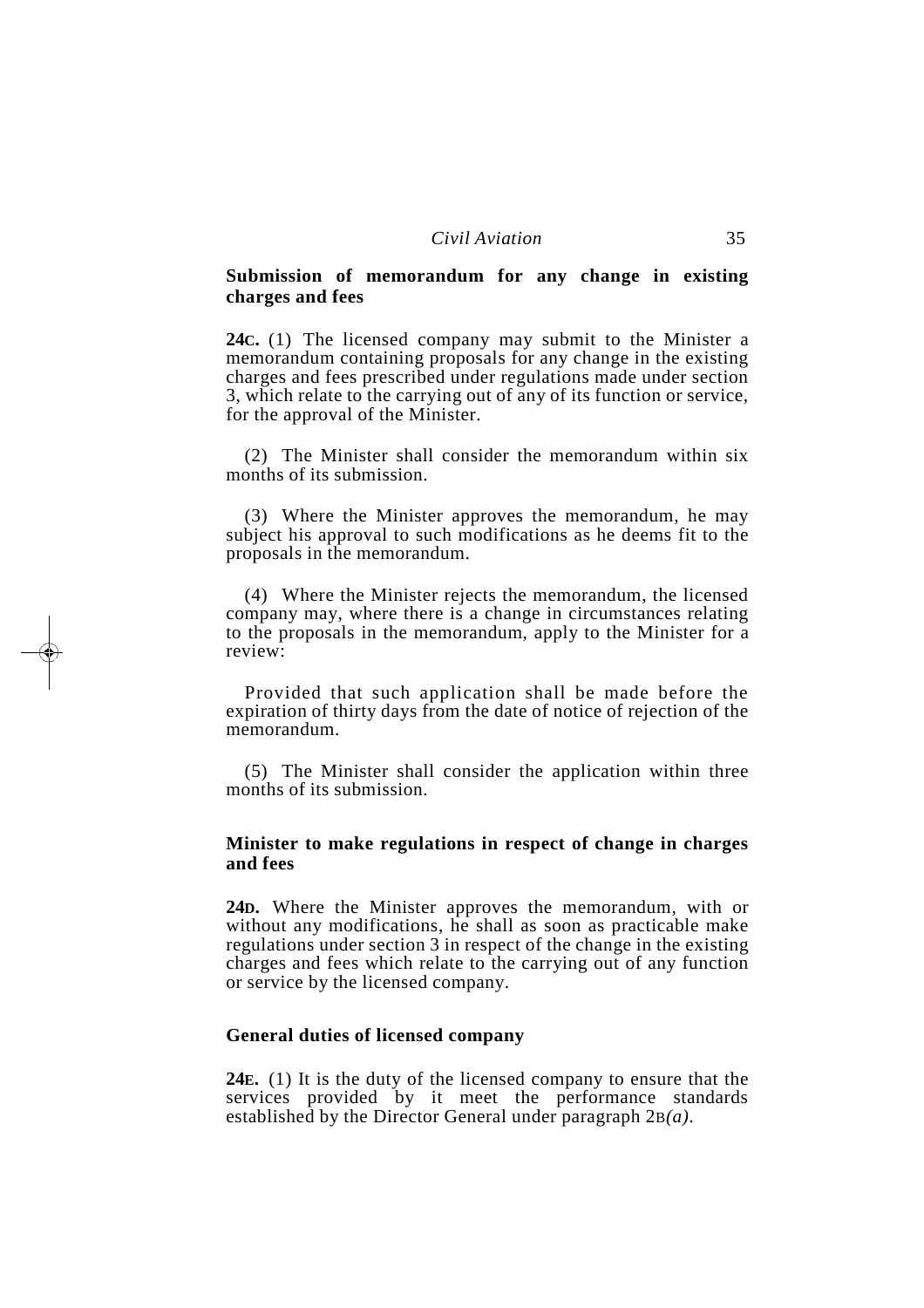(2) The licensed company shall have due regard to the efficiency, economy and safety of operation in respect of the services provided by it.

#### **Contravention of conditions of licence**

**24F.** Any licensed company which contravenes any of the conditions of the licence issued under this Part shall be guilty of an offence and shall on conviction be liable to a fine not exceeding one hundred thousand ringgit.

**24G.** (*Deleted by Act A1192*).

#### **Inspectorial power of Director General**

**24H.** The Director General may for the purposes of this Act or any of the regulations made thereunder enter upon any of the premises occupied by the licensed company to inspect and examine the state of such premises or any building or facility in it.

#### **Suspension or revocation of licence on breach of condition of licence**

**24I.** (1) Where the Director General is satisfied that the licensed company is contravening, or has contravened and is likely again to contravene, any of the conditions of its licence, the Director General may give notice in writing to the licensed company requiring it to comply with that condition within the period prescribed in the notice.

(2) If on the expiry of the period prescribed in such notice the licensed company fails to comply with the condition mentioned in it, the Director General shall submit to the Minister a report of such failure by the licensed company and the report shall be in such form as the Director General considers appropriate.

(3) Where, after considering the report from the Director General, the Minister is satisfied that the contraventions were, or the apprehended contraventions are, of a serious nature or affected or likely to affect the public interest or safety and that the licensed company has refused to take or has not taken all such steps as appear necessary to the Minister for the purpose of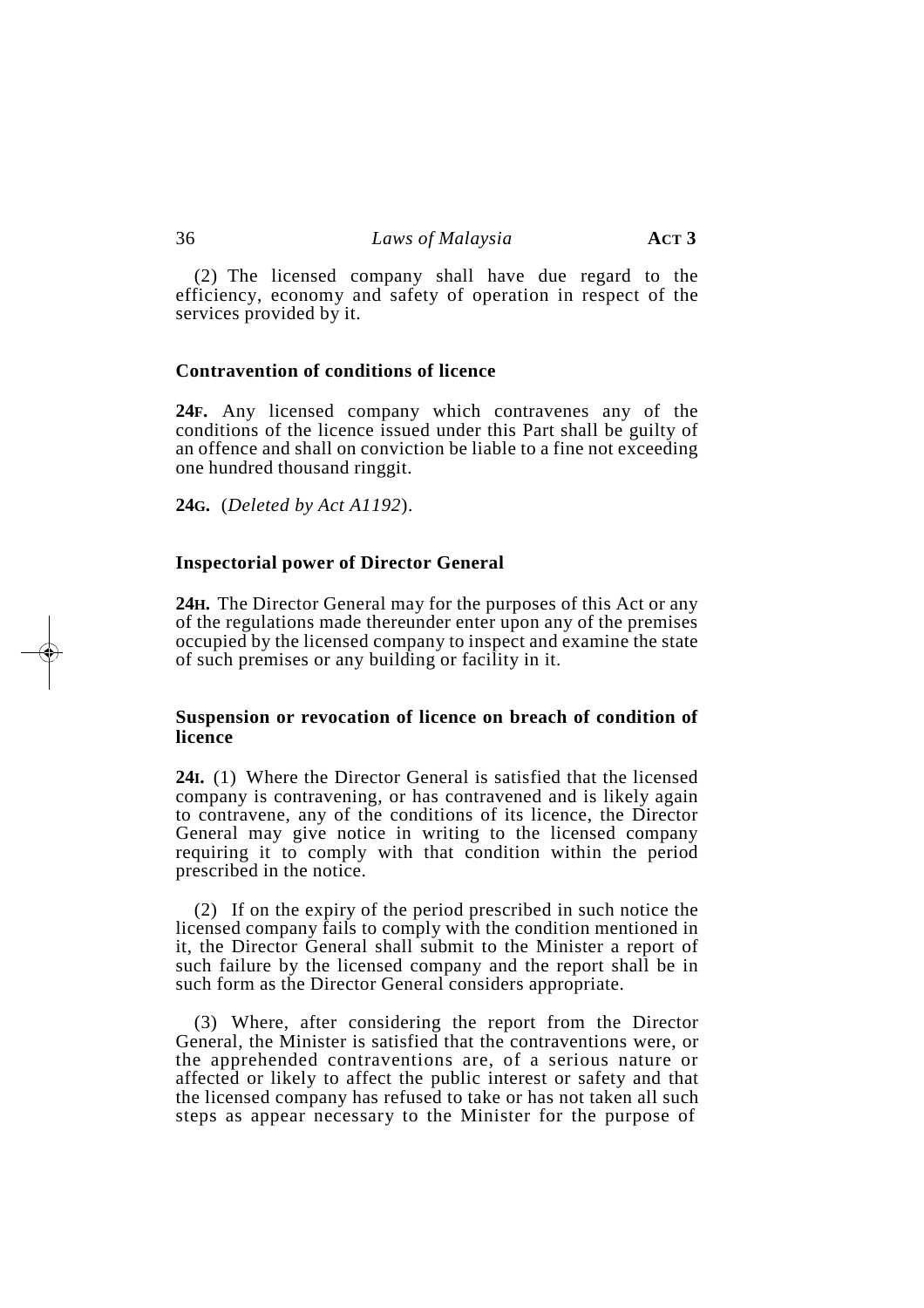securing compliance with the condition in question, the Minister may give to the licensed company notice stating that he proposes to suspend or revoke, as the case may be, its licence and such notice shall also set out or specify—

- *(a)* the condition of the licence which the company has contravened and the acts or omissions which constitute such contravention; and
- *(b)* the period (not being less than thirty days from the date of the notice) within which the licensed company may make representations with respect to the proposed suspension or revocation, as the case may be.

(4) After the expiry of the period specified in the notice and considering any representations made by the licensed company, the Minister shall decide whether to proceed with the proposed action or to take no further action.

(5) A notice shall be given by the Minister to the licensed company of his decision and the decision shall take effect from the date on which the said notice is served on the company.

(6) The decision of the Minister under this section shall be final and conclusive.

#### **Suspension or revocation of licence on breach of this Act or regulations under it**

**24J.** (1) Where the Director General is satisfied that the licensed company has breached or failed to comply with any provision of this Act or any of the regulations made thereunder, he shall submit to the Minister a report of such breach or non-compliance by the licensed company.

(2) Where, after considering the report from the Director General, the Minister is satisfied that the breach or noncompliance was of a serious nature or affected or likely to affect the public interest or safety, he shall give notice to the licensed company stating that he proposes to suspend or revoke, as the case may be, its licence and such notice shall also set out or specify—

*(a)* the provision of this Act or the regulations made under it which the company has contravened and the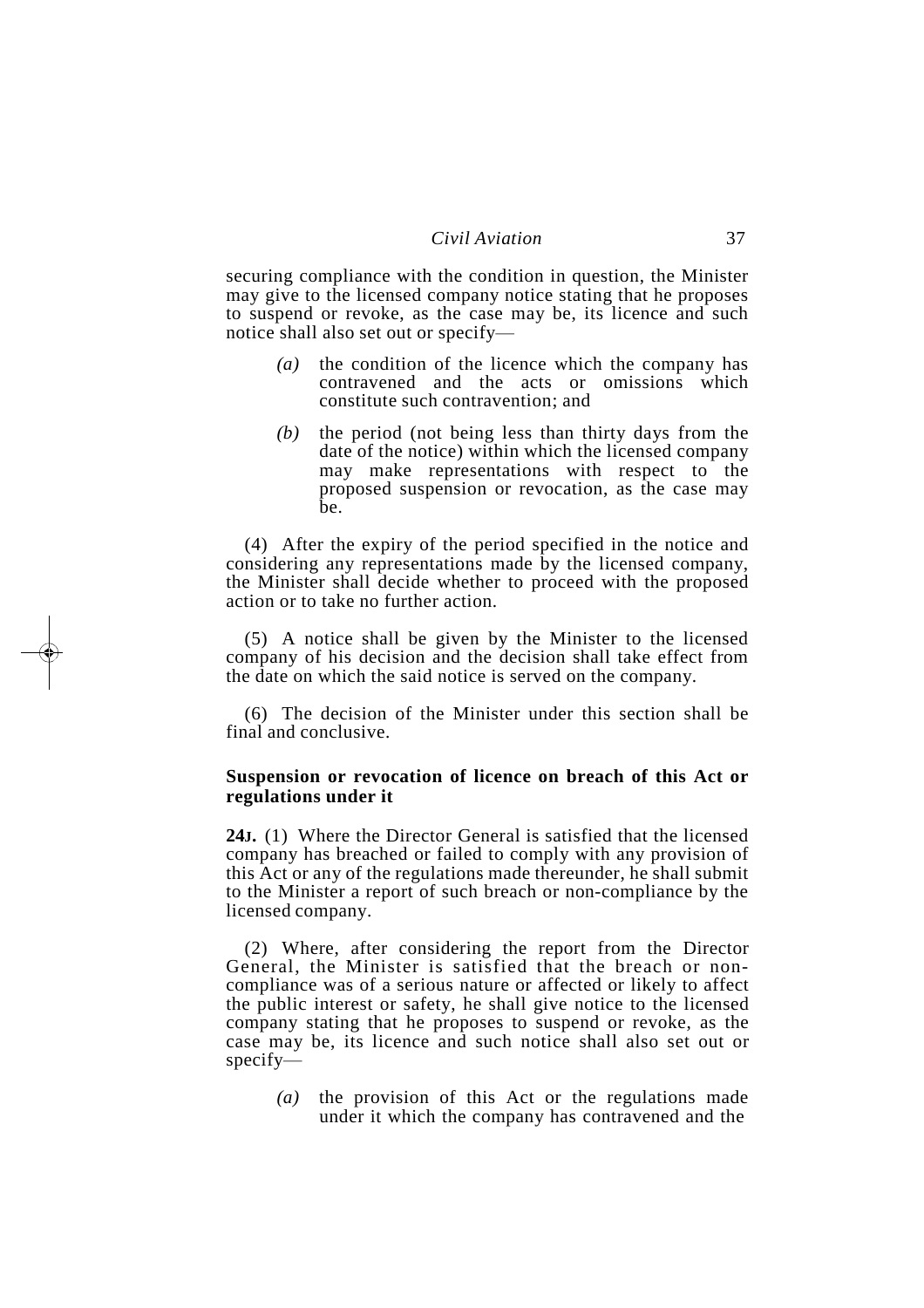acts or omissions which constitute such contravention; and

*(b)* the period (not being less than thirty days from the date of the notice) within which the licensed company may make representations with respect to the proposed suspension or revocation.

(3) After the expiry of the period specified in the notice and considering any representations made by the licensed company, the Minister shall decide whether to proceed with the proposed action or to take no further action.

(4) A notice shall be given by the Minister to the licensed company of his decision and the decision shall take effect from the date on which the said notice is served on the company.

(5) The decision of the Minister under this section shall be final and conclusive.

#### **Special power in emergency**

**24K.** (1) The Yang di-Pertuan Agong may, on the occurrence of any industrial unrest, strike, lock-out or any other event which gives rise to an emergency or in the interest of public safety, authorize the Minister to—

- *(a)* suspend the licence of the licensed company, take temporary possession of any designated airport and operate any airport and aviation services in it through the Department of Civil Aviation Malaysia, or in such manner as the Minister thinks fit; or
- *(b)* withdraw either partially or totally the use of any airport from any person or class of persons or from the public at large.

(2) If any doubt arises as to the existence of an emergency or whether any act done under subsection (1) was in the interest of public safety, a certificate signed by the Yang di-Pertuan Agong and exhibited at such places as the Minister deems fit shall be conclusive proof on the point.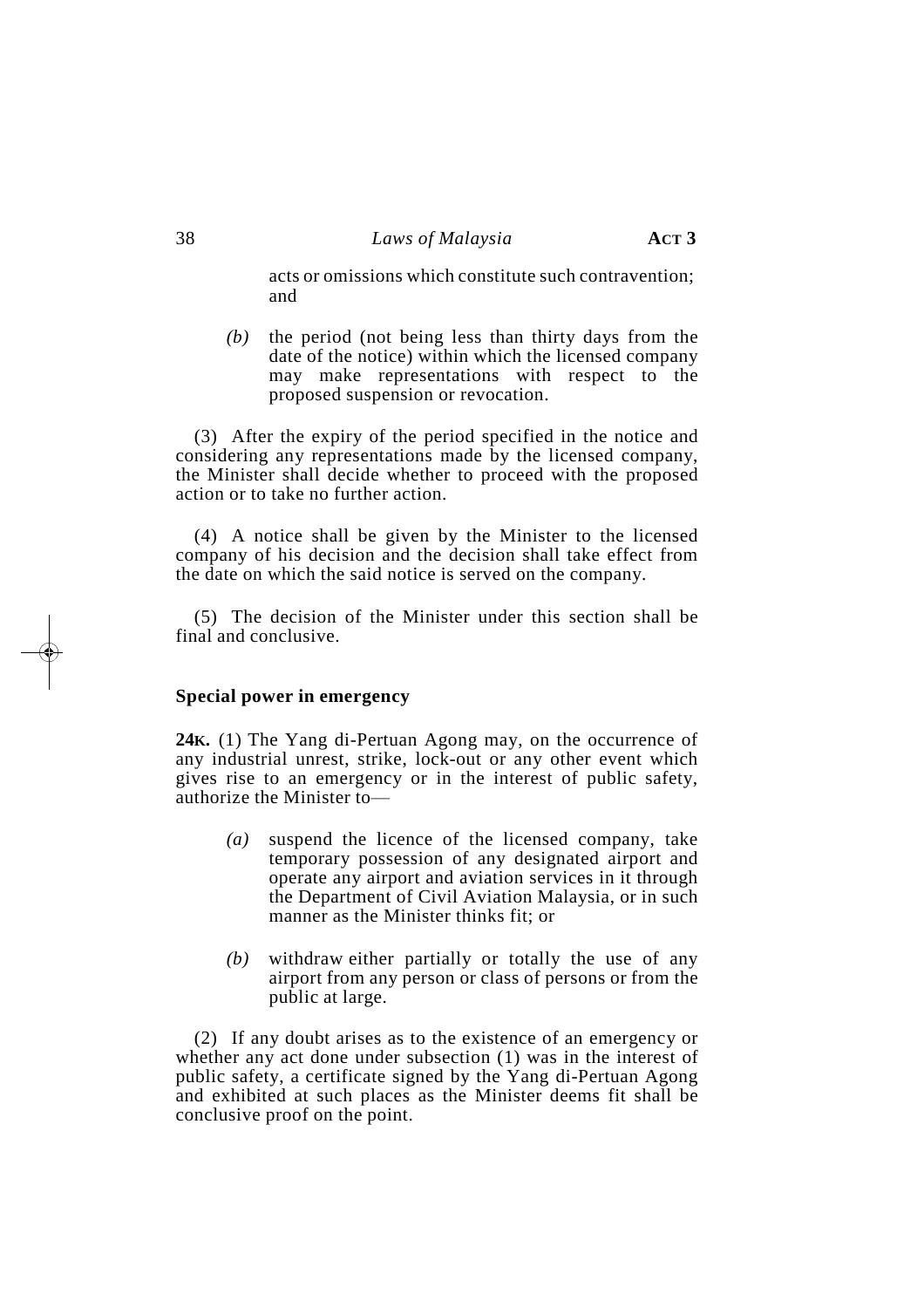(3) Where the Government takes possession of any designated airport under paragraph  $(1)(a)$ , adequate compensation shall be paid.

### **Use, occupation,** *etc***., of lands in Malacca and Penang under Article 166(3)**

**24L.** Where any lands in Malacca or Penang are occupied, used, controlled and managed by the Federal Government under Clause (3) of Article 166 of the Constitution, the State Authority, if so requested by the Minister, may upon application in writing by the licensed company—

- *(a)* permit the whole or a part of such land to be occupied, used, controlled and managed by the licensed company on such terms and conditions as may be agreed between the Federal Government, the State Authority, and the licensed company; or
- *(b)* alienate such land to the licensed company on such terms and conditions as may be specified by the State Authority under and in accordance with the National Land Code [*Act No. 56 of 1965*], and agreed upon by the Federal Government.

#### PART IX

#### MISCELLANEOUS

#### **Offence by body corporate**

**24M.** Where an offence under this Act or under any regulations made under this Act is committed by a body corporate, every person who was a director, secretary or manager or other similar officer of the body corporate or was purporting to act in any such capacity or was in any manner or to any extent responsible for the management of the affairs of the body corporate is deemed to have committed the offence unless that person proves that the offence was committed without his consent or connivance and that he had exercised due diligence to prevent the commission of the offence as he ought to have exercised, having regard to the nature of his functions in that capacity and to all the circumstances.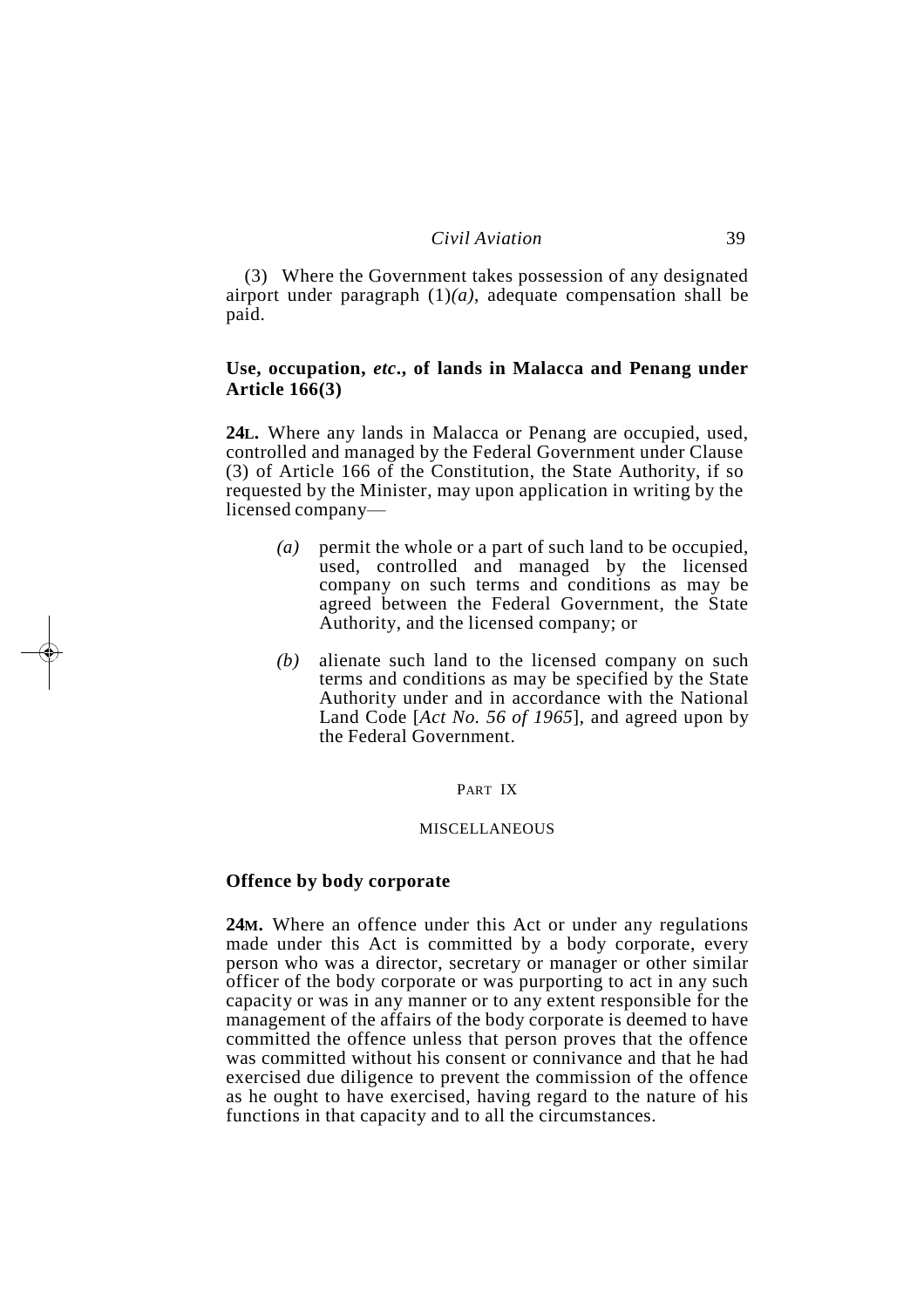#### **Power to compound**

**24N.** (1) The Director General may, with the consent of the Public Prosecutor, offer in writing to compound any offence under this Act or under any regulations made under this Act by accepting from the person reasonably suspected of having committed the offence such amount, not exceeding fifty per centum of the amount of the maximum fine for that offence to which that person would have been liable if he had been convicted of the offence, within such time as may be specified in the offer.

(2) An offer under subsection (1) may be made at any time after the offence has been committed, but before any prosecution for it has been instituted, and if the amount specified in the offer is not paid within the time specified in the offer or within such extended period as the Director General may grant, prosecution for the offence may be instituted at any time after that against the person to whom the offer was made.

(3) Where an offence has been compounded under subsection (1), no prosecution shall be instituted in respect of the offence against the person to whom the offer to compound was made.

(4) Any money received by the Director General under this section s h all be paid into an d form part of the Fede ral Consolidated Fund.

#### **Publication of notices,** *etc.*

**24O.** (1) Every notice, circular, directive and information issued under this Act or under any subsidiary legislation made under this Act shall be published by the Director General in such manner as in his opinion will ensure that the notice, circular, directive and information is brought to the attention of the person who has to comply with such notice, circular, directive and information.

(2) Any person who fails to comply with such notices, circulars, directives and information shall be guilty of an offence and shall on conviction be liable—

- *(a)* where such person is an individual, to a fine not exceeding fifty thousand ringgit or to imprisonment for a term not exceeding three years or to both; or
- *(b)* where such person is a body corporate, to a fine not exceeding one hundred thousand ringgit.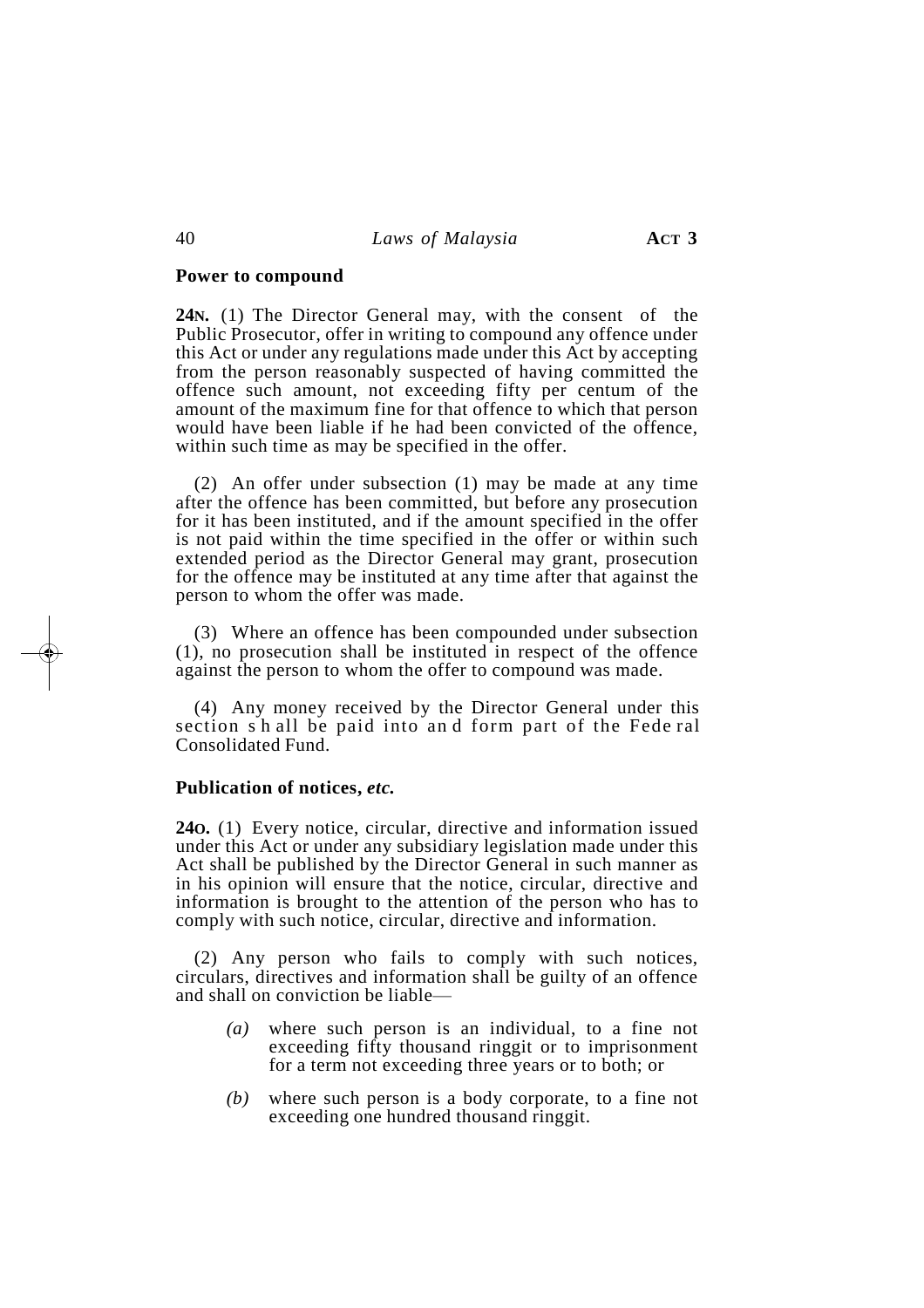#### *Civil Aviation* 41

#### **Extra-territorial application of subsidiary legislation**

**25.** No provision contained in any subsidiary legislation made under this Act shall, on the ground that it would have extraterritorial operation, be deemed to be invalid in so far as it applies to Malaysian aircraft, wherever they may be, or prohibits, requires or regulates—

- *(a)* the doing of anything by persons, in or any of the crew of, Malaysian aircraft, wherever they may be; or
- *(b)* the doing of anything in relation to Malaysian aircraft by other persons, wherever they may be.

#### **Offences**

**26.** Any act done by any person on Malaysian aircraft outside of Malaysia which, if it had been done by him in Malaysia, would have constituted an offence under the laws of Malaysia, shall, for the purposes of criminal proceedings in Malaysia against that person in respect of that act, be deemed to have been done by him in Malaysia.

#### **Military aircraft**

**27.** Any subsidiary legislation made under this Act may, if it so expressly provides, apply to military aircraft or to any class or classes of military aircraft.

**27A.** (*Deleted by Act A803*).

#### PART X

#### TRANSITIONALS

#### **Repeal of certain laws and saving provisions**

**28.** (1) The Civil Aviation Act 1949, and the Colonial Civil Aviation (Application of Act) Order 1952 (both of the United Kingdom) shall, from the commencement of this Act, cease to have effect in any part of Malaysia; and such cessation shall be deemed to be a repeal for the purposes of the Interpretation Acts 1948 and 1967 [*Act 388*].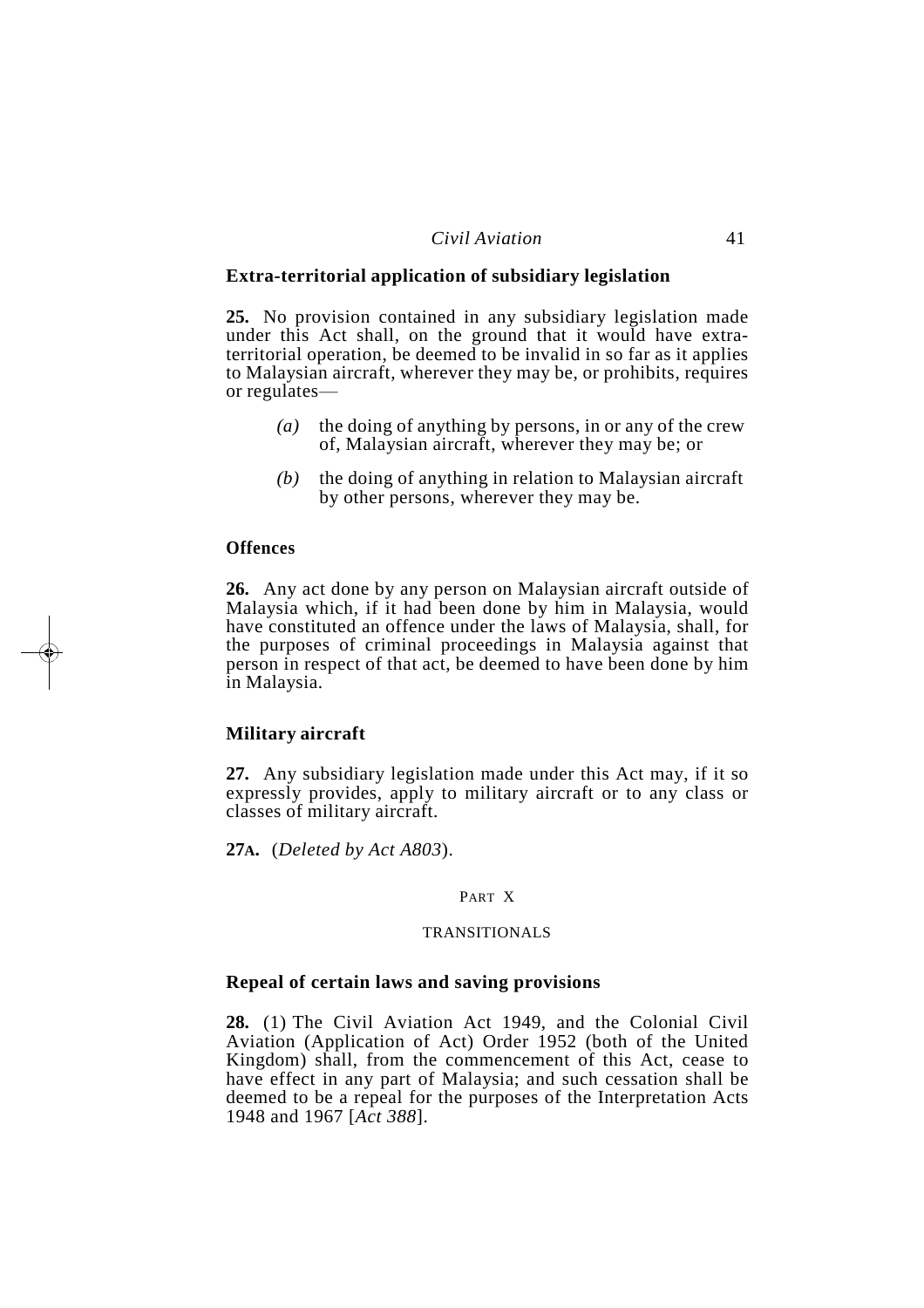(2) The laws set out in the Schedule to this Act are hereby repealed.

- (3) Notwithstanding subsections (1) and (2) and the Schedule—
	- *(a)* except where any subsidiary legislation is expressly repealed by this Act, all subsidiary legislation which was—
		- (i) made under, or applied by, any law which is repealed or ceases to have effect by virtue of this Act; and
		- (ii) in force in any aviation area immediately before the commencement of this Act, shall (without prejudice to the power to amend the same by any subsidiary legislation made under this Act and subject to such modifications as may be necessary to bring such subsidiary legislation into conformity with this Act) continue in force in that aviation area until repealed or replaced by subsidiary legislation made under those appropriate provisions, or otherwise terminated, and shall be deemed to have been made under it; and
	- *(b)* any instrument which was—
		- (i) issued, served or granted under any law which was repealed or ceases to have effect by virtue of this Act; and
		- (ii) in force in any aviation area immediately before the commencement of this Act, shall (without prejudice to any power to amend such instrument and subject to such modifications as may be necessary to bring it into conformity with this Act) continue in force in that aviation area until superseded, revoked or otherwise terminated, and shall be deemed to have been issued, served or granted under this Act, and this Act and any subsidiary legislation made under it shall apply to, or in relation to, such instrument accordingly:

Provided that no such instrument which is expressed to continue in force for a definite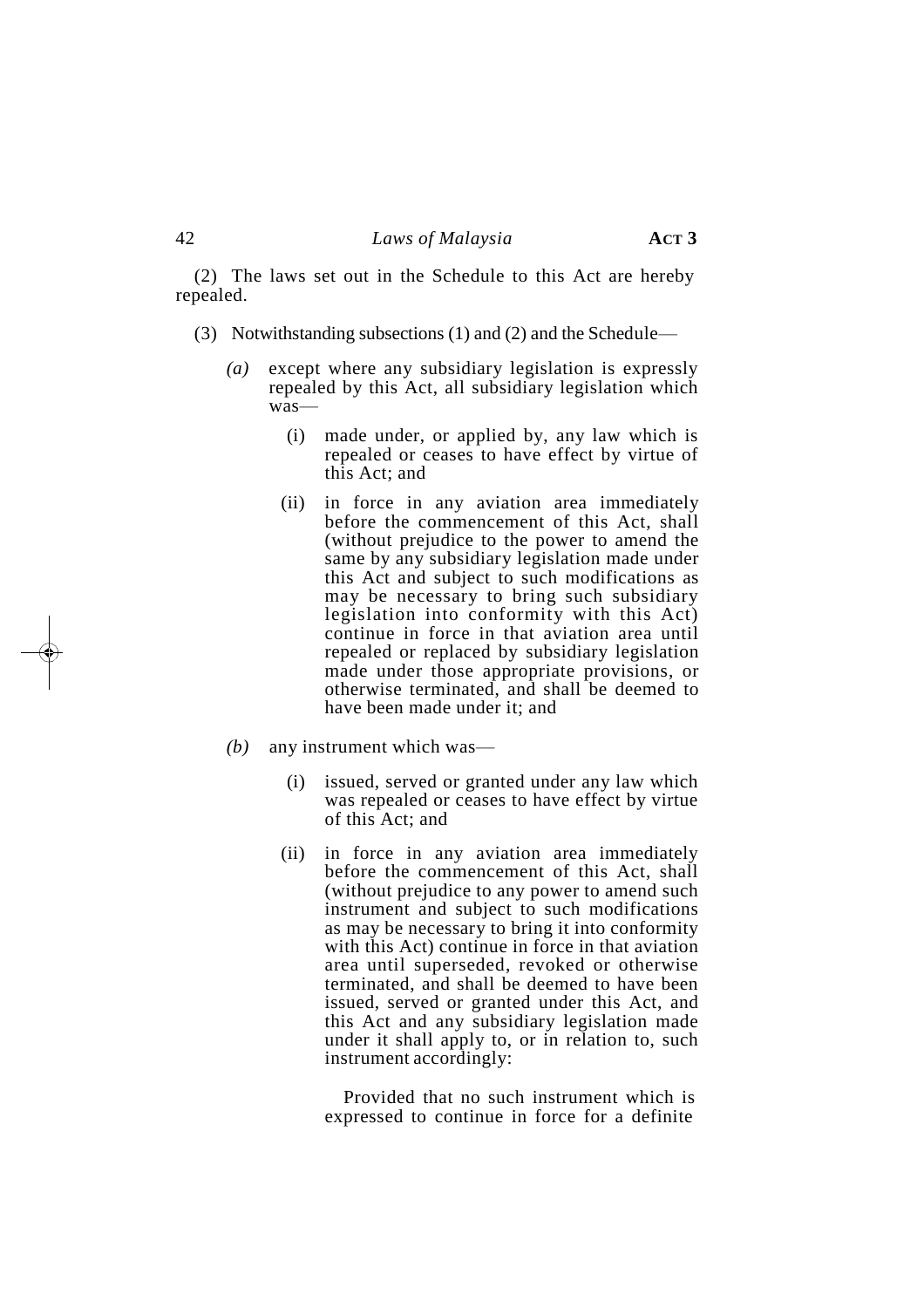period shall continue in force after the expiration of that period unless it is being renewed in accordance with this Act and any subsidiary legislation made under it.

(4) In this section—

"aviation area" means—

- *(a)* Malacca and Penang;
- *(b)* Sabah;
- *(c)* Sarawak; or
- *(d)* the States of Peninsular Malaysia other than Malacca and Penang,

as the circumstances of the case require;

"instrument" means any instruction or other requirement, any notice and any certificate, licence, validation or other authority.

#### **SCHEDULE**

#### $[Section 28(1)]$

#### MALAYSIAN LAWS TO BE REPEALED

- **1.** The Aerodromes (Control of Obstructions) Ordinance of Sabah [*Cap. 3*].
- **2.** The Aerodromes (Control of Obstructions) Ordinance 1950 [*F. of M. No. 25 of 1950*].
- **3.** The Air Navigation Ordinance of Sabah [*Cap. 5*].
- **4.** The Air Navigation Ordinance of Sarawak [*Cap. 129*].
- **5.** The Air Navigation Ordinance 1952 [*F. of M. No. 84 of 1952*] in force in the States of Malaya other than Malacca and Penang.
- **6.** The Air Navigation Ordinance [*S.S. Cap. 108*] in force in Malacca and Penang.
- **7.** The Air Navigation (Wreck and Salvage) Regulations 1953 [*L.N. 586 of 1953*].
- **8.** The Air Navigation Aids (Control of Obstructions) Act 1962 [*F. of M. No. 30 of 1962*].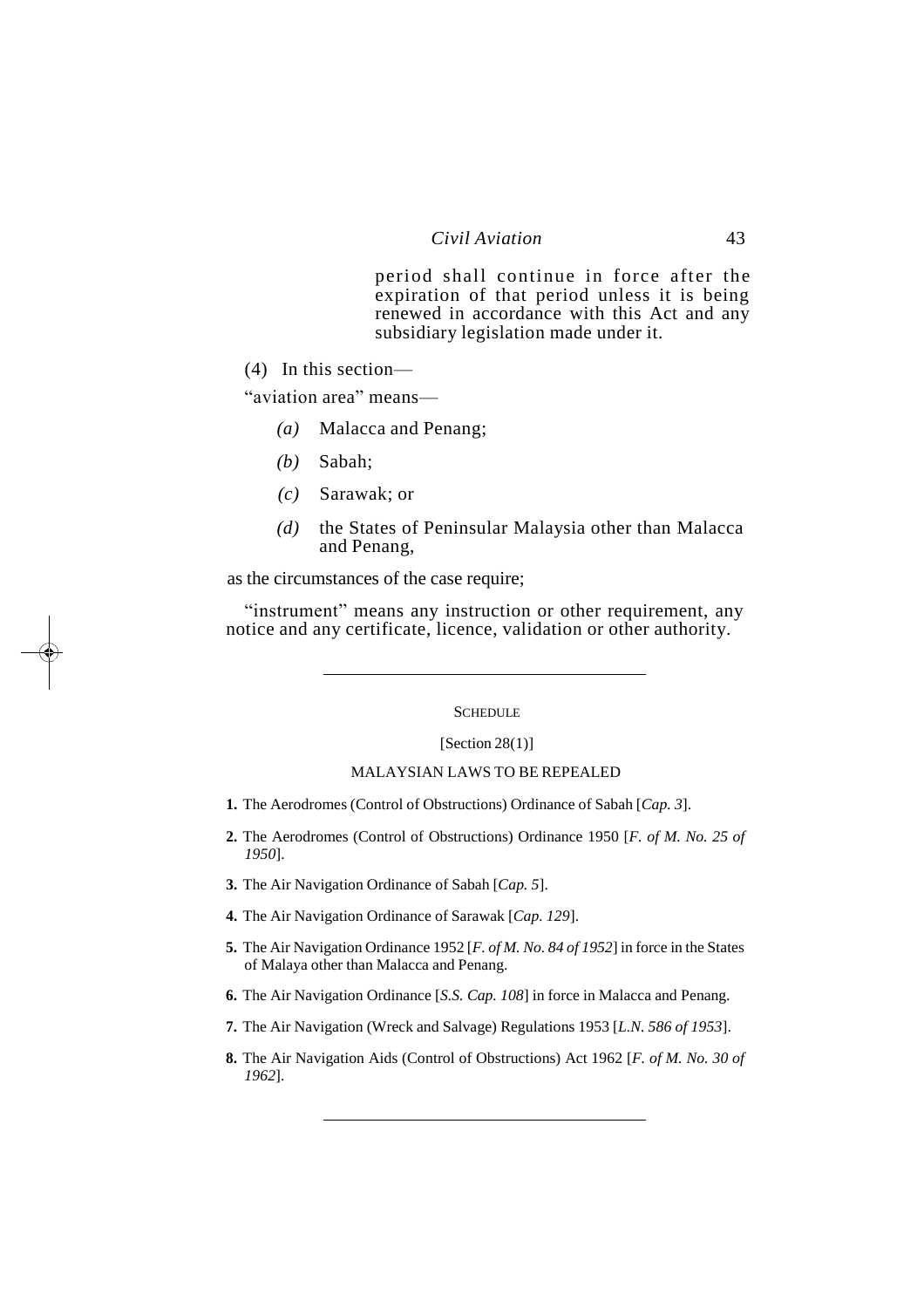# **LAWS OF MALAYSIA**

# **Act 3**

# **CIVIL AVIATION ACT 1969**

# LIST OF AMENDMENTS

| Amending law    | Short title                                       | In force from    |
|-----------------|---------------------------------------------------|------------------|
| <b>Act A282</b> | Civil Aviation (Amendment) Act 1975               | 28-02-1975       |
| ActA160         | (Ringgit)<br>Currency<br>Malaysian<br>Act<br>1975 | 29-08-1975       |
| Act A679        | Civil Aviation (Amendment) Act 1987               | 25-09-1987       |
| Act A803        | Civil Aviation (Amendment) Act 1991               | $01 - 11 - 1992$ |
| <b>Act A885</b> | Constitution (Amendment) Act 1994                 | 24-06-1994       |
| Act A1062       | Civil Aviation (Amendment) Act 1999               | $09-07-1999$     |
| Act A1192       | Civil Aviation (Amendment) Act 2003               | $01 - 06 - 2003$ |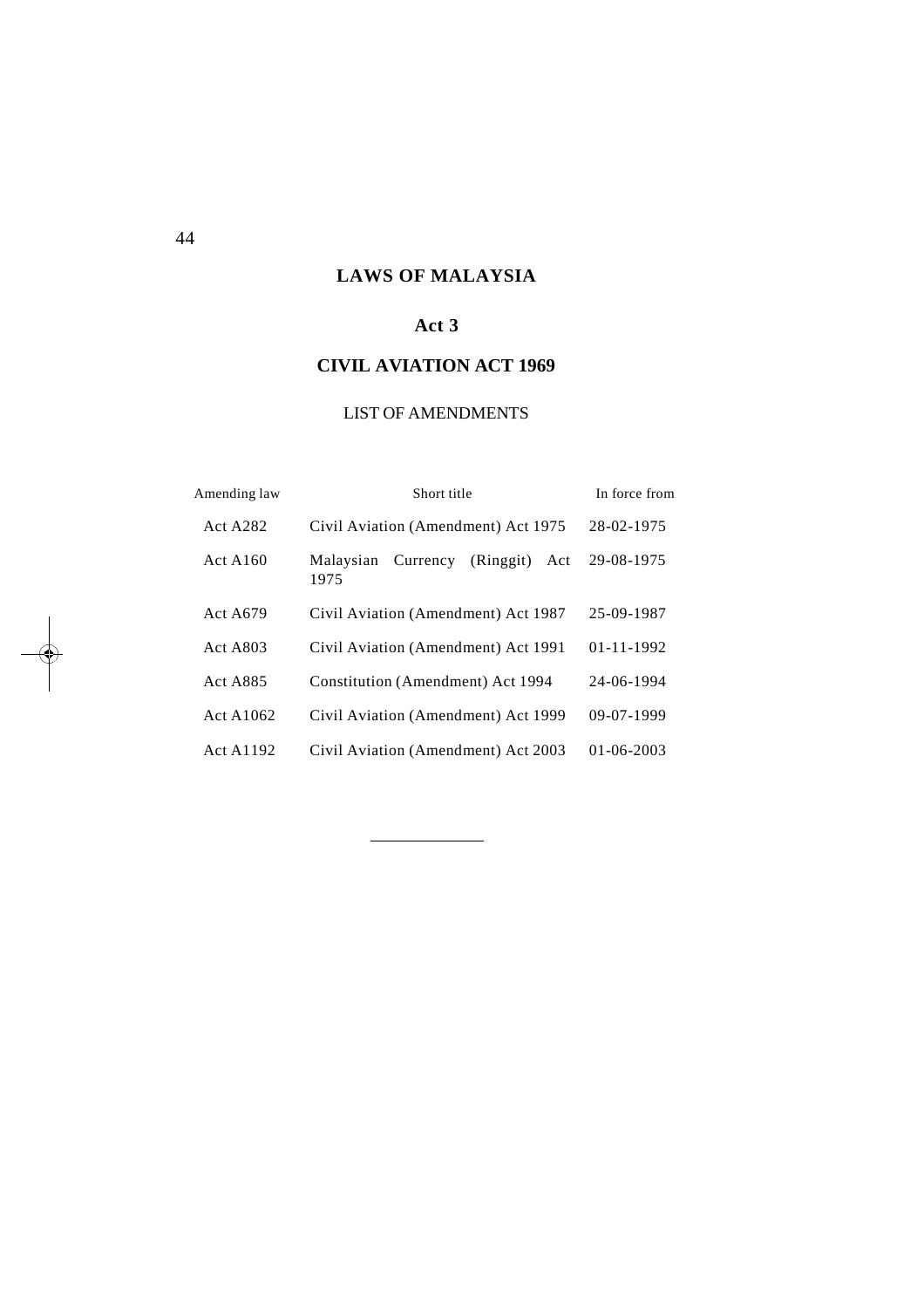# **LAWS OF MALAYSIA**

# **Act 3**

# **CIVIL AVIATION ACT 1969**

# LIST OF SECTIONS AMENDED

| Section        | Amending authority | In force from |
|----------------|--------------------|---------------|
| $\mathfrak{2}$ | Act A803           | 01-11-1992    |
| 2A             | Act A803           | 01-11-1992    |
| 2B             | Act A803           | 01-11-1992    |
| 2 <sub>c</sub> | <b>Act A1192</b>   | 01-06-2003    |
| 2D             | <b>Act A1192</b>   | 01-06-2003    |
| 3              | Act A803           | 01-11-1992    |
|                | <b>Act A1062</b>   | 09-07-1999    |
| $\overline{4}$ | Act 160            | 29-08-1975    |
|                | <b>Act A1192</b>   | 01-06-2003    |
| 5A             | Act A803           | 01-11-1992    |
|                | <b>Act A1192</b>   | 01-06-2003    |
| 6              | Act A803           | 01-11-1992    |
|                | <b>Act A1192</b>   | 01-06-2003    |
| 6A             | Act A282           | 28-02-1975    |
| 6 <sub>B</sub> | Act A282           | 28-02-1975    |
|                | Act A803           | 01-11-1992    |
| 6 <sub>C</sub> | Act A282           | 28-02-1975    |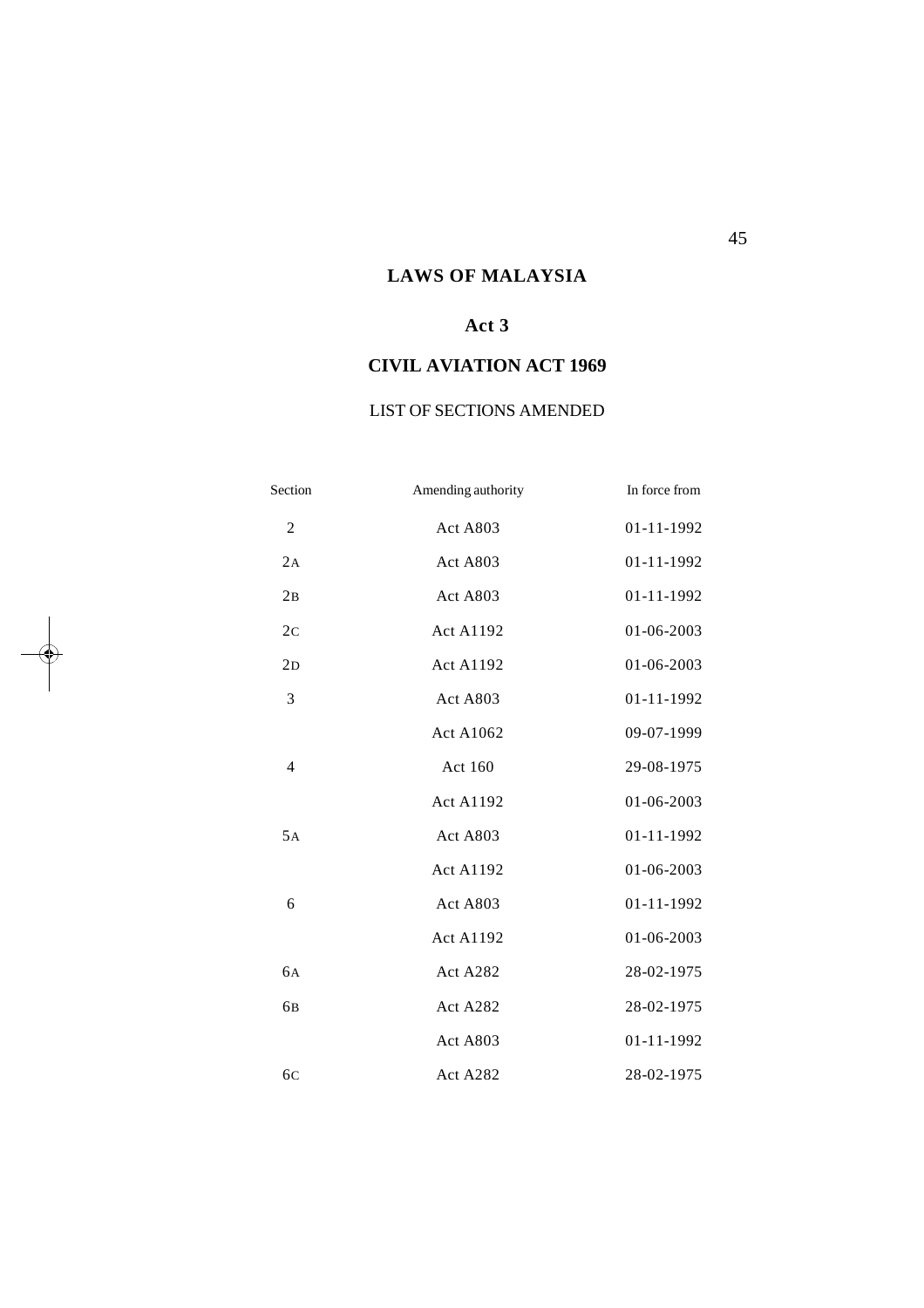|                | Laws of Malaysia   | ACT <sub>3</sub> |
|----------------|--------------------|------------------|
| Section        | Amending authority | In force from    |
| 6 <sub>D</sub> | Act A282           | 28-02-1975       |
|                | Act A803           | 01-11-1992       |
| 6E             | Act A282           | 28-02-1975       |
| 6F             | Act A282           | 28-02-1975       |
| 6G             | Act A282           | 28-02-1975       |
| 6H             | Act A282           | 28-02-1975       |
| 61             | Act A282           | 28-02-1975       |
| 6J             | Act A282           | 28-02-1975       |
| 6K             | Act A282           | 28-02-1975       |
| 6L             | Act A282           | 28-02-1975       |
| 6M             | Act A282           | 28-02-1975       |
| 6N             | Act A282           | 28-02-1975       |
| 60             | Act A282           | 28-02-1975       |
| 7              | Act A885           | 24-06-1994       |
|                | <b>Act A1192</b>   | 01-06-2003       |
| 15             | Act A885           | 24-06-1994       |
| 16             | <b>Act A1192</b>   | 01-06-2003       |
| 18             | Act A803           | 01-11-1992       |
| 24A            | Act A679           | 25-09-1987       |
|                | Act A803           | 01-11-1992       |
|                | <b>Act A1062</b>   | 09-07-1999       |
| 24B            | Act A679           | 25-09-1987       |
|                | Act A803           | 01-11-1992       |
|                | Act A1062          | 09-07-1999       |